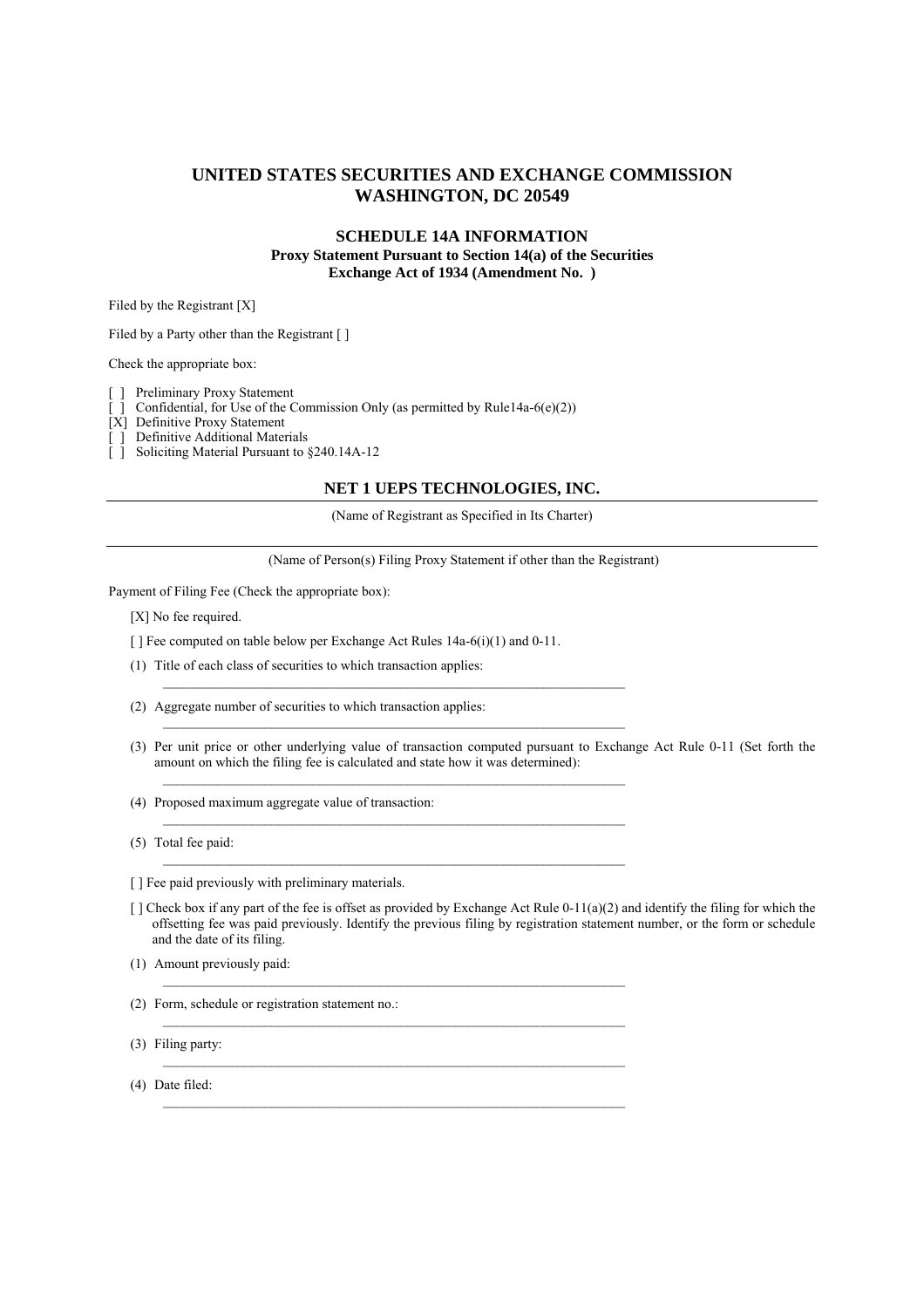# **NET 1 UEPS TECHNOLOGIES, INC.**

# **NOTICE OF ANNUAL MEETING OF SHAREHOLDERS**

*to be held on December 1, 2006*   $\frac{1}{2}$ 

To the Shareholders of Net 1 UEPS Technologies, Inc.:

NOTICE IS HEREBY GIVEN that the 2006 Annual Meeting of Shareholders of Net 1 UEPS Technologies, Inc., a Florida corporation, will be held at President Place, 4th Floor, Cnr. Jan Smuts Avenue and Bolton Road, Rosebank, Johannesburg, South Africa on December 1, 2006 at 16h00, local time, for the following purposes:

- 1. To elect seven directors.
- 2. To consider a proposal to amend and restate our 2004 Stock Incentive Plan to increase by 2,845,600 shares the number of shares issuable under the plan and to make other administrative revisions.
- 3. To ratify the selection of Deloitte & Touche (South Africa) as our independent registered public accounting firm for the 2007 fiscal year.
- 4. To act upon any other matter which may properly come before the annual meeting or any adjournment or postponement of the meeting.

Our Board of Directors has fixed the close of business on October 19, 2006 as the record date for determining shareholders entitled to notice of and to vote at the meeting. A list of the shareholders as of the record date will be available for inspection by shareholders at our principal executive offices, which is located at President Place, 4th Floor, Cnr. Jan Smuts Avenue and Bolton Road, Rosebank Johannesburg, South Africa during business hours for a period of ten days prior to the meeting.

Your attention is directed to our proxy statement and our annual report for the fiscal year ended June 30, 2006, both of which are enclosed with this proxy statement.

The Board of Directors,

 /s/ Serge Belamant Chief Executive Officer, Chairman of the Board and Directors

Johannesburg, South Africa November 1, 2006

**WE CORDIALLY INVITE ALL SHAREHOLDERS TO ATTEND IN PERSON. HOWEVER, REGARDLESS OF WHETHER YOU PLAN TO ATTEND THE ANNUAL MEETING, PLEASE PROMPTLY COMPLETE, SIGN, DATE AND RETURN THE ENCLOSED PROXY CARD IN THE ENVELOPE PROVIDED. IF YOU ATTEND THE ANNUAL MEETING YOU MAY REVOKE YOUR PROXY CARD AND VOTE IN PERSON.**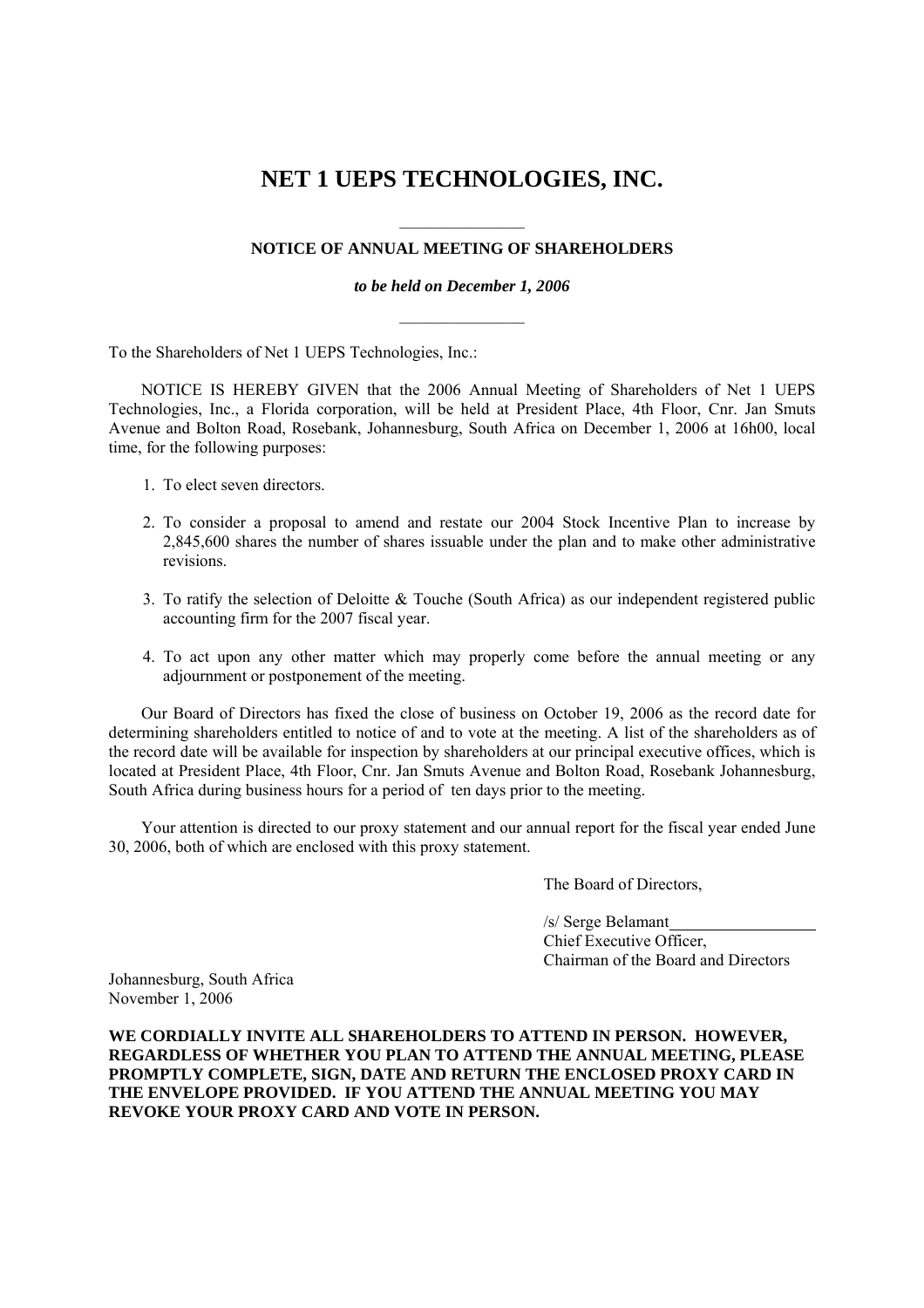## **NET 1 UEPS TECHNOLOGIES, INC. President Place, 4th Floor Cnr. Jan Smuts Avenue and Bolton Road Rosebank, Johannesburg South Africa**

## **PROXY STATEMENT**

## **INFORMATION CONCERNING SOLICITATION AND VOTING**

 $\frac{1}{2}$ 

#### **General**

This proxy statement is being furnished to shareholders of Net 1 UEPS Technologies, Inc., a Florida corporation, in connection with the solicitation by our Board of Directors, or the Board, of proxies for use at the Annual Meeting of Shareholders to be held at President Place, 4th Floor, Cnr. Jan Smuts Avenue and Bolton Road, Rosebank, Johannesburg, South Africa on December 1, 2006 at 16h00, local time, and at any adjournment or postponement of the annual meeting.

#### **Solicitation**

We will bear the entire cost of the solicitation, including the preparation, assembly, printing and mailing of this proxy statement, including the proxy card and any additional solicitation materials furnished to our shareholders. Copies of solicitation materials will be furnished to brokerage houses, fiduciaries and custodians holding shares in their names that are beneficially owned by others so that they may forward this solicitation material to such beneficial owners. We may reimburse these persons for their reasonable expenses in forwarding solicitation materials to beneficial owners. The original solicitation of proxies by mail may be supplemented by a solicitation by personal contacts, telephone, facsimile, electronic mail or any other means by our directors, officers or employees. No additional compensation will be paid to these individuals for these services. Except as described above, we do not presently intend to solicit proxies other than by mail.

This proxy statement and the accompanying solicitation materials are being sent to our shareholders on or about November 1, 2006.

#### **Revocation of Proxies**

You may revoke your proxy at any time prior to the close of the polls at 23h00, Johannesburg time, on November 30, 2006 by (1) delivering a written notice of revocation or a duly executed proxy with a later date by mail to our corporate secretary at Net 1 UEPS Technologies, Inc., President Place, 4th Floor, Cnr. Jan Smuts Avenue and Bolton Road, Rosebank, Johannesburg, South Africa, or (2) attending the meeting and voting in person. If you hold shares through a bank or brokerage firm, you must contact that firm to revoke any prior voting instructions. However, if you are a shareholder whose shares are not registered in your own name, you will need documentation from your record holder stating your ownership as of October 19, 2006 in order to vote personally at the annual meeting.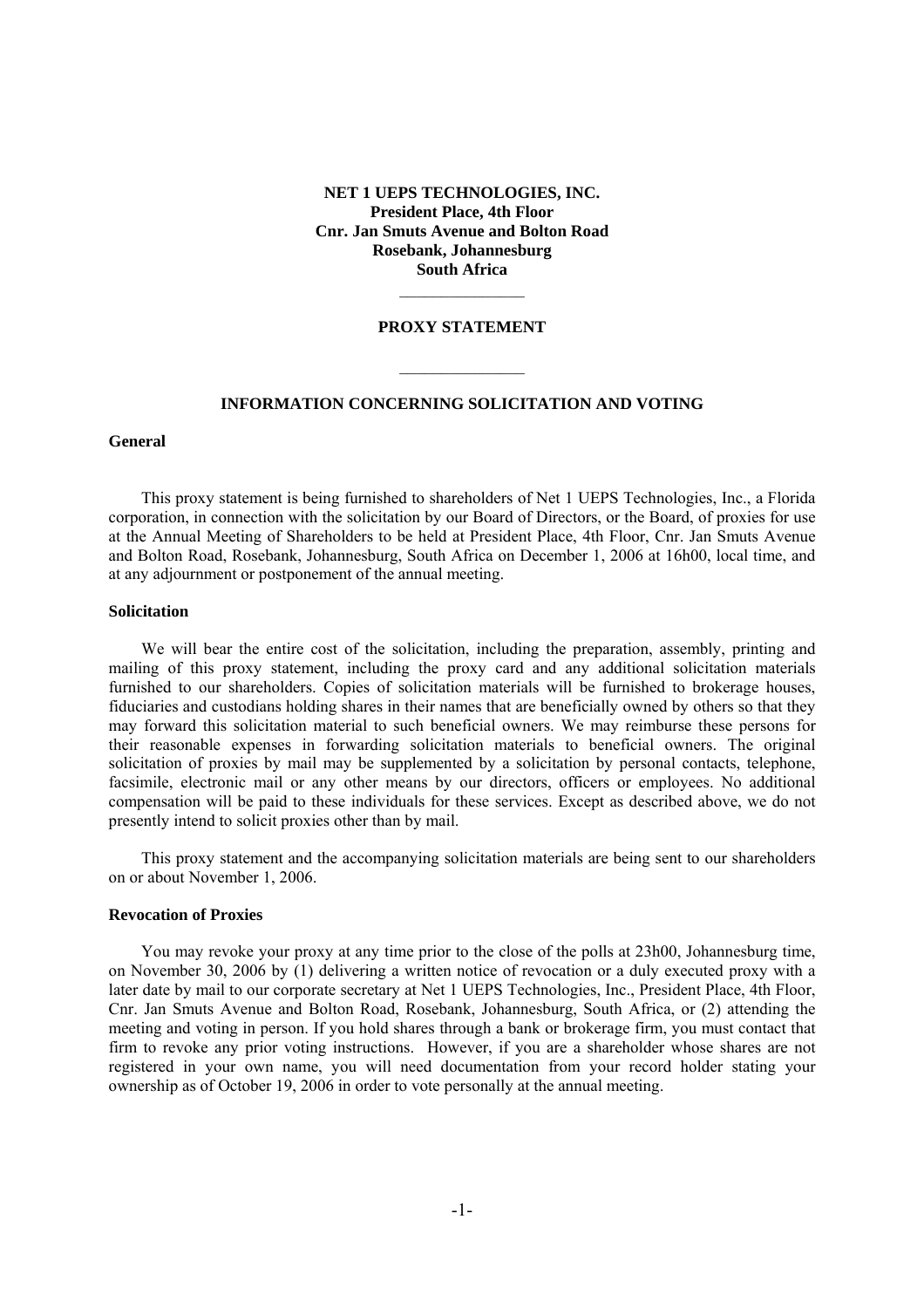#### **Record Date, Quorum and Voting Requirements**

Each holder of shares of our common stock and special convertible preferred stock outstanding on the close of business on October 19, 2006, the record date, is entitled to notice of and vote at the annual meeting or any adjournment thereof. There were 50,429,385 shares of common stock and 6,499,259 shares of special convertible preferred stock outstanding on the record date. The presence at the annual meeting, in person or by a proxy, of a majority of the total number of outstanding shares of common stock and special convertible preferred stock, or 28,464,323 shares, is necessary to constitute a quorum. Each share of common stock and special convertible preferred stock is entitled to one vote on all matters to be acted upon at the annual meeting. The common stock and the special convertible preferred stock vote together as one class. For purposes of the quorum and the discussion below regarding the vote necessary to take shareholder action, holders of record of common stock and special convertible preferred stock who are present at the annual meeting in person or by proxy and who abstain, including brokers holding customers' shares of record who cause abstentions to be recorded at the annual meeting, are considered shareholders who are present and entitled to vote and they count toward the quorum. In the event that there are not sufficient votes for a quorum or to approve any proposal at the annual meeting, the annual meeting may be adjourned in order to permit the further solicitation of proxies.

Brokers holding shares of record for customers generally are not entitled to vote on certain matters unless they receive voting instructions from their customers. "Broker non-votes" mean the votes that could have been cast on the matter in question if the brokers had received instructions from their customers, and as to which the brokers have notified us on a proxy form in accordance with industry practice or have otherwise advised us that they lack voting authority. Under the rules that govern brokers who are voting with respect to shares held in a fiduciary capacity, brokers have the discretion to vote shares on routine matters, but not on non-routine matters. Routine matters include the election of directors, increases in authorized common stock for general corporate purposes and ratification of auditors. Non-routine matters include amendments to stock plans.

Broker non-votes are not considered shares entitled to vote on the matter and therefore will not be taken into account in determining the outcome of the vote on the matter.

All outstanding shares of common stock and special convertible preferred stock represented by valid and unrevoked proxies received in time for the annual meeting will be voted. Shares will be voted as instructed in the accompanying proxy on each matter submitted to shareholders. A shareholder may, with respect to the election of directors (1) vote for the election of the named director nominees, (2) withhold authority to vote for all such director nominees or (3) vote for the election of all such director nominees other than any nominee(s) with respect to whom the shareholder withholds authority to vote by writing such nominee's name on the proxy in the space provided. A shareholder may, with respect to each other matter specified in the notice of meeting (1) vote "FOR" the matter, (2) vote "AGAINST" the matter or (3) "ABSTAIN" from voting on the matter. If no instructions are given on a properly completed and returned proxy, the shares will be voted FOR the election of the named director nominees, FOR approval of the amendment and restatement of our 2004 Stock Incentive Plan and FOR the ratification of the selection of Deloitte & Touche (South Africa) as our independent registered public accounting firm.

Our seven nominees will be elected by a plurality of votes. Withholding a vote as to any nominee is the equivalent of abstaining. In an uncontested election such as this, abstentions have no effect, since approval by a specific percentage of the shares present or outstanding is not required. With respect to the proposal to amend and restate our 2004 Stock Incentive Plan, the affirmative vote of a majority of the shares of common stock and special convertible preferred stock present in person or by proxy at the meeting and voting is required to approve the proposal. Abstentions will have the same effect as a vote against the proposal. With respect to the proposal to ratify the selection of Deloitte & Touche (South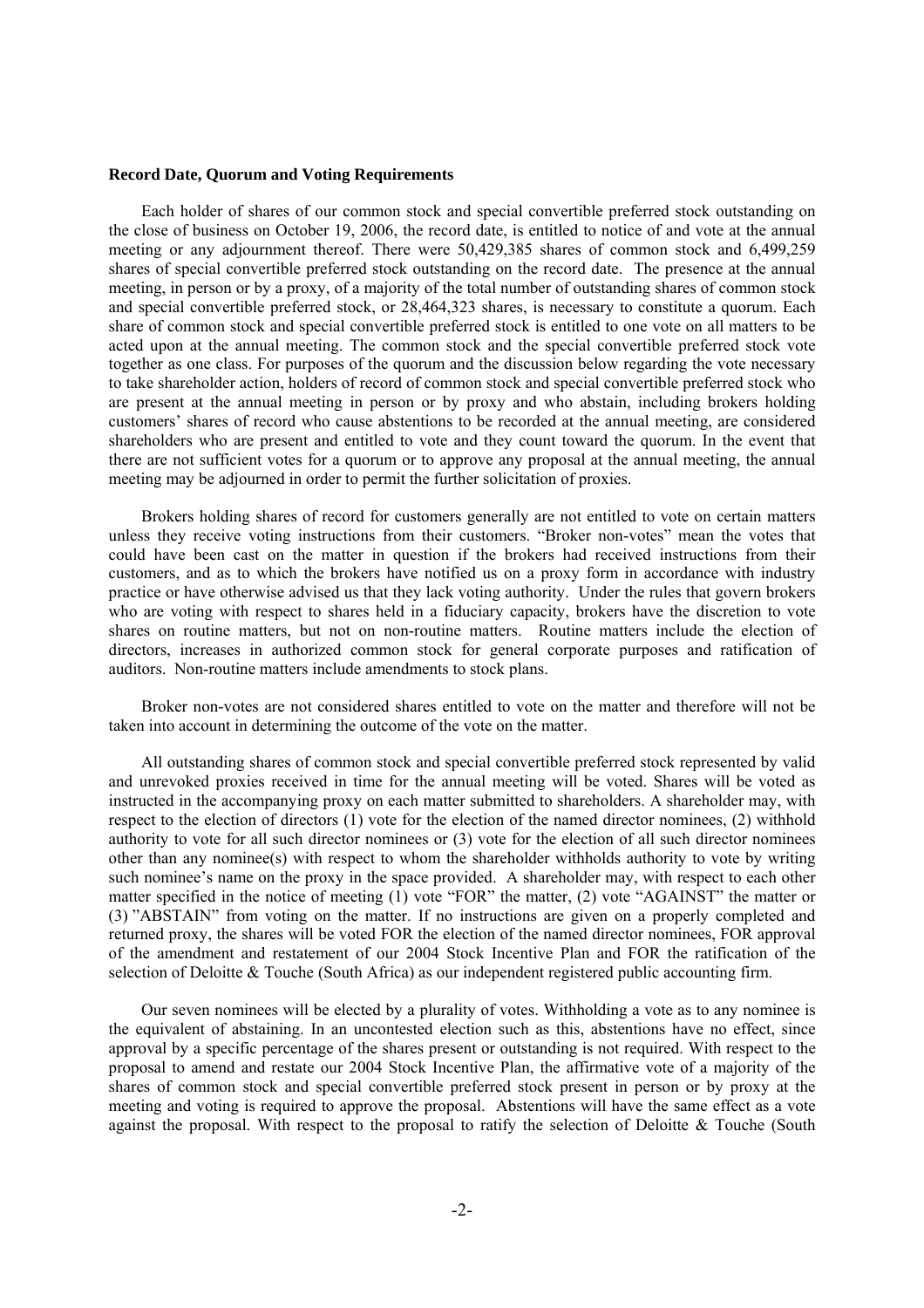Africa) as our independent registered public accounting firm, the proposal will be approved if the votes cast in favor of the proposal exceed the number of votes cast against the proposal, and abstentions will not be taken into account in determining the outcome of the vote on this proposal.

The Board knows of no additional matters that will be presented for consideration at the annual meeting. Return of a valid proxy, however, confers on the designated proxy holders the discretionary authority to vote the shares in accordance with their best judgment on such other business, if any, that may properly come before the meeting or any adjournment or postponement thereof. Proxies solicited hereby will be tabulated by inspectors of election designated by the Board.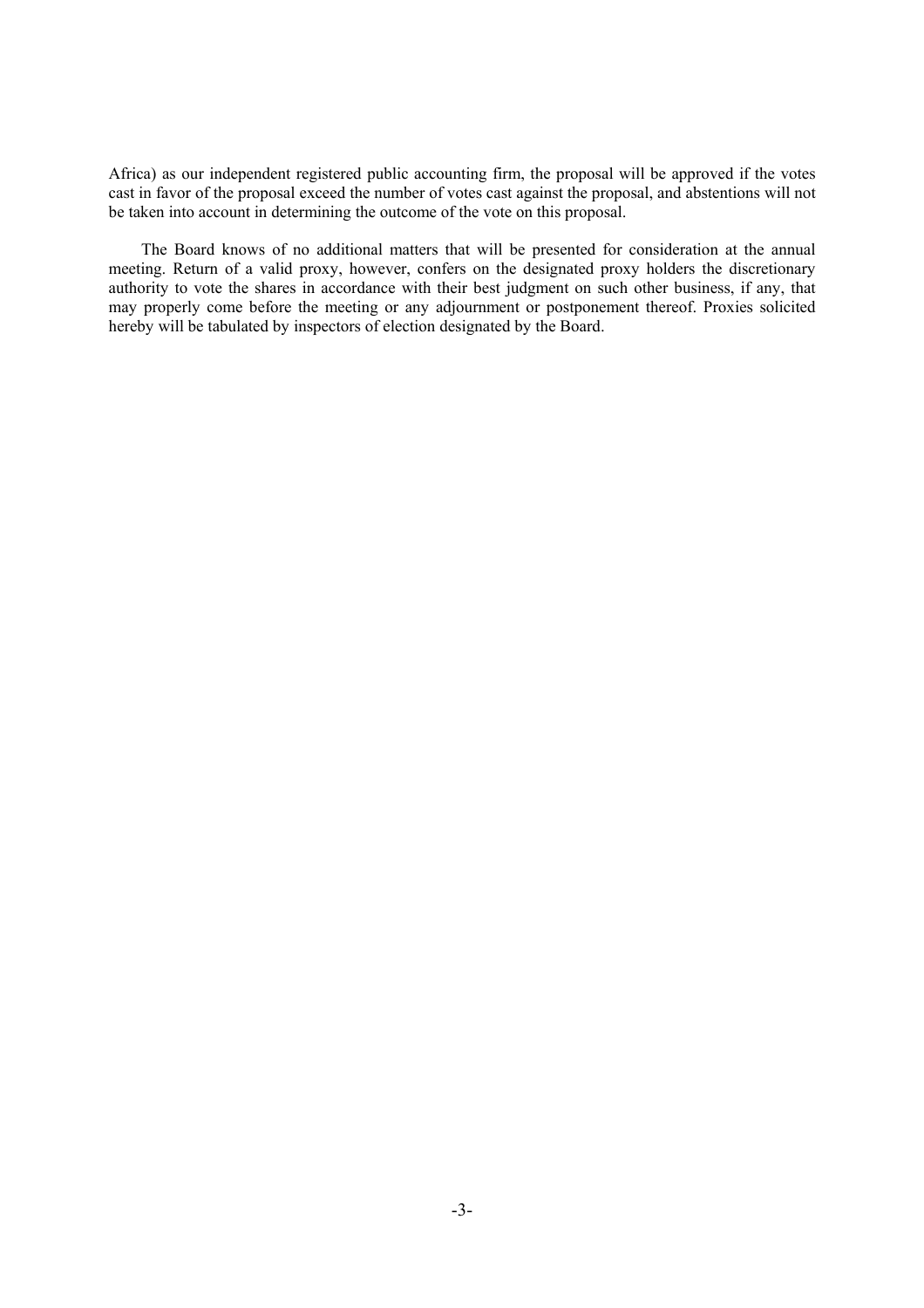#### **PROPOSALS TO BE VOTED ON AT THE ANNUAL MEETING**

## **PROPOSAL NO.1: ELECTION OF DIRECTORS**

The terms of office of each of our current directors will expire at the annual meeting, and at such time as their successors shall be elected and qualified. The Board has determined to nominate for reelection each of our current directors for a one-year term expiring at the annual meeting of shareholders in 2007 and until their successors shall be duly elected and qualified.

The persons named in the enclosed proxy intend to vote properly executed and returned proxies **FOR** the election of all nominees proposed by the Board unless authority to vote is withheld. In the event that any nominee is unable or unwilling to serve, the persons named in the proxy will vote for such substitute nominee or nominees as they, in their discretion, shall determine. The Board has no reason to believe that any nominee named herein will be unable or unwilling to serve.

Set forth below is information concerning the director nominees named in this section.

### **The Board recommends that you vote FOR election of each of the following director nominees.**

# **Dr. Serge C.P. Belamant**  53 Years Old Director since 1997

Chairman and Chief Executive Officer

*Dr. Serge C.P. Belamant* has been a director since our inception in May 1997, our chief executive officer since October 2000 and the chairman of our Board since February 2003. He has also been a director of our subsidiary, Net 1 Applied Technologies South Africa Limited, or New Aplitec, since its inception in June 2004. From June 1997 until June 2004, Dr. Belamant served as chief executive officer and a director of Net 1 Applied Technology Holdings, or Aplitec. From 1996 to 1997, Dr. Belamant served as a consultant in the development of Chip Off-Line Pre-Authorized Card, which is a Visa product. From October 1989 to September 1995, Dr. Belamant served as the managing director of Net 1 (Pty) Limited, a privately owned South African company specializing in the development of advanced technologies in the field of transaction processing and payment systems. Dr. Belamant also serves on the boards of a number of other companies that perform welfare distribution services and the provision of microfinance to customers. Dr. Belamant spent ten years working as a computer scientist for Control Data Corporation where he won a number of international awards. Later, he was responsible for the design, development, implementation and operation of the Saswitch ATM network in South Africa that rates today as the third largest ATM switching system in the world. Dr. Belamant has patented a number of inventions besides the FTS ranging from biometrics to gaming-related inventions. Dr. Belamant has more than 26 years of experience in the fields of operations research, security, biometrics, artificial intelligence and online and offline transaction processing systems. Dr. Belamant holds a PhD in Information Technology and Management.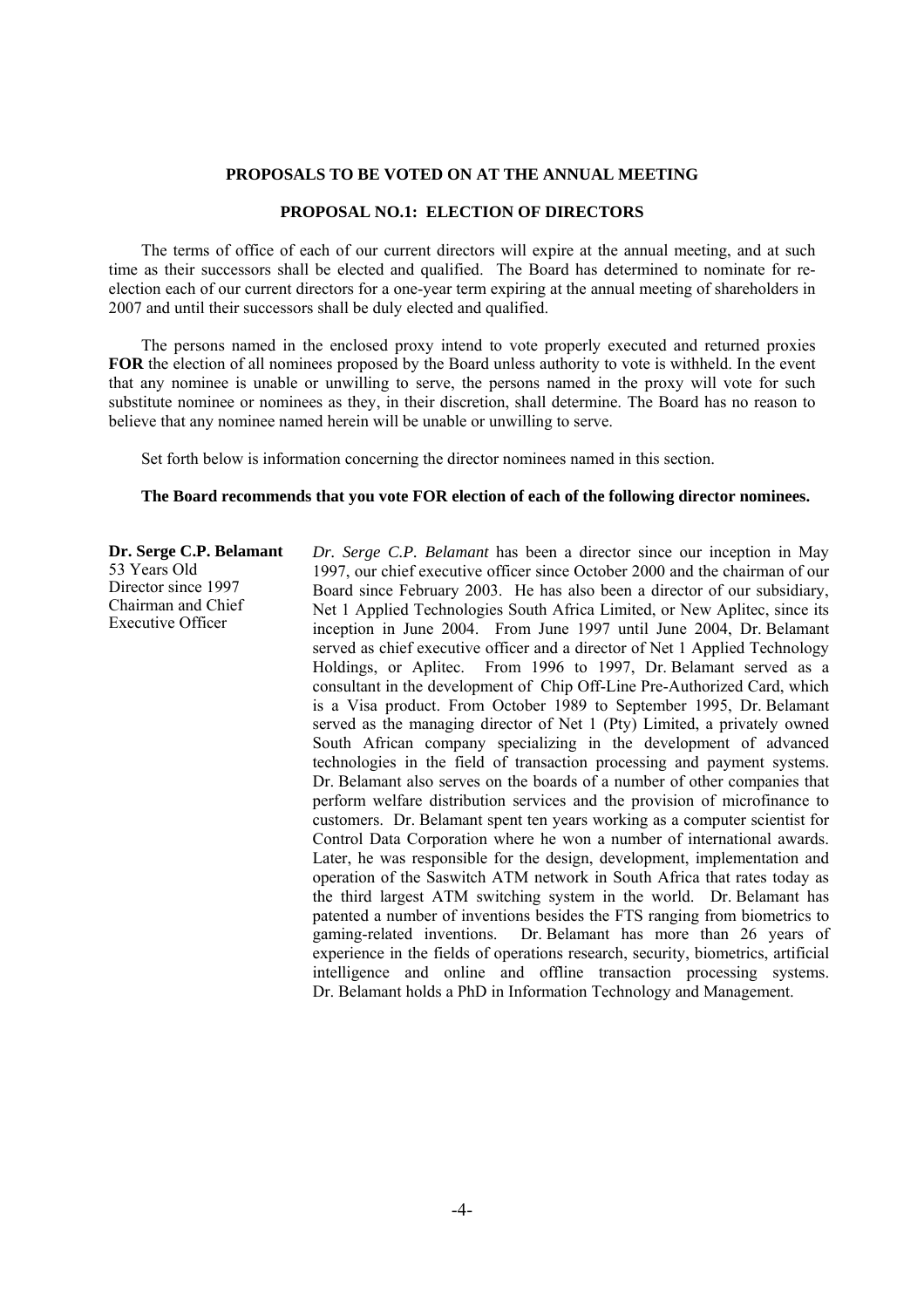#### **Herman Gideon Kotze**

37 Years Old Director Since 2004 Secretary, Treasurer and Chief Financial Officer

#### **Christopher Stefan Seabrooke**

53 Years Old Director Since 2005 Chief Executive Officer of Sabvest Limited

# **Antony Charles Ball**

47 Years Old Director since 2004 Chief Executive Officer of Brait Group

*Herman Gideon Kotze* has been a director on our Board and our secretary, treasurer and chief financial officer since June 2004. Mr. Kotze is a member of the South African Institute of Chartered Accountants and joined Aplitec in November 1998 as a strategic financial analyst. He has also been a director of New Aplitec since June 2004. From January 2000 until June 2004, he served on the board of Aplitec as Group Financial Director. Mr. Kotze served his articles from 1993 to 1997 at KPMG in Pretoria, South Africa, where he was the audit manager for several major corporations in the manufacturing, mining, retail and financial services industries. During 1998, he joined the Industrial Development Corporation of South Africa Limited, or IDC, as a business analyst. His main duties at the IDC were the evaluation and investigation of ventures requiring funding from the IDC, from small manufacturing concerns to huge multinational projects, as well as the structuring and implementation of loan and equity products for these concerns.

*Christopher Stefan Seabrooke* was appointed to our Board in January 2005. Mr. Seabrooke is the chief executive officer of Sabvest Limited, an investment and finance group listed on the JSE Securities Exchange South Africa. He is also the non-executive chairman of Massmart Holdings Limited, Metrofile Holdings Limited, and Set Point Technology Holdings Limited and a non-executive director of Datatec Limited and Primedia Limited all of which are listed on the JSE Securities Exchange South Africa. Mr. Seabrooke has served on the boards of more than 20 listed companies. Mr. Seabrooke is a member of The Institute of Directors in South Africa. Formerly, he was the chairman of the South African State Theater and the deputy chairman of each of the National Arts Council and the Board of Business and Arts South Africa. Mr. Seabrooke has degrees in Economics and Accounting from the University of Natal and an MBA from the University of Witwatersrand.

*Antony Charles Ball* was appointed to our Board in June 2004. Mr. Ball has been the chief executive officer of the Brait Group, or Brait, since March 2000 and, as of June 1, 2005, Mr. Ball became Brait's executive chairman. Mr. Ball has led the raising and governance of Brait's private equity funds and is responsible for a number of Brait's private equity investments. Prior to assuming his current position at Brait, Mr. Ball served as joint deputy chairman of the Brait Group from 1998 to March 2000. Prior to joining Brait, Mr. Ball was the chief executive of Capital Partners, which was the predecessor company to Brait and which pioneered the private equity market in South Africa, from 1991 to 1998. Mr. Ball began his career with Deloitte & Touche Consulting (1986-1991), where he co-founded its Strategy Group. Mr. Ball is a member of the board of Brait S.A. and its subsidiaries, and of New Aplitec. Mr. Ball has been designated as a director by South African Private Equity Fund III, L.P., an affiliate of Brait, or SAPEF, pursuant to a contractual arrangement.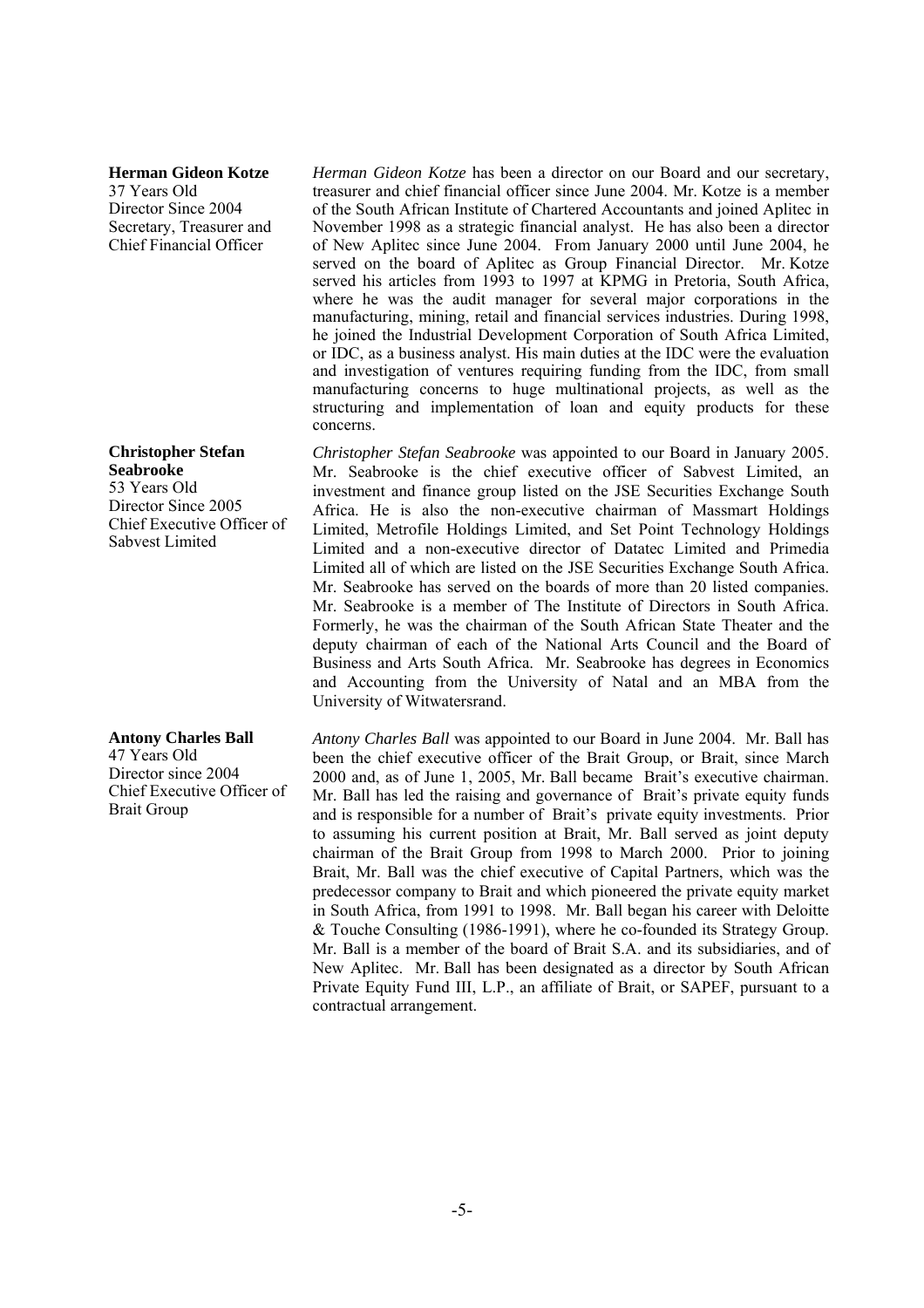**Alasdair J. K. Pein**  46 Years Old Director Since 2005 Director of Southern Cross Capital UK Limited

**Paul Edwards** 

52 Years Old Director Since 2005 Executive Chairman of Merryn Capital

**Florian P. Wendelstadt**  39 Years Old Director Since 2005 Managing Director of General Atlantic LLC

*Alasdair Jonathan Kemsley Pein* was appointed to our Board in February 2005. Mr. Pein is a director of Southern Cross Capital UK Limited, which manages investment funds for Brenthurst Limited, an investment holding company for the Oppenheimer family interests. From 1994-2002, Mr. Pein was President and CEO of Task (USA), Inc., a New York based investment company. Mr. Pein also serves as a director of Arsenal Digital. Between 1989 and 1994, Mr. Pein worked in London for Bankers Trust International mergers and acquisitions team and then at Gilbert Eliot Corporate Finance. Mr. Pein is a qualified South African chartered accountant and completed his articles with Deloitte & Touche, (South Africa) in Johannesburg in 1987. Mr. Pein has been designated as a director by SAPEF pursuant to a contractual arrangement.

*Paul Edwards* was appointed to our Board in July 2005. Mr. Edwards is the executive chairman of Merryn Capital, a privately-owned financial services group. From 2002 to 2005, Mr. Edwards was executive chairman of Chartwell Capital Group. In January 2005, Mr. Edwards was appointed nonexecutive chairman of Starcomms, a Nigerian telecommunications operator. Prior to that, Mr. Edwards was the chief executive officer of MTN Group, a pan-African mobile operator. Between 1999 and 2001, Mr. Edwards was the chief executive officer of the Johnnic Group in South Africa, of which the MTN Group was a subsidiary. Between 1995 and 1999, Mr. Edwards was the chief operating officer of MEASAT Broadcast Network, a Malaysianbased regional pay television operator. Between 1993 and 1995, Mr. Edwards was executive vice president of satellite television broadcaster Star TV, based out of Hong Kong. Between 1989 and 1993, Mr. Edwards was chief executive officer of Multichoice, Africa's leading pay television operator. Mr. Edwards has a BSc and an MBA from the University of Cape Town.

*Florian P. Wendelstadt* was appointed to our Board in August 2005. Mr. Wendelstadt has been a Managing Director of General Atlantic LLC, or GA, a global private equity firm that provides capital for growth companies driven by information technology or intellectual property since December 2000, and has been with GA since 1997. Mr. Wendelstadt also serves as a director of Liberata Limited and Saxo Bank A/S. Mr. Wendelstadt has a BA in Economics from Passau University in Germany and an MBA from the European School of Management. Mr. Wendelstadt serves as a director on our Board pursuant to a contractual arrangement between us and investment entities affiliated with GA pursuant to which GA is entitled to designate one person to serve on our Board.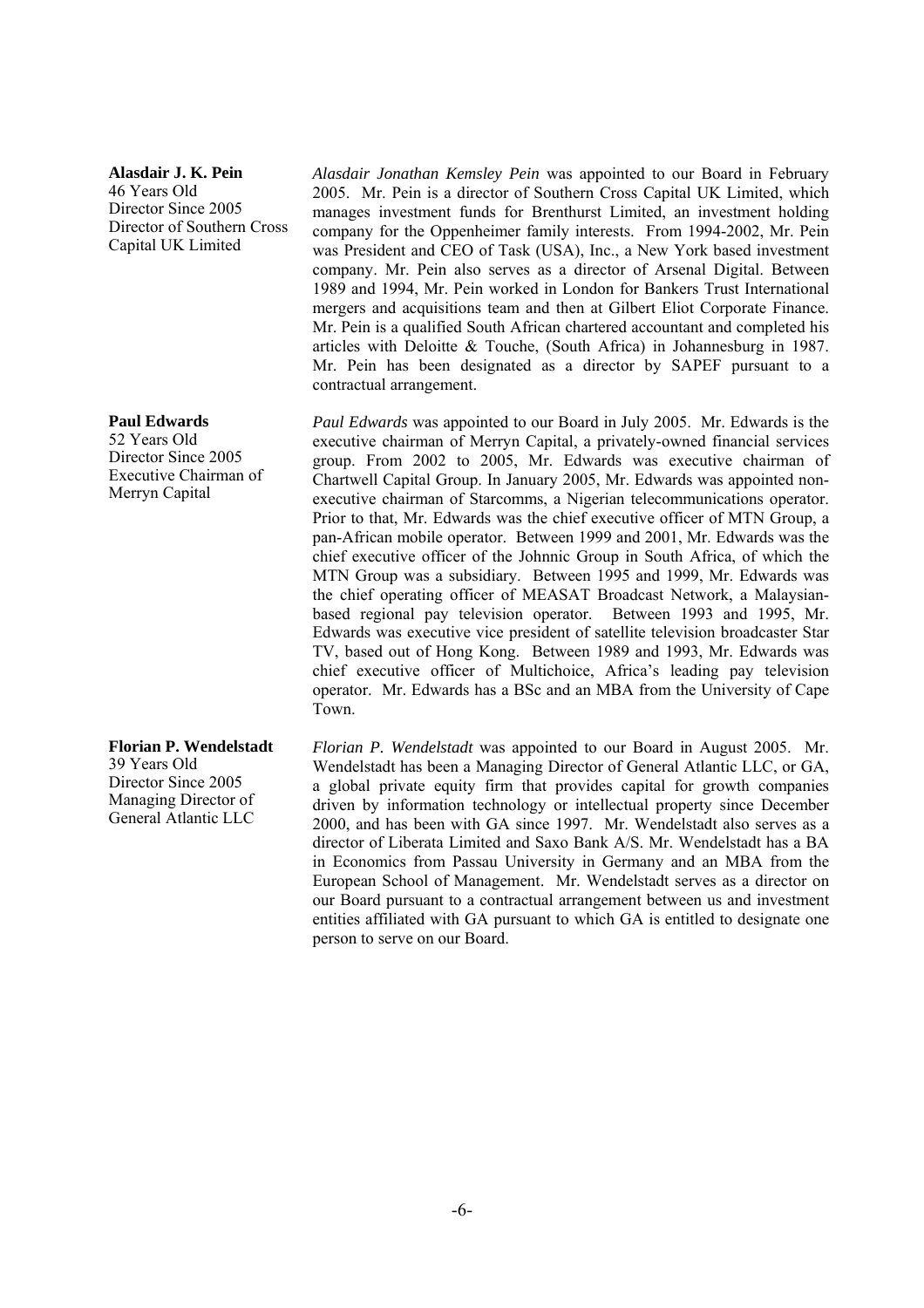## **Information Regarding the Board and Board Committees**

*Board.* Our Board held meetings on six occasions during the fiscal year ended June 30, 2006. Each director attended or participated in more than 75% of the aggregate number of meetings of the Board and meetings of those committees of the Board on which such director served during the year. It is our policy to have each director attend the meetings of shareholders. Four of our directors attended last year's annual meeting. The Board has concluded that Messrs. Seabrooke, Pein, Edwards and Wendelstadt are "independent" as defined under Nasdaq Rule  $4350(c)$  and under Rule  $10A-3(b)(1)$  under the Securities Exchange Act of 1934, or the Exchange Act, as that term relates to membership on the Board and the various Board committees. Mr. Ball is an "independent" director as defined under Nasdaq rules but is not eligible to serve on our audit committee, under Rule 10A-3(b)(1). The Board has established an audit committee, a remuneration committee and a nominating and corporate governance committee. The Board has adopted a charter for each of these committees, copies of which are available on our website at www.netlueps.com or upon request made by mail to our corporate secretary at Net 1 UEPS Technologies, Inc., President Place, 4<sup>th</sup> Floor, Cnr. Jan Smuts Avenue and Bolton Road, Rosebank, Johannesburg, South Africa or by telephone to our Investor Relations Department at (604) 484-8750.

*Audit Committee.* The audit committee consists of Messrs. Seabrooke, Pein and Edwards. The Board has determined that Mr. Seabrooke is an "audit committee financial expert" as that term is defined in applicable SEC rules, and that all three members meet Nasdaq's financial literacy criteria. The audit committee held nine meetings during the 2006 fiscal year. The audit committee was established by the Board for the primary purpose of overseeing or assisting the Board in overseeing the following:

- the integrity of our financial statements;
- our compliance with legal and regulatory requirements;
- the qualifications and independence of our independent auditors;
- the performance of our independent auditors and of the internal audit function; and
- our systems and disclosure controls and procedures, internal controls over financial reporting and compliance with ethical standards adopted by us.

The audit committee operates under a written charter adopted by the Board, which is available without charge on our website, www.net1ueps.com.

*Remuneration Committee.* The remuneration committee consists of Messrs. Pein, Seabrooke and Ball. The remuneration committee held three meetings during the 2006 fiscal year. If Messrs. Edwards and Wendelstadt are re-elected at the annual meeting, they will become members of the remuneration committee. The remuneration committee reviews and makes recommendations to the Board regarding the following matters:

- development and implementation of our compensation policies, strategies, plans and programs, and disclosure relating to these matters;
- administration of our stock option, stock incentive and other equity compensation plans;
- compensation-related matters outside the ordinary course, including employment contracts, change-in-control provisions and severance arrangements;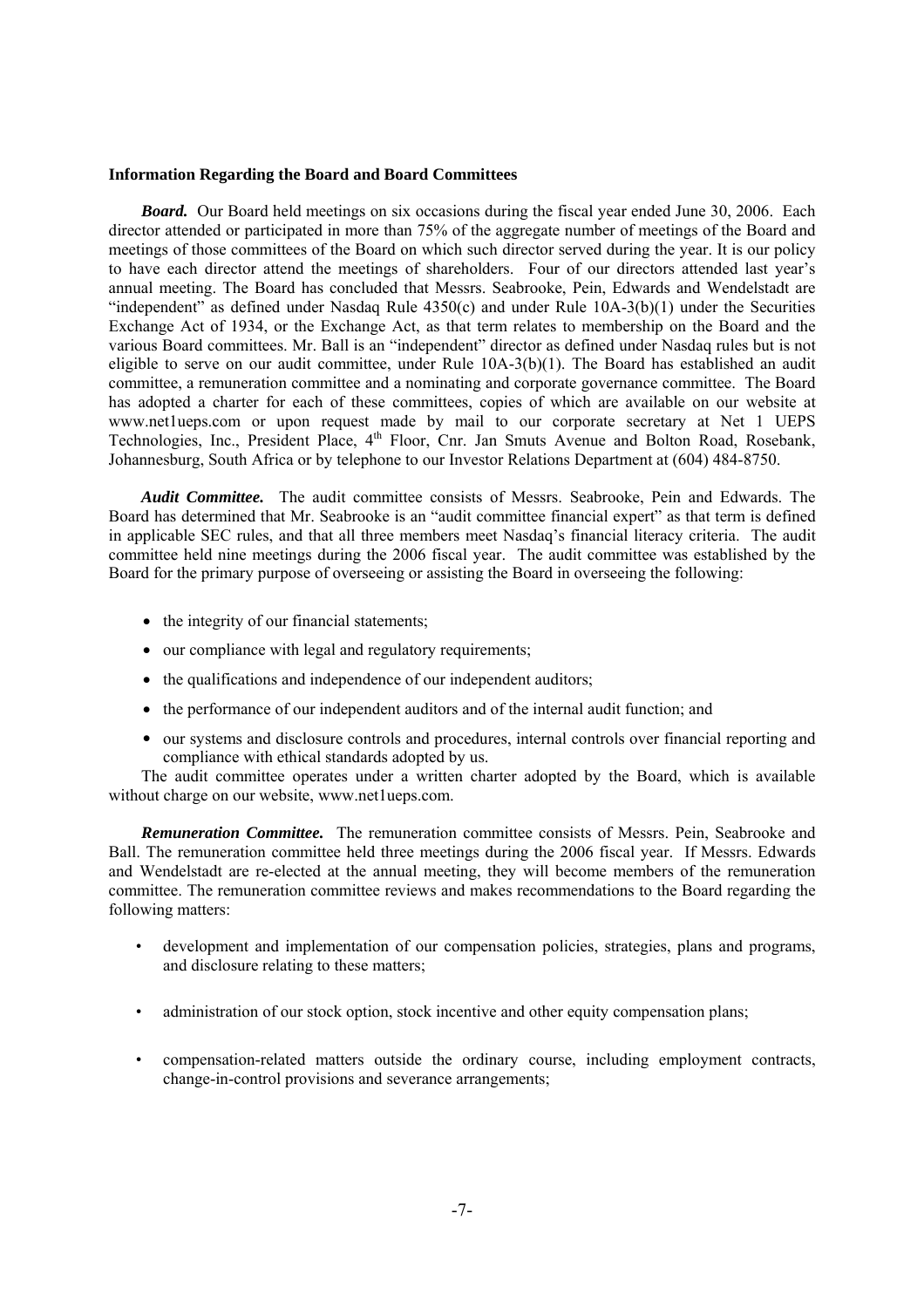- compensation of our chief executive officer including the review and approval of relevant performance goals and objectives and the evaluation of the performance of the chief executive officer in light of those goals and objectives;
- compensation of our other executive officers of our subsidiaries and the remuneration of our  $Board : and$
- performance reviews of individual executives and related matters.

The remuneration committee operates under a written charter adopted by the Board, which is available without charge on our website, www.net1ueps.com.

*Nominating and Corporate Governance Committee.* The nominating and corporate governance committee consists of Messrs. Seabrooke, Pein, Ball, and Edwards. The Board has determined that each of the members of the committee is independent in accordance with applicable Nasdaq rules. The nominating and corporate governance committee held one meeting during the 2006 fiscal year. If Mr.. Wendelstadt is re-elected at the annual meeting, he will become a member of the nominating and corporate government committee. The principal duties and responsibilities of the nominating and corporate governance committee are as follows:

- monitor the composition, size and independence of the Board;
- establish criteria for Board and committee membership and recommend to our Board proposed nominees for election to the Board and for membership on each committee of the Board;
- monitor our procedures for the receipt and consideration of director nominations by shareholders and other persons and for the receipt of shareholder communications directed to our Board;
- make recommendations regarding proposals submitted by our shareholders;
- establish and monitor procedures by which the Board will conduct, at least annually, evaluations of its performance;
- develop and monitor compliance with our corporate governance guidelines; and
- make recommendations to the Board regarding management succession planning and corporate governance best practices.

The nominating and corporate governance committee operates under a written charter adopted by the Board, which is available without charge on our website, www.net1ueps.com.

## **Nominations Process and Director Qualifications**

The nominating and corporate governance committee reviews with the Board the skills and characteristics required of Board members. The committee will consider a candidate's independence, as well as the perceived needs of the Board and the candidate's background, skills, business experience and expected contributions. At a minimum, members of the Board must possess the highest professional ethics, integrity and values, and be committed to representing the long-term interests of our shareholders. They must also have an inquisitive and objective perspective, practical wisdom and mature judgment. The committee may also take into account the benefits of diverse viewpoints, as well as the benefits of constructive working relationships among directors.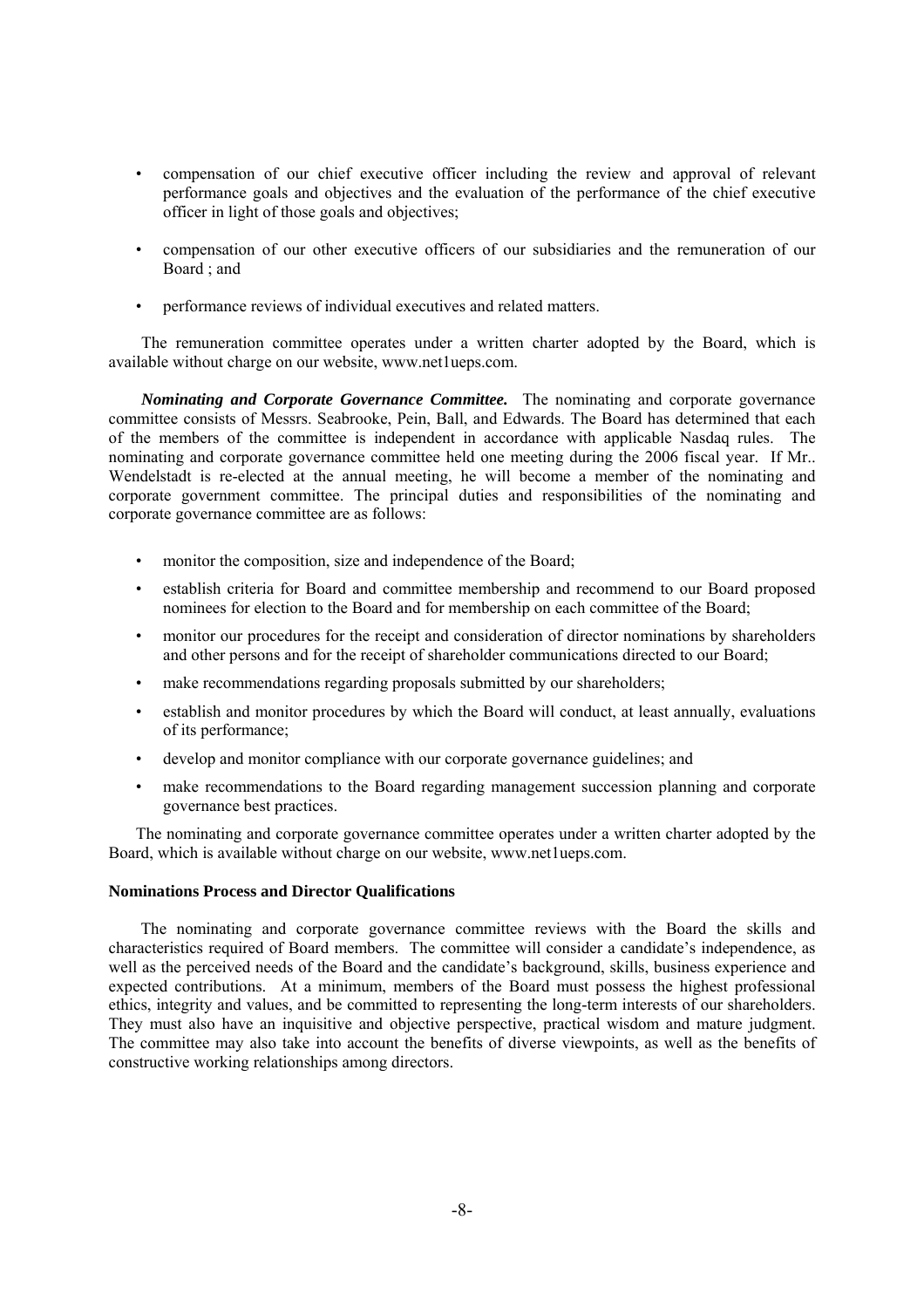The nominating and corporate governance committee also reviews and determines whether existing members of the Board should stand for re-election, taking into consideration matters relating to the number of terms served by individual directors and the changing needs of the Board.

The nominating and corporate governance committee utilizes a variety of methods for identifying and evaluating nominees for director. The committee regularly assesses the appropriate composition, size and independence of the Board, and whether any vacancies are expected due to change in employment or otherwise. In the event that vacancies are anticipated, or otherwise arise, the committee considers various potential candidates for director. Candidates are evaluated at regular or special meetings of the nominating and corporate governance committee, and may be considered at any point during the year. The committee will consider shareholder recommendations for candidates for the Board that are properly submitted in accordance with our by-laws in the same manner it considers nominees from other sources. In evaluating such recommendations, the committee will use the qualifications standards described above and will seek to achieve a balance of knowledge, experience and capability on the Board.

#### **Shareholder Communications with the Board**

Any shareholder who wishes to communicate directly with the Board may do so via mail or facsimile, addressed as follows:

Net 1 UEPS Technologies, Inc. Board of Directors President Place, 4th Floor Cnr. Jan Smuts Avenue and Bolton Road Rosebank, Johannesburg, South Africa Fax: 27 11 880 7080

The corporate secretary shall transmit any communication to the Board as soon as practicable upon receipt, unless there are safety or security concerns that mitigate against further transmission. The Board, or individual director(s), as applicable, shall be advised of any communication as soon as practicable. Absent safety or security concerns, the corporate secretary shall relay all communications, without any other screening for content.

## **Corporate Governance Guidelines**

The Board has adopted a set of corporate governance guidelines. We will continue to monitor our corporate governance guidelines and adopt changes as necessary to comply with rules adopted by the SEC and Nasdaq, and to comport with industry practice. This will include comparing our existing policies and practices to policies and practices suggested by various groups or authorities active in corporate governance and the practices of other public companies. A copy of our corporate governance guidelines is available on our website at www.net1ueps.com.

#### **Code of Ethics**

The Board has adopted a written code of ethics, a copy of which is available upon request made either by mail to our corporate secretary at Net 1 UEPS Technologies, Inc., President Place, 4<sup>th</sup> Floor, Cnr. Jan Smuts Avenue and Bolton Road, Rosebank, Johannesburg, South Africa or by telephone to our Investor Relations Department at (604) 484-8750. We require all directors, officers, employees, contractors, consultants and temporary staff to adhere to this code in addressing the legal and ethical issues encountered in conducting their work. Our code of ethics requires avoidance of conflicts of interest, compliance with all laws and other legal requirements, conduct of business in an honest and ethical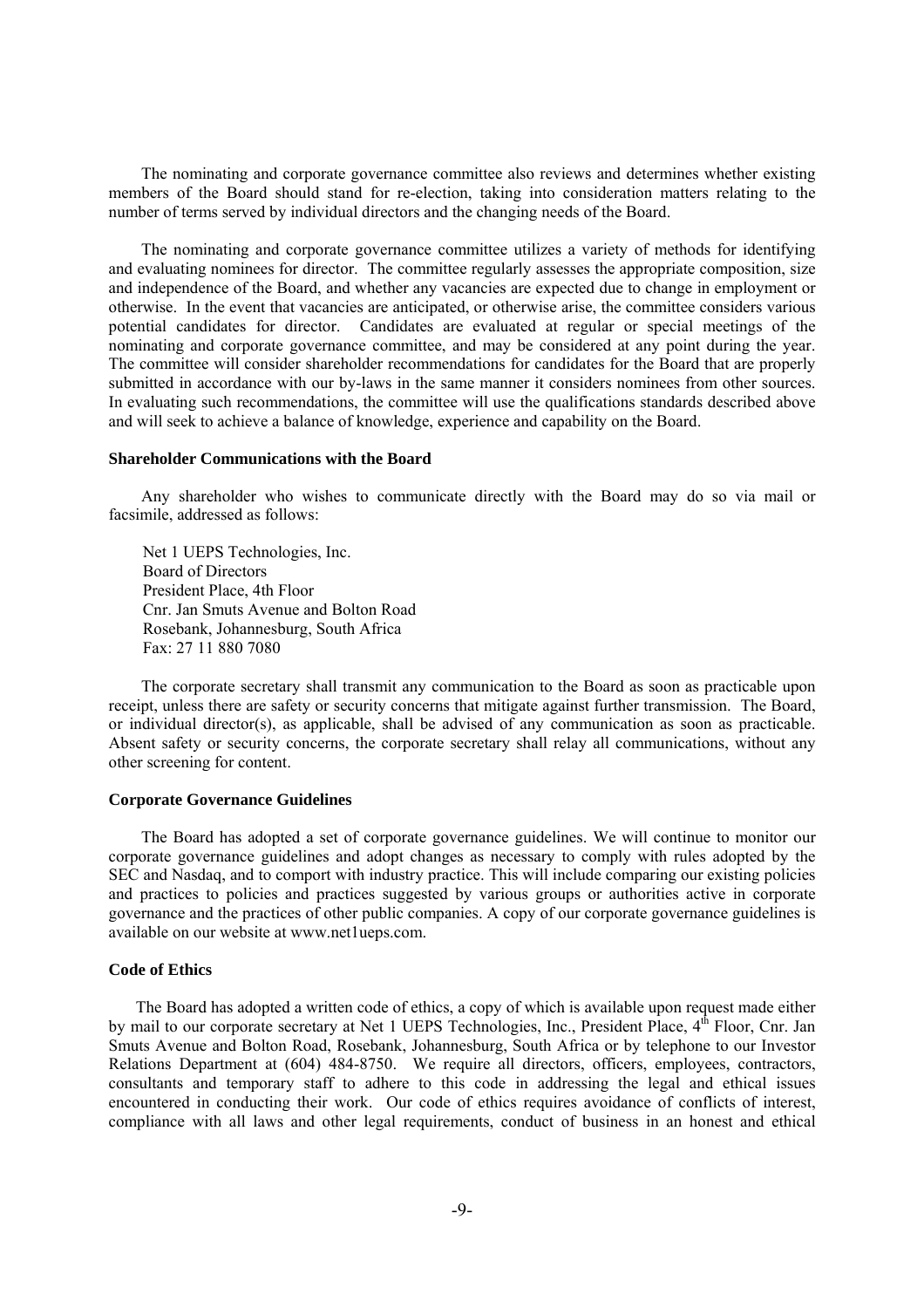manner, integrity and actions in our best interest. Directors, officers and employees are required to report any conduct that they believe in good faith to be an actual or apparent violation of the code. A copy of our code of ethics is available on our website at www.net1ueps.com. The Sarbanes-Oxley Act of 2002 requires companies to have procedures to receive, retain and treat complaints received regarding accounting, internal accounting controls or auditing matters and to allow for the confidential and anonymous submission by employees of concerns regarding questionable accounting or auditing matters. We currently have such procedures in place.

## **Compensation of Directors**

Directors who are also officers of Net 1 UEPS Technologies, Inc. do not receive separate directors' fees. Mr. Seabrooke receives annual compensation of ZAR 500,000 (USD68,775) for his services as a non-executive director. Mr. Edwards receives annual compensation of ZAR375,000 (USD51,581) for his services as non-executive director. All compensation is calculated at \$1=ZAR7.2701, the exchange rate as of June 30, 2006. We reimburse our directors for out-of-pocket expenses incurred in connection with their attendance at our Board meetings.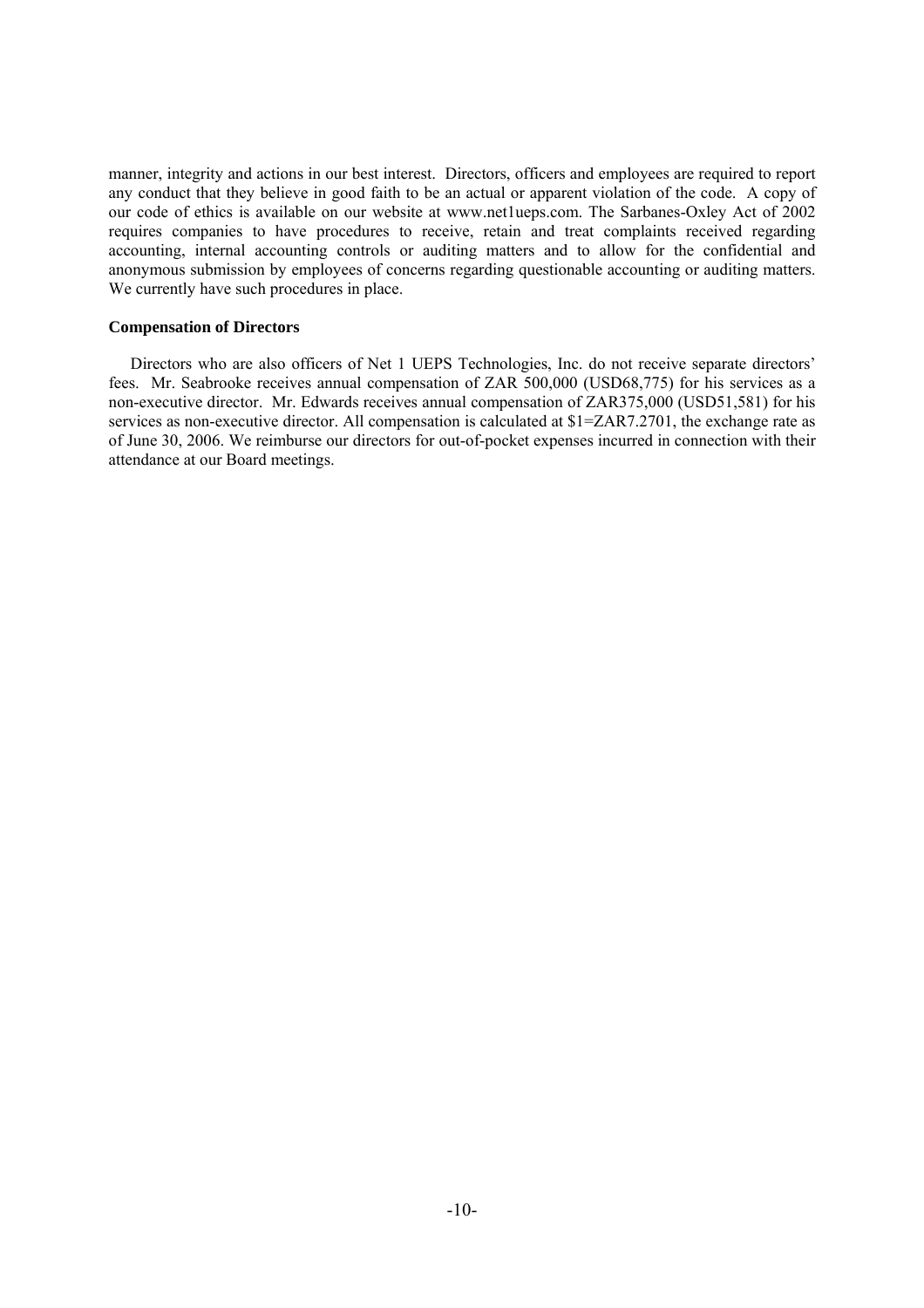## **PROPOSAL NO. 2: APPROVE THE AMENDMENT AND RESTATEMENT OF OUR 2004 STOCK INCENTIVE PLAN**

We believe that stock options and other stock-based awards are a fundamental element in our compensation program because they emphasize long-term company performance, as measured by creation of shareholder value, and foster a commonality of interest between shareholders and employees. Going forward, there are no shares available for such awards under our 2004 Stock Incentive Plan of Net 1 UEPS Technologies, Inc. and Its Subsidiaries (the "Stock Incentive Plan"). All of the shares initially approved by our shareholders in 2004 for issuance under the Stock Incentive Plan were allocated, as then contemplated, to awards issued in conjunction with the Aplitec acquisition. So that we may continue this important element of our compensation program, we are asking our shareholders to approve an amendment and restatement of the Stock Incentive Plan adopted by our Board to add 2,845,600 shares to the number of shares issuable under the plan and to make other administrative revisions described below. The following description summarizes the material terms of the Stock Incentive Plan, as amended and restated, but is qualified in its entirety by reference to the full text of the amended and restated Stock Incentive Plan, which is set forth as Exhibit A to this proxy statement.

### **General**

The Stock Incentive Plan permits grants of awards to our employees, directors and consultants in the form of incentive stock options, non-statutory stock options, stock appreciation rights, limited stock appreciation rights, restricted stock, performance-based awards and other awards based on our common stock.

The Stock Incentive Plan, as it was initially adopted and approved by our shareholders in 2004, provided for the issuance of up to 2,906,980 shares (as adjusted to reflect the reverse stock split effectuated on June 13, 2005) of our common stock. As of October 19, 2006, no shares remain available for grant under the Stock Incentive Plan, although shares underlying outstanding options that are subsequently forfeited or expire without exercise will restore to the Stock Incentive Plan and be available for future grants.

In June 2006, the Board amended the Stock Incentive Plan to address certain ministerial matters. That amendment, which did not require shareholder approval, expanded the methods by which participants may exercise stock options and clarified the definition of "fair market value" as it relates to shares of our common stock.

On August 24, 2006, the Board adopted several further modifications to the Stock Incentive Plan, which are reflected in the amendment and restatement of the Stock Incentive Plan that we are asking our shareholders to approve at the annual meeting. The amendment and restatement of the Stock Incentive Plan incorporates the ministerial matters described above, and increases the number of shares issuable under the Stock Incentive Plan by 2,845,600 shares, which represents approximately five percent of the aggregate number of outstanding shares of our common stock and special convertible preferred stock as of August 24, 2006. Therefore, the number of shares issuable under the Stock Incentive Plan will increase from 2,906,980 to 5,752,580 shares. In addition, the remuneration committee determined that it is desirable to set the exercise price of future grants of stock options using the 30-day weighted average trading price prior to the date of grant. The Board added this weighted average pricing mechanism to the definition of "fair market value" under the amendment and restatement of the Stock Incentive Plan.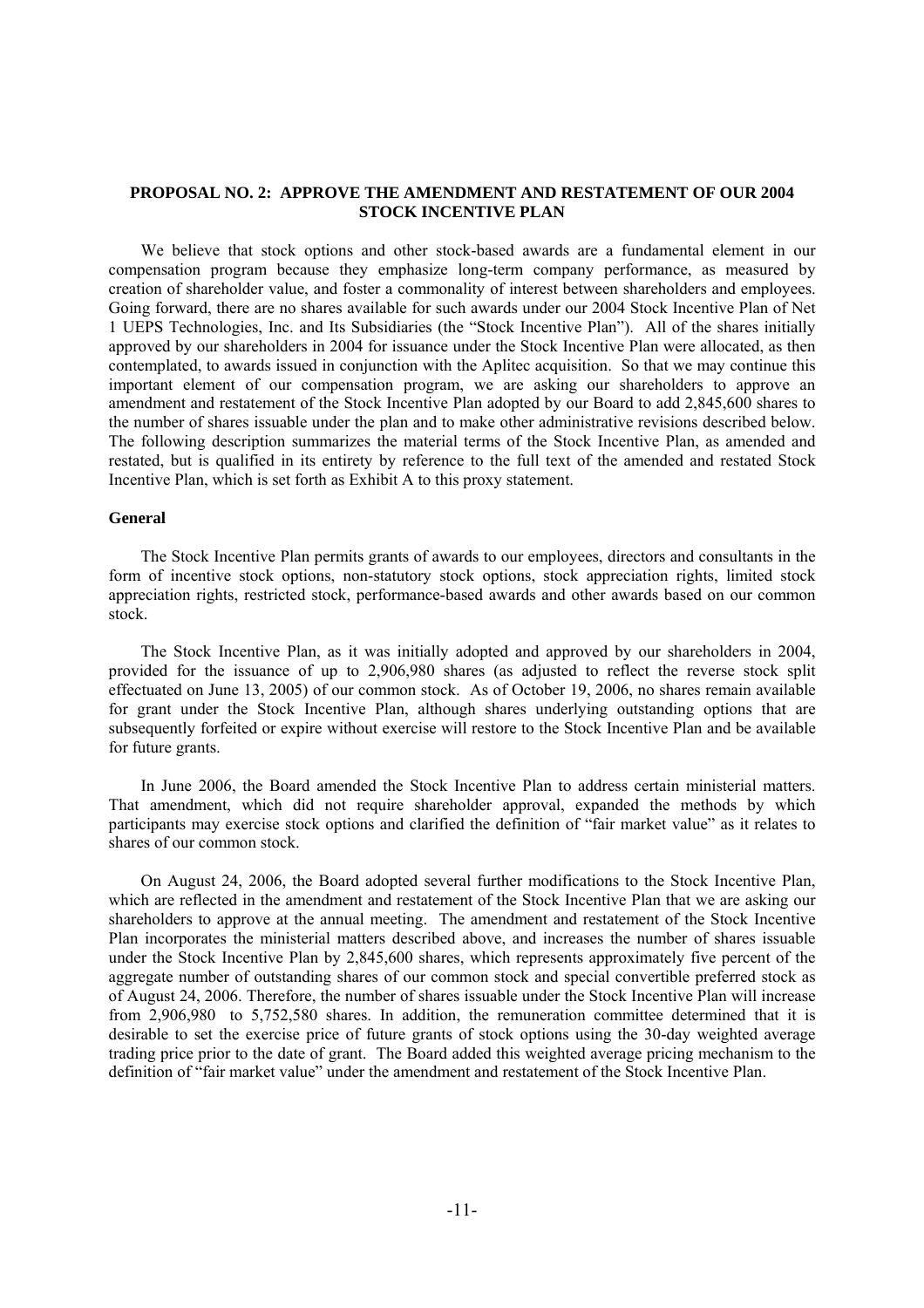We believe the Stock Incentive Plan is an essential component of our compensation program. It plays an important role in enabling us to recruit and retain employees, directors and consultants of outstanding ability and to motivate such employees, directors and consultants to exert their best efforts on behalf of our company and its affiliates by providing incentives through the granting of stock-based awards. We believe that we and our shareholders benefit from the added interest which such employees, directors and consultants have in the welfare of our company as a result of their proprietary interest in our success. Without shareholder approval of this proposal, we will not be able to continue this component of our compensation program because the shares available for awards under the Stock Incentive Plan have been exhausted. For these reasons we believe it is critically important that the shareholders approve the amended and restated Stock Incentive Plan.

## **Administration**

The Stock Incentive Plan provides that it may be administered by the Board or by such committee as the board may designate from time to time. The Board has designated the remuneration committee as the committee responsible for administering the Stock Incentive Plan. The committee may delegate its duties and powers in whole or in part to any subcommittee thereof, which committee shall consist, unless otherwise determined by the board, (i) during any period that we are subject to Section 16 of the Exchange Act, solely of at least two individuals who are intended to qualify as "Non-Employee Directors" within the meaning of Rule 16b-3 under the Exchange Act (or any successor rule thereto) and (ii) during any period that the company is subject to Section 162(m) of the Internal Revenue Code of 1986, or the Code, solely of "outside directors" within the meaning of Section 162(m) of the Code (or any successor section thereto). The committee will determine who will receive awards under the Stock Incentive Plan, as well as the form of the awards, the number of shares underlying the awards, and the terms and conditions of the awards consistent with the terms of the Stock Incentive Plan. Awards may, in the discretion of the committee, be made under the Stock Incentive Plan in assumption of, or in substitution for, outstanding awards previously granted by us or our affiliates or a company acquired by us or with which we combine. The number of shares underlying such substitute awards shall be counted against the aggregate number of shares available for awards under the Stock Incentive Plan. The committee is authorized to interpret the Stock Incentive Plan, to establish, amend and rescind any rules and regulations relating to the Stock Incentive Plan, and to make any other determinations that it deems necessary or desirable for the administration of the Stock Incentive Plan. The committee also may correct any defect, supply any omission or reconcile any inconsistency in the Stock Incentive Plan in the manner and to the extent that the committee deems it necessary or desirable. The committee shall require payment of any amount it may determine to be necessary to withhold for federal, state, local or other taxes as a result of the exercise, grant or vesting of an award.

## **Limitations**

No award may be granted under the Stock Incentive Plan after June 7, 2014, but awards granted before that date may extend beyond that date.

#### **Shares Reserved for Awards and Limits on Awards**

The total number of shares of our common stock available under the Stock Incentive Plan will be 5,752,580. Shares covered by awards that expire, terminate or lapse without payment will again be available for the grant of awards under the Stock Incentive Plan, as well as shares that are used by the holder to pay withholding taxes or as payment for the exercise price of an award, if permitted by the committee. The maximum number of shares for which stock options and stock appreciation rights, or for which other stock-based awards may be granted during a calendar year to any participant is 569,120 shares. The shares may consist, in whole or in part, of authorized but unissued shares or treasury shares.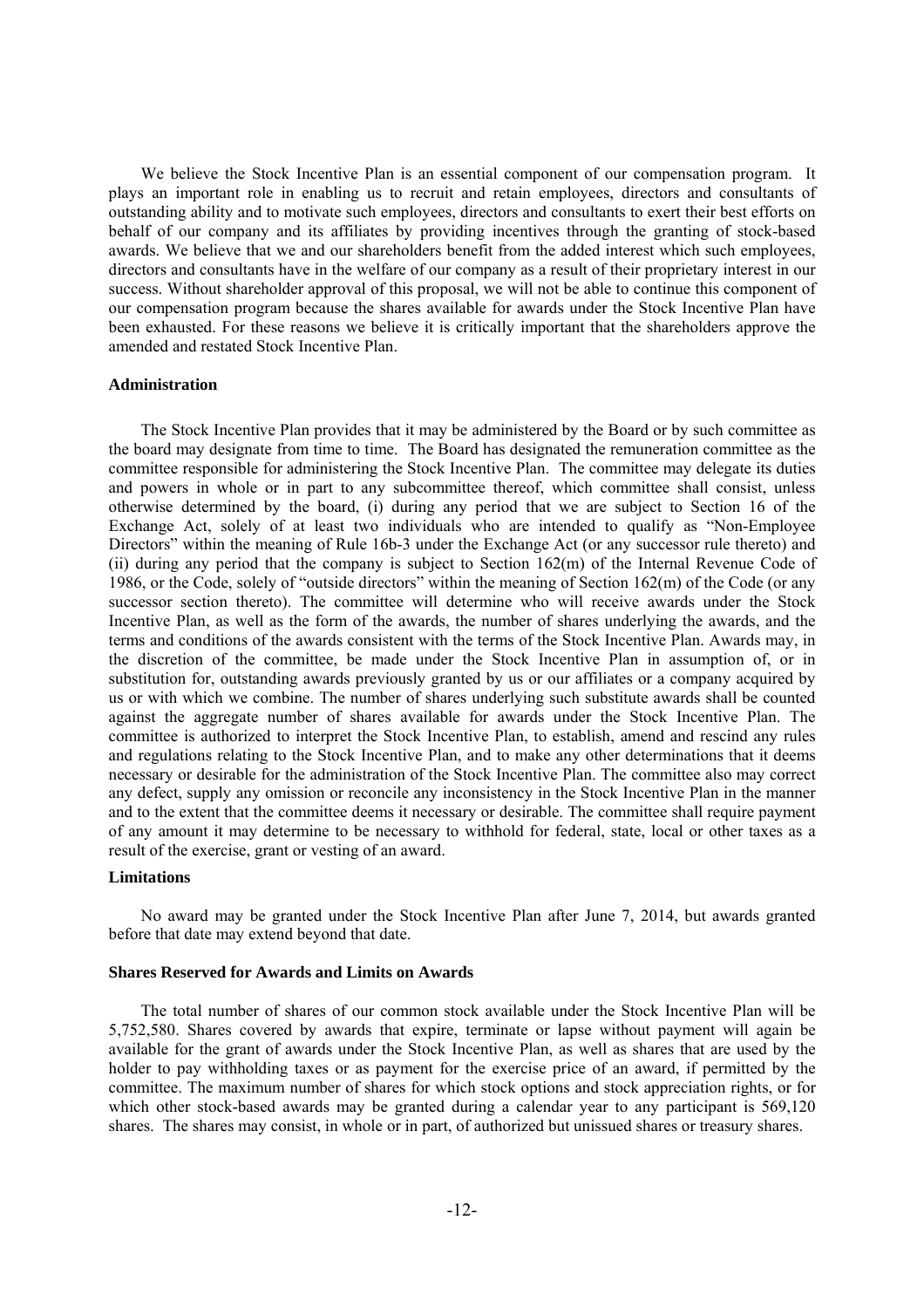The number and kind of shares of common stock issued or reserved pursuant to the Stock Incentive Plan or outstanding awards, the maximum number of shares issuable pursuant to awards, the exercise price for awards, and other affected terms of awards, will be adjusted on account of stock splits, stock dividends, reorganizations, recapitalizations, mergers, consolidations, spin-offs and other corporate events.

In the event of certain corporate events, including stock sales, mergers, and sales of substantial assets, the committee may, but shall not be obligated to, cancel outstanding awards for fair value, waive vesting requirements, provide for the issuance of substitute awards, and/or provide that, for a period of time prior to such corporate event, options will be exercisable for all shares subject to the option and that upon the occurrence of the corporate event the options will terminate.

## **Type of Awards**

## **Stock Options**

The Stock Incentive Plan permits the committee to grant employees incentive stock options, which qualify for special tax treatment in the United States, and permits the committee to grant employees, directors and consultants non-statutory stock options. The committee will establish the duration of each option at the time it is granted. The maximum duration of an incentive stock option is ten years after the date of grant. The committee will establish the exercise price of each option at the time it is granted. The exercise price of a stock option may not be less than the fair market value, as defined in the Stock Incentive Plan, of the underlying common stock on the date of grant. As of October 19, 2006, the market value of our common stock as reported on the Nasdaq Global Select Market was \$25.52. The committee may establish vesting and performance requirements that must be met prior to the exercise of options. Unless otherwise determined by the committee, stock options will vest ratably (20%), on an annual basis, over a period of five years, commencing with the first anniversary of the grant date.

The exercise price of stock options may be paid in cash or cash equivalent by the holder. Stock option grants may include provisions that permit the option holder, to the extent permitted by the committee, to exercise all or part of the holder's vested options, or to satisfy withholding tax liabilities, by tendering shares of our common stock owned by the option holder, including shares deliverable upon exercise of the option, with a fair market value equal to the exercise price and tax withholding liabilities, or by tendering a promissory note in such form as the committee may specify that bears a market rate of interest and is fully recourse. Stock option grants also may include provisions that permit the option holder, to the extent permitted by the committee and only if there is a public market for the shares, to exercise all or part of the holder's vested options through a cashless exercise procedure, which requires the delivery of irrevocable instructions to a broker to sell the shares obtained upon exercise of the option and deliver promptly to the company the proceeds of the sale equal to the exercise price of the common stock being purchased.

## **Stock Appreciation Rights**

The committee also may grant stock appreciation rights, either singly or in tandem with underlying stock options. Stock appreciation rights entitle the holder upon exercise to receive an amount in any combination of cash or shares of our common stock (as determined by the committee) equal in value to the excess of the fair market value of the shares covered by the right over the grant price. The committee may also grant limited stock appreciation rights that are exercisable upon the occurrence of specified contingent events. Such awards may provide for a different method of determining appreciation, may specify that payment will be made only in cash and may provide that any related awards are not exercisable while such limited stock appreciation rights are exercisable.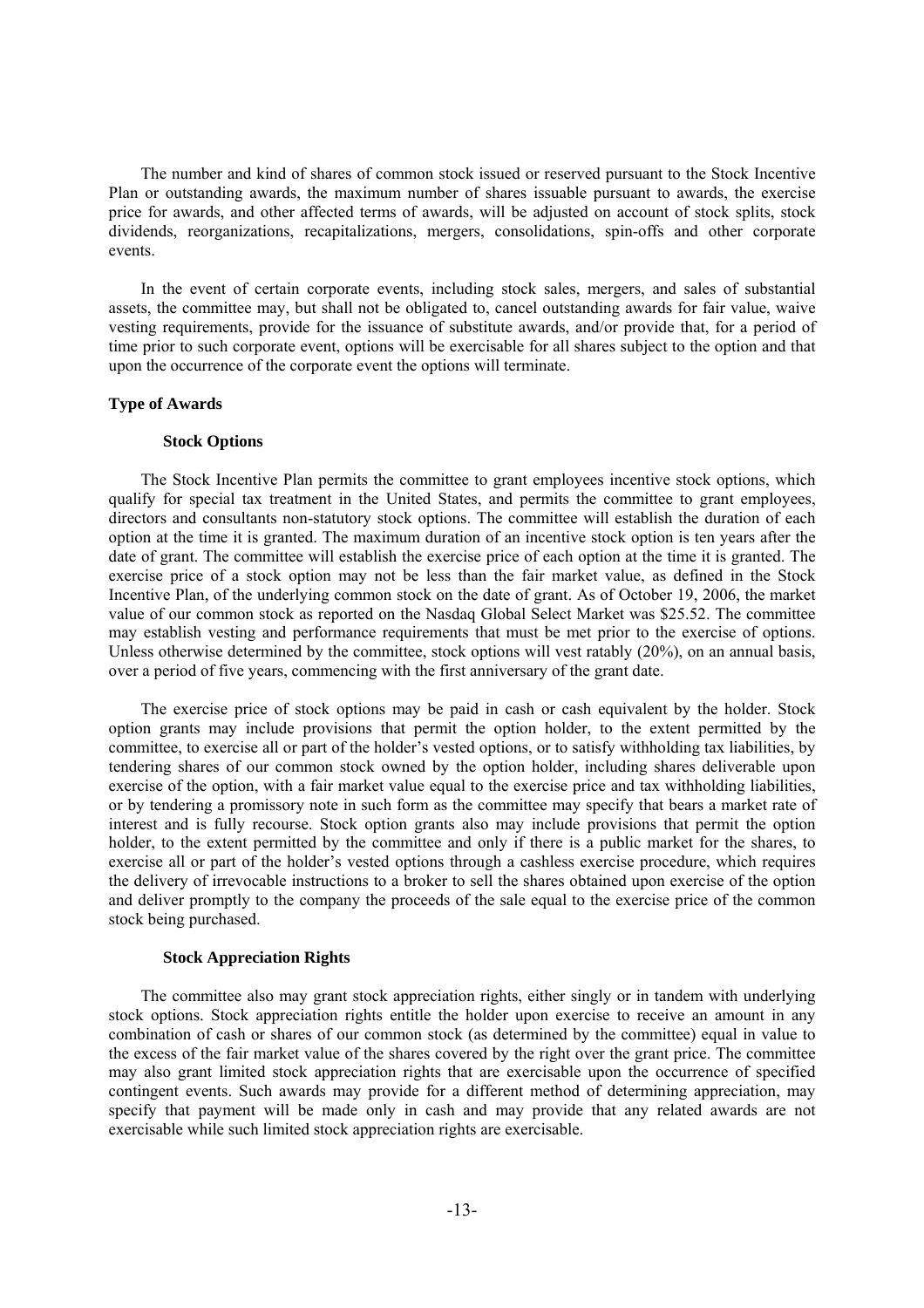#### **Other Stock-Based Awards**

The Stock Incentive Plan also permits the committee to grant awards that are valued by reference to, or otherwise based on the fair market value of, our common stock. These awards will be in such form and subject to such conditions, as the committee may determine, including the satisfaction of performance goals, the completion of periods of service or the occurrence of events.

## **Eligibility**

Incentive stock options, non-statutory stock options, stock appreciation rights, limited stock appreciation rights, restricted stock, performance-based awards and other awards based on our common stock may be granted under the Stock Incentive Plan to employees, directors and consultants of our company or its affiliates. In addition, these awards may be granted to prospective service providers in connection with written offers of employment, provided that no award may be exercised prior to such person's commencement of service. As of October 19, 2006, we had approximately 2,054 employees, including four executive officers and five non-executive directors, who were eligible under the Stock Incentive Plan. While any eligible person may be granted non-statutory stock options, only employees may be granted incentive stock options.

The following table reflects, as of October 19, 2006, awards that have been allocated to each director, executive officer or employee under the Stock Incentive Plan at this time and which are contingent upon approval of this proposal by our shareholders.

| <b>Stock Incentive Plan</b>                                 |                                  |                |  |  |  |
|-------------------------------------------------------------|----------------------------------|----------------|--|--|--|
|                                                             | <b>Dollar Value</b>              | Number of      |  |  |  |
| <b>Name and Position</b>                                    | $\left( \text{\$}\right) ^{(4)}$ | <b>Options</b> |  |  |  |
| Dr. Serge C.P. Belamant, Chief Executive Officer, Chairman  | n/a                              | 80,000         |  |  |  |
| of the Board and Director                                   |                                  |                |  |  |  |
| Herman G. Kotze, Chief Financial Officer, Treasurer,        | n/a                              | 35,000         |  |  |  |
| Secretary and Director                                      |                                  |                |  |  |  |
| Brenda Stewart, Senior Vice President – Marketing and Sales | n/a                              | 25,000         |  |  |  |
| Nitin Soma, Senior Vice President - Information Technology  | n/a                              | 20,000         |  |  |  |
| Executive Group <sup><math>(1)</math></sup>                 | n/a                              | 160,000        |  |  |  |
| Non-Executive Director Group $^{(2)}$                       | n/a                              |                |  |  |  |
| Non-Executive Officer Employee Group $(3)$                  | n/a                              | 409,120        |  |  |  |

## **New Plan Benefits**

(1) All current executive officers as a group.

(2) All current directors who are not executive officers as a group.

(3) All employees, including all current officers who are not executive officers, as a group.

(4) The options have a \$22.51 per share exercise price. The dollar value of the options is indeterminable until the annual meeting date, at which date, if this proposal is approved, we will determine the fair value of the options for financial reporting purposes using an appropriate option valuation model.

# **Options Granted to Certain Persons**

The aggregate number of shares of common stock subject to options and other stock-based awards granted to certain persons under the Stock Incentive Plan since its inception are as follows: Dr. Serge C.P. Belamant, Chief Executive Officer, Chairman of the Board and Director, 416,667 shares; Herman G. Kotze, Chief Financial Officer, Treasurer, Secretary and Director, 416,667 shares; Brenda Stewart, Senior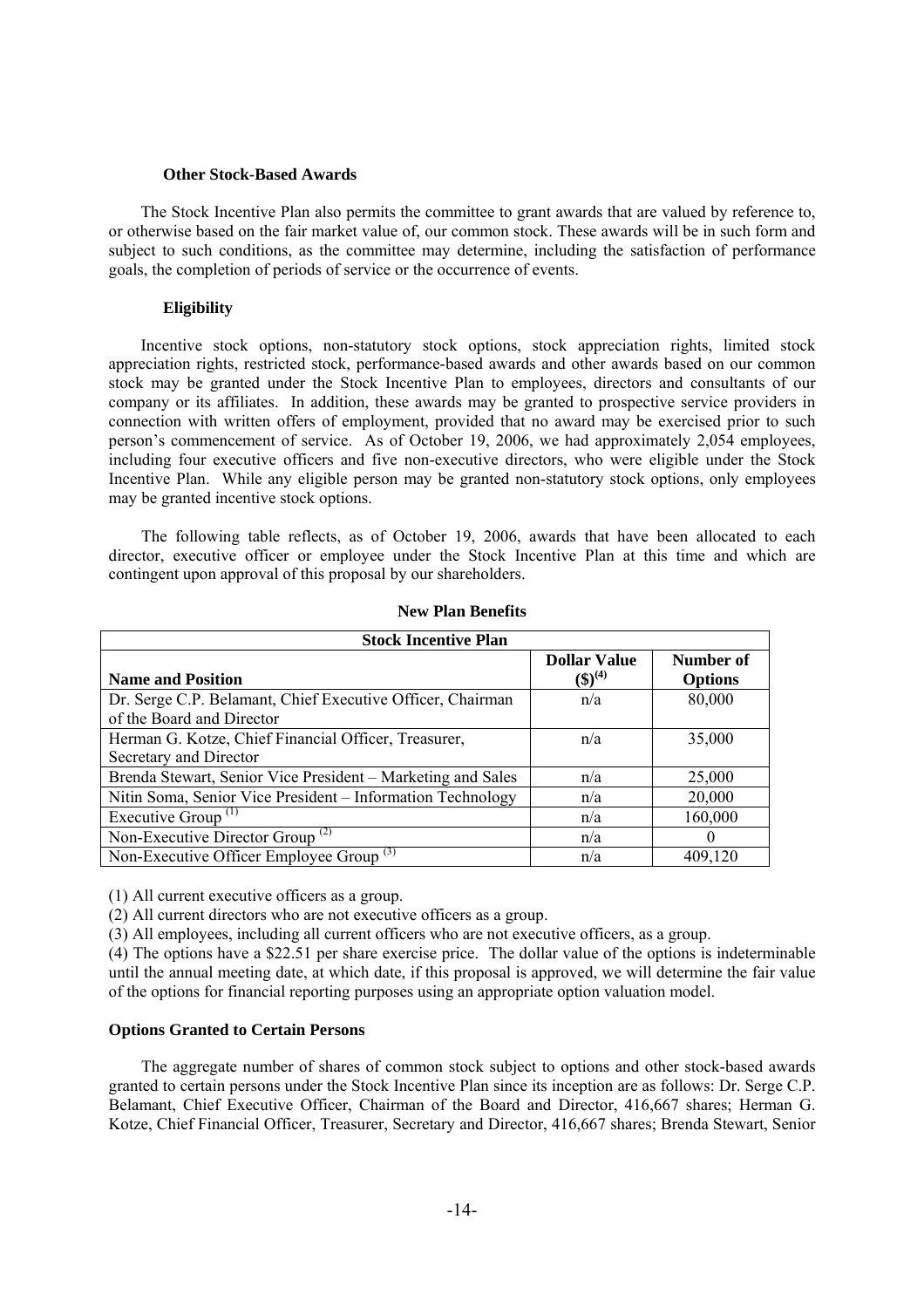Vice President – Marketing and Sales, 416,667 shares; and Nitin Soma, Senior Vice President – Information Technology, 333,333 shares; all current executive officers as a group, an aggregate of 1,583,334 shares; all current directors who are not executive officers as a group, an aggregate of 166,668 shares; and all employees, including current officers who are not executive officers, as a group, an aggregate of 1,156,978 shares. The aforementioned number of shares does not include the contingent option grants that are reflected in the New Plan Benefits table above. Since its inception, no options have been granted under the Stock Incentive Plan to any other nominee for election as a director, or any associate of any such director, nominee or executive officer, and no other person has been granted five percent or more of the total amount of options granted under the Stock Incentive Plan.

### **Performance Standards and Section 162(m)**

Performance criteria for performance-based awards under the Stock Incentive Plan may relate to any combination of the total corporation, a subsidiary, and/or any business unit. Performance targets may be set at a specific level or may be expressed relative to measures at comparison companies or a defined index. The committee will establish specific targets for recipients.

In general, Section 162(m) of the Code prevents the deductibility for U.S. income tax purposes of compensation in excess of one million dollars paid in any taxable year to an individual who on the last day of that year is the company's chief executive officer or is among its four other most highly compensated executive officers, except that a deduction may be taken for compensation that qualifies as performance-based compensation under Section 162(m). Options granted at fair market value ordinarily satisfy the performance-based requirements of Section  $162(m)$ , if shareholder disclosure and approval requirements are met. If restricted stock or performance-based awards are intended to satisfy Section 162(m) deductibility requirements, payments under such awards must be conditioned on attainment of pre-established objective performance measures that have been established and certified by a committee of outside directors and approved by shareholders. The performance criteria under the Stock Incentive Plan include: consolidated earnings before or after taxes, net income, operating income, earnings per share, book value per share, return on shareholder's equity, expense management, return on investment, improvements in capital structure, profitability of an identifiable business unit or product, maintenance or improvement of profit margins, stock price, market share, revenues or sales, costs, cash flow, working capital, and return on assets. The maximum amount of a performance-based award that may be granted during a calendar year to any participant is: (i) with respect to performance-based awards that are options, 569,120 shares, and (ii) with respect to performance-based awards that are not options, \$20.0 million.

## **Transferability**

Unless otherwise determined by the committee, awards may not be transferred or assigned by the holder otherwise than by will or the laws of descent and distribution.

## **Amendment**

The Board may amend the Stock Incentive Plan at any time, provided that no amendment will be made without the consent of the affected holder that diminishes the rights of the holder of any award, and except that the board may amend the Stock Incentive Plan in such manner as it deems necessary to permit awards to meet the requirements of the Code or other applicable laws. No amendment to the Stock Incentive Plan by our Board may be made without the approval of shareholders if it would increase the total number of shares reserved for issuance under the Stock Incentive Plan or change the maximum number of shares for which awards may be granted to participants, except for such changes in accordance with the Stock Incentive Plan's adjustment provisions described above.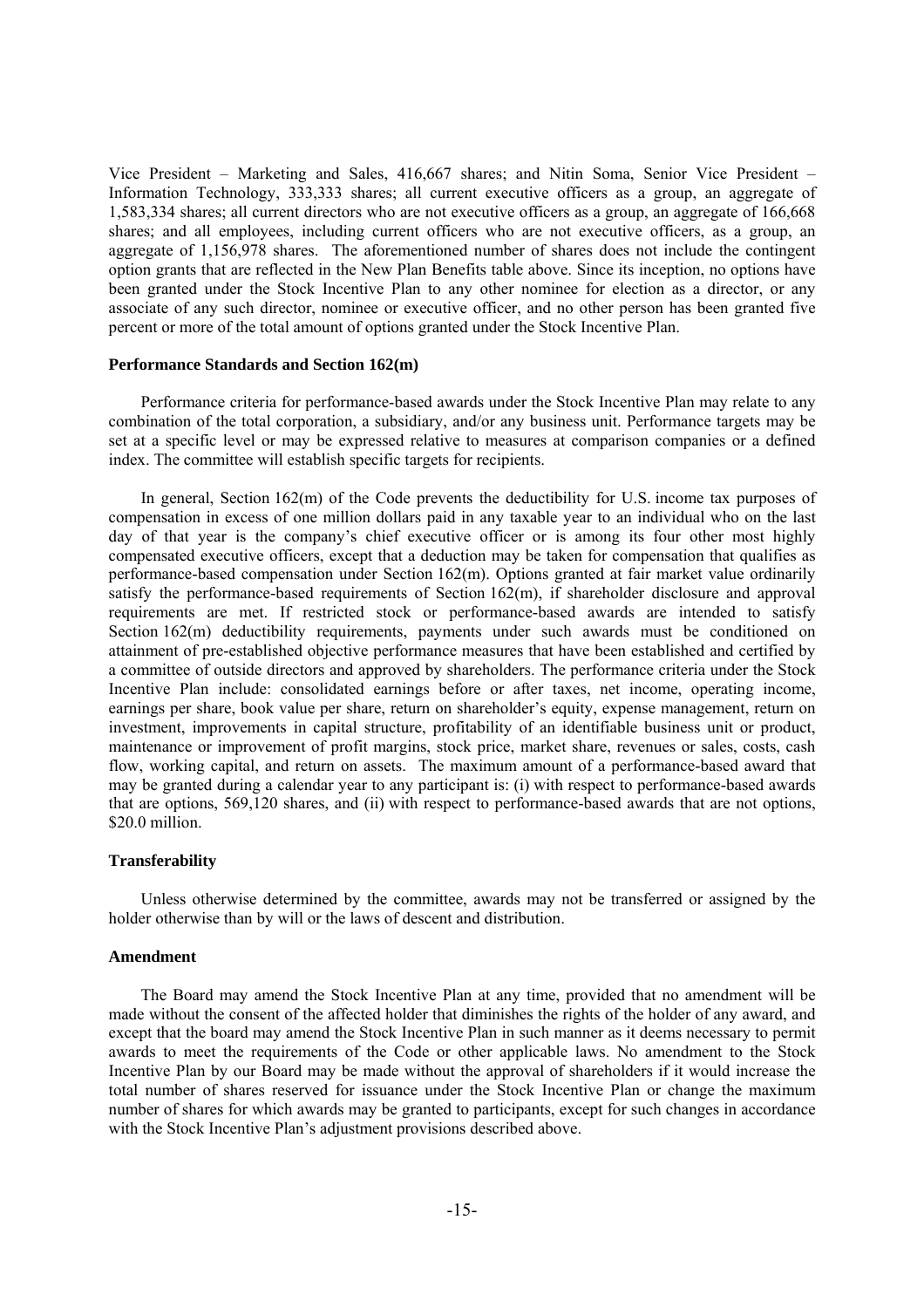#### **United States Federal Income Tax Consequences**

The following discussion of the United States federal income tax consequences relating to the Stock Incentive Plan is based on present United States federal tax laws and regulations and does not purport to be a complete description of the United States federal tax laws. Participants may also be subject to certain U.S. state and local taxes and non-U.S. taxes, which are not described below.

When a non-statutory stock option is granted, there are generally no U.S. income tax consequences for the option holder or the company. When a non-statutory stock option is exercised, in general, the option holder recognizes compensation equal to the excess, if any, of the fair market value of the underlying class of common stock on the date of exercise over the exercise price. The company is entitled to a deduction equal to the compensation recognized by the option holder.

When an incentive stock option is granted, there are no U.S. income tax consequences for the option holder or the company. When an incentive stock option is exercised, the option holder does not recognize income and the company does not receive a deduction. The option holder, however, must treat the excess, if any, of the fair market value of the underlying class of common stock on the date of exercise over the exercise price as an item of adjustment for purposes of the alternative minimum tax. If the option holder disposes of the shares after the option holder has held them for at least two years after the incentive stock option was granted and one year after the incentive stock option was exercised, the amount the option holder receives upon the disposition over the exercise price is treated as long-term capital gain to the option holder. The company is not entitled to a deduction. If the option holder makes a "disqualifying disposition" of the stock by disposing of the stock before the stock has been held for the holding periods described above, the option holder generally recognizes compensation income equal to the excess, if any, of (1) the fair market value of the stock on the date of exercise, or, if less, the amount received on the disposition, over (2) the exercise price. The company is entitled to a deduction equal to the compensation recognized by the option holder.

When a stock appreciation right is granted, there are no U.S. income tax consequences for the participant or the company. When a stock appreciation right is exercised, in general, the participant recognizes compensation equal to the cash and/or the fair market value of the stock received on exercise. The company is entitled to a deduction equal to the compensation recognized by the participant.

In general, other types of awards that may be issued under the Stock Incentive Plan are taxable to the holder upon receipt, except that awards of restricted stock are taxable to the holder on the date the shares vest, or on the date of receipt if the individual makes an election under Section 83(b) of the Code.

**The Board recommends a vote FOR approval of the amendment and restatement of the Stock Incentive Plan.**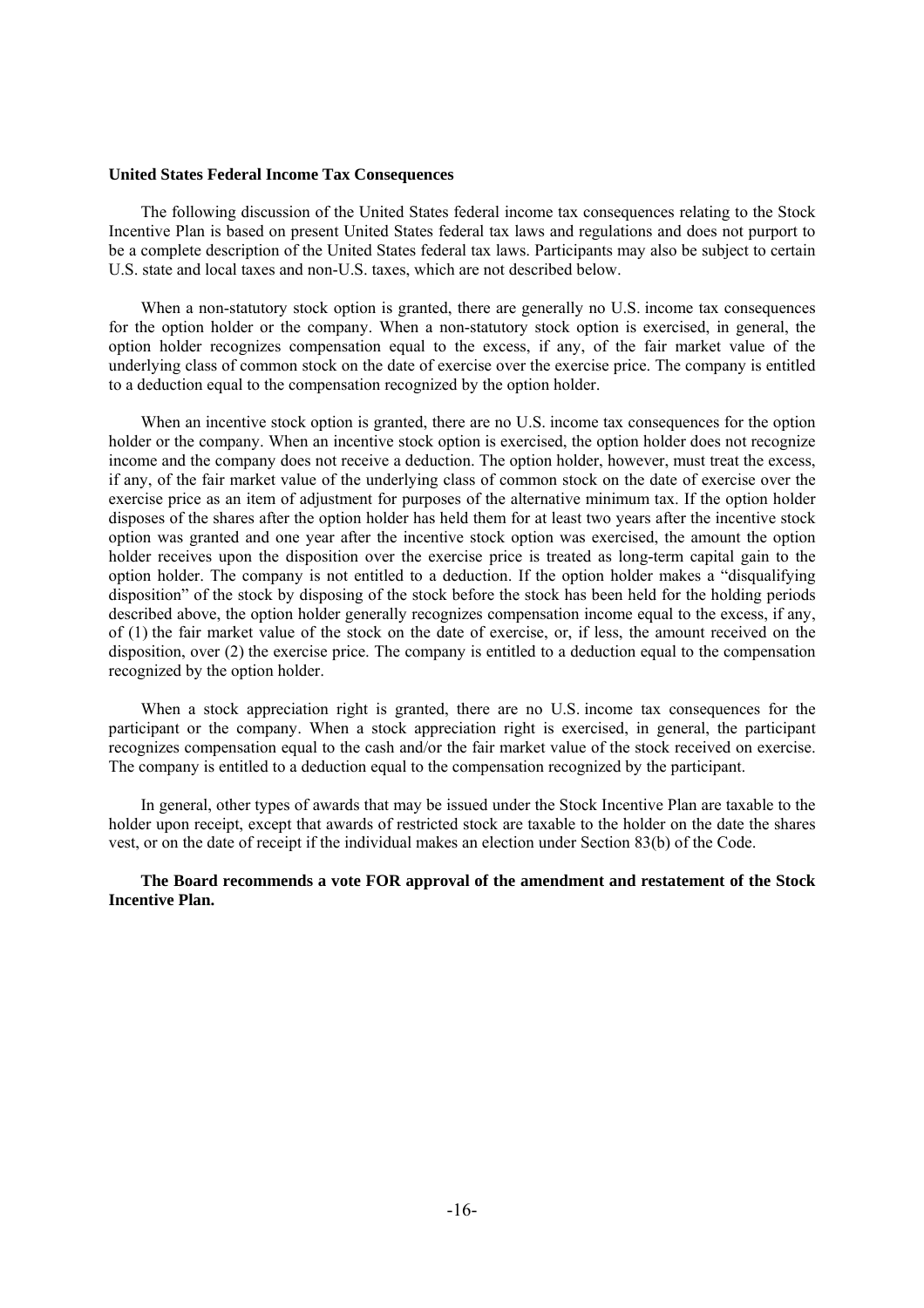## **PROPOSAL NO. 3: RATIFICATION OF APPOINTMENT OF INDEPENDENT REGISTERED PUBLIC ACCOUNTING FIRM**

The audit committee of our Board has selected the firm of Deloitte & Touche (South Africa), or Deloitte, to serve as independent registered public accounting firm for the fiscal year ending June 30, 2007. A representative of Deloitte is expected to be present at the annual meeting. Such representative will have an opportunity to make a statement if he or she desires to do so and is expected to be available to respond to appropriate questions from shareholders. Deloitte currently serves as our independent registered public accounting firm.

We are asking our shareholders to ratify the selection of Deloitte as our independent registered public accounting firm. Although ratification is not required by our by-laws or otherwise, the Board is submitting the selection of Deloitte to our shareholders for ratification as a matter of good corporate practice. In the event our shareholders fail to ratify the appointment, the audit committee may reconsider this appointment. Even if the selection is ratified, the audit committee in its discretion may select a different registered public accounting firm at any time during the year if it determines that such a change would be in our best interests and the best interests of our shareholders.

## **The Board recommends a vote FOR ratification of Deloitte.**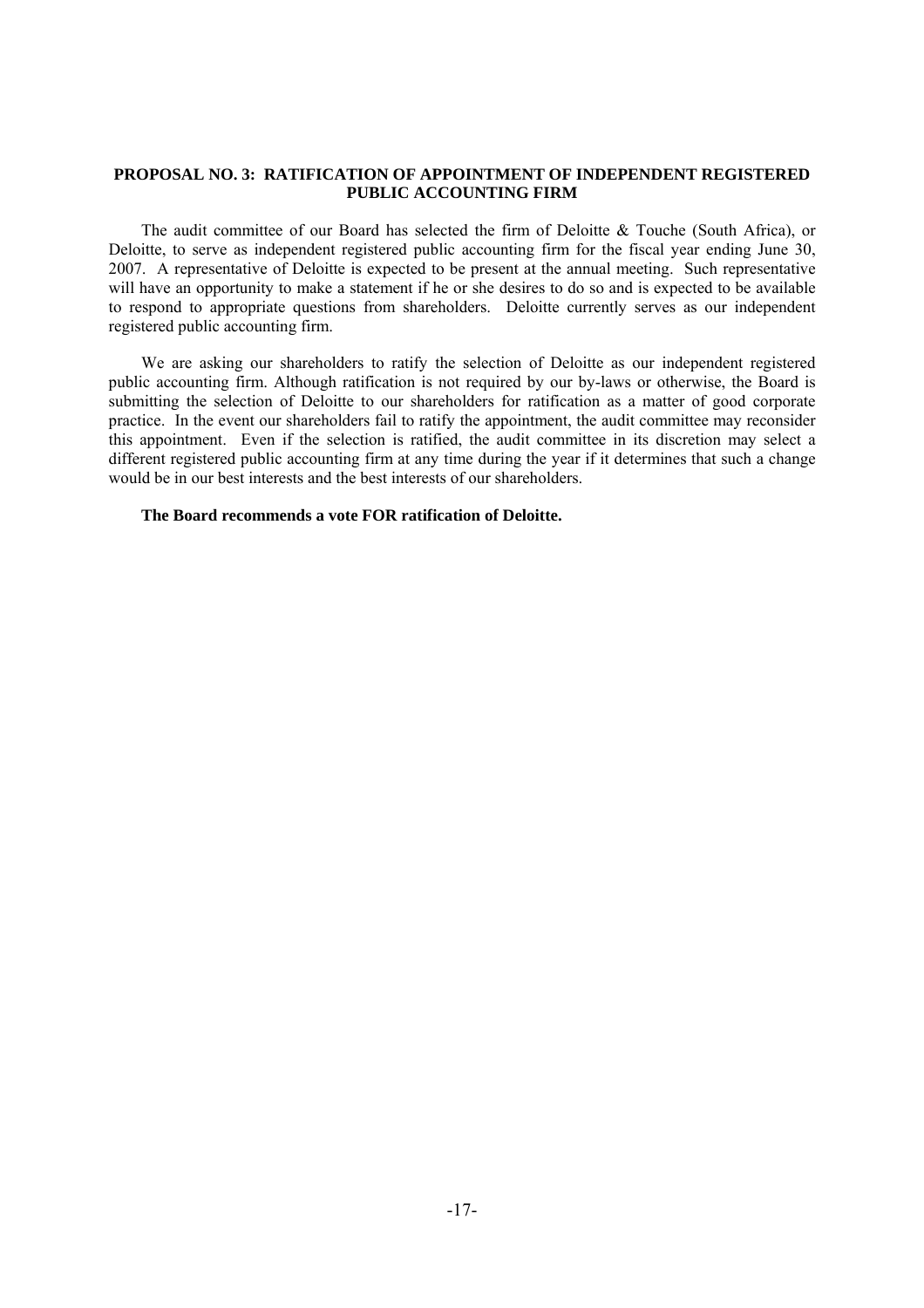# **CHANGES IN AND DISAGREEMENTS WITH ACCOUNTANTS ON ACCOUNTING AND FINANCIAL DISCLOSURE**

On June 7, 2004, we completed, from a legal perspective, the acquisition of Aplitec. Subsequent to the completion of the acquisition, 99.2% of Aplitec's shareholders elected the reinvestment option as of June 28, 2004. As a result, Aplitec was deemed to be the accounting acquirer of us. From an accounting perspective, June 28, 2004 is considered to be the consummation date of the reverse acquisition, as this was the date when the accounting acquirer could be identified. Therefore, Aplitec's historical financial statements became our historical financial statements as of June 28, 2004. On July 12, 2004, our Board decided to dismiss Manning Elliot, Chartered Accountants as our independent auditors and engage Deloitte to serve as our independent auditors for the year ending June 30, 2004. Our Board decided not to retain PKF (Jhb) Inc., or PKF, the independent auditors of Aplitec.

The reports of Manning Elliott on the financial statements of Net 1 UEPS Technologies, Inc. for the three fiscal years ended December 31, 2003 contained no adverse opinion or disclaimer of opinion and were not qualified as to audit scope or accounting principles. The audit reports contained a modification expressing substantial doubt about Net 1 UEPS Technologies, Inc.'s ability to continue as a going concern. This modification was attributable to the circumstances that Net 1 UEPS Technologies, Inc. had limited revenues and suffered recurring losses from operations.

In connection with the audit for the three fiscal years ended December 31, 2003 and in connection with Manning Elliott's review of the subsequent interim period preceding dismissal on March 31, 2004, there have been no disagreements between the Company and Manning Elliott on any matter of accounting principles or practices, financial statements disclosure, or auditing scope or procedure, which would have caused Manning Elliott to make a reference thereto in its report on Net 1 UEPS Technologies, Inc.'s financial statements for these fiscal years and through July 12, 2004. During the three fiscal years ended December 31, 2003 and prior to July 12, 2004, Net 1 UEPS Technologies, Inc. no reportable events, as listed in Item  $304(a)(1)(v)$  of SEC Regulation S-K.

PKF audited Aplitec's financial statements for the two years ended June 30, 2003 and 2002. PKF's reports on Aplitec's consolidated financial statements for the 2003 and 2002 fiscal years did not contain an adverse opinion or disclaimer of opinion, nor were they qualified or modified as to uncertainty, audit scope or accounting principles, except as noted therein with regards to the segment report and earnings per share disclosures.

During Aplitec's 2003 and 2002 fiscal years and through June 28, 2004, there were no disagreements with PKF on any matter of accounting principles or practices, financial statement disclosure, or auditing scope or procedure which, if not resolved to PKF's satisfaction, would have caused PKF to make reference to the subject matter in connection with PKF's report on Aplitec's consolidated financial statements for such years, and there were no reportable events, as listed in Item  $304(a)(1)(v)$  of SEC Regulation S-K.

Prior to July 12, 2004, Net 1 UEPS Technologies, Inc. did not consult with Deloitte regarding (1) the application of the accounting principles, or (2) the type of audit opinion that might be rendered by Deloitte. However, Deloitte was engaged by Aplitec to advise on the application of accounting principles regarding (1) the factors relevant to the identification of the accounting acquirer in the proposed transaction, pursuant to which we, through New Aplitec, would acquire substantially all of the assets and liabilities of Aplitec, and (2) the classification of certain securities issued by New Aplitec (as part of the proposed transaction referred to above) as either equity or liability in our consolidated financial statements if Aplitec were to be the accounting acquirer. During Aplitec's 2003 and 2002 fiscal years and through June 28, 2004, Aplitec did not consult Deloitte with respect to the application of accounting principles to any other specified transaction, either completed or proposed, or the type of audit opinion that might be rendered on our consolidated financial statements, or any other matters or reportable events listed in Items 304(a)(2)(i) and (ii) of SEC Regulation S-K.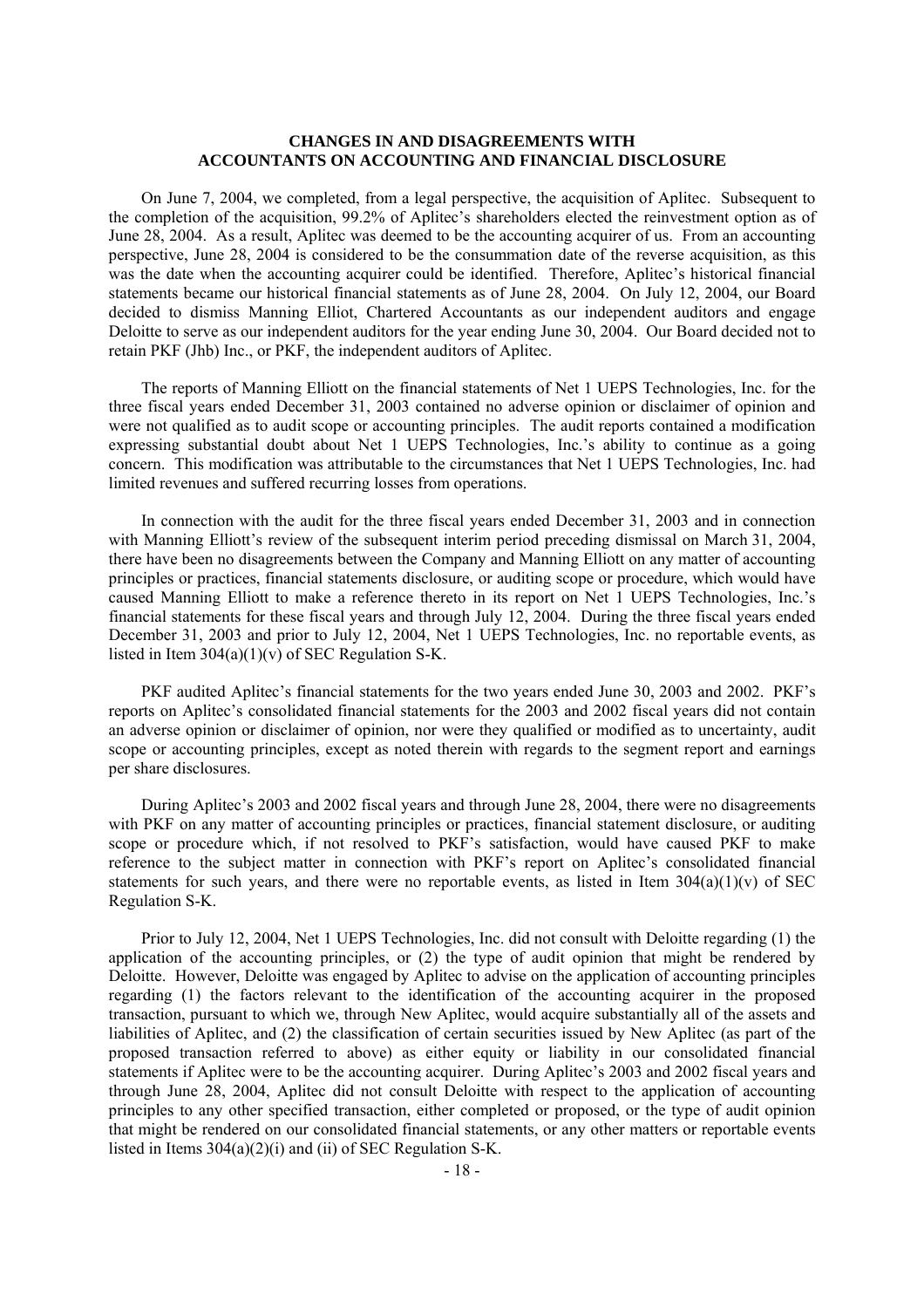### **AUDIT AND NON-AUDIT FEES**

The following table shows the fees that we paid or accrued for the audit and other services provided by Deloitte for the years ended June 30, 2006 and 2005.

| Year ended June 30, |                |  |
|---------------------|----------------|--|
| 2006<br>\$.000      | 2005<br>\$.000 |  |
| 1,529               | 838            |  |
|                     |                |  |
| 22                  | 165            |  |
|                     | 169            |  |

Audit Fees – This category includes the audit of our annual consolidated financial statements, review of financial statements included in our quarterly reports on Form 10-Q, the Sarbanes-Oxley Act of 2002 required audit of management's assessment of the effectiveness of our internal control over financial reporting and the auditors' independent audit of internal control over financial reporting, and the services that an independent auditor would customarily provide in connection with subsidiary audits, statutory requirements, regulatory filings, and similar engagements for the fiscal year, such as comfort letters, attest services, consents, and assistance with review of documents filed with the SEC. This category also includes advice on audit and accounting matters that arose during, or as a result of, the audit or the review of interim financial statements.

Audit-Related Fees – This category consists of assurance and related services by the independent registered public accounting firm that are reasonably related to the performance of the audit or review of our financial statements and are not reported above under "Audit Fees." There were no such fees paid in the years ended June 30, 2006 or 2005.

Tax Fees – This category consists of professional services rendered by Deloitte for tax compliance and tax advice. The services for the fees disclosed under this category include tax return review and technical tax advice.

All Other Fees – There were no such fees paid in the year ended June 30, 2006. For the year ended June 30, 2005, this category consists of fees related to Deloitte's involvement with our registration statement related to our August 2005 public offering and Nasdaq listing and other miscellaneous items.

#### **Pre-Approval of Non-Audit Services**

Pursuant to our audit committee charter, our audit committee reviews and pre-approves both audit and non-audit services to be provided by our independent auditors. The authority to grant pre-approvals of non-audit services may be delegated to one or more designated members of the audit committee whose decisions will be presented to the full audit committee at its next regularly scheduled meeting. During fiscal 2006, all of the audit, audit-related, tax and other services provided by Deloitte with respect to fiscal year 2006 were pre-approved by the Board and, after constitution, the audit committee.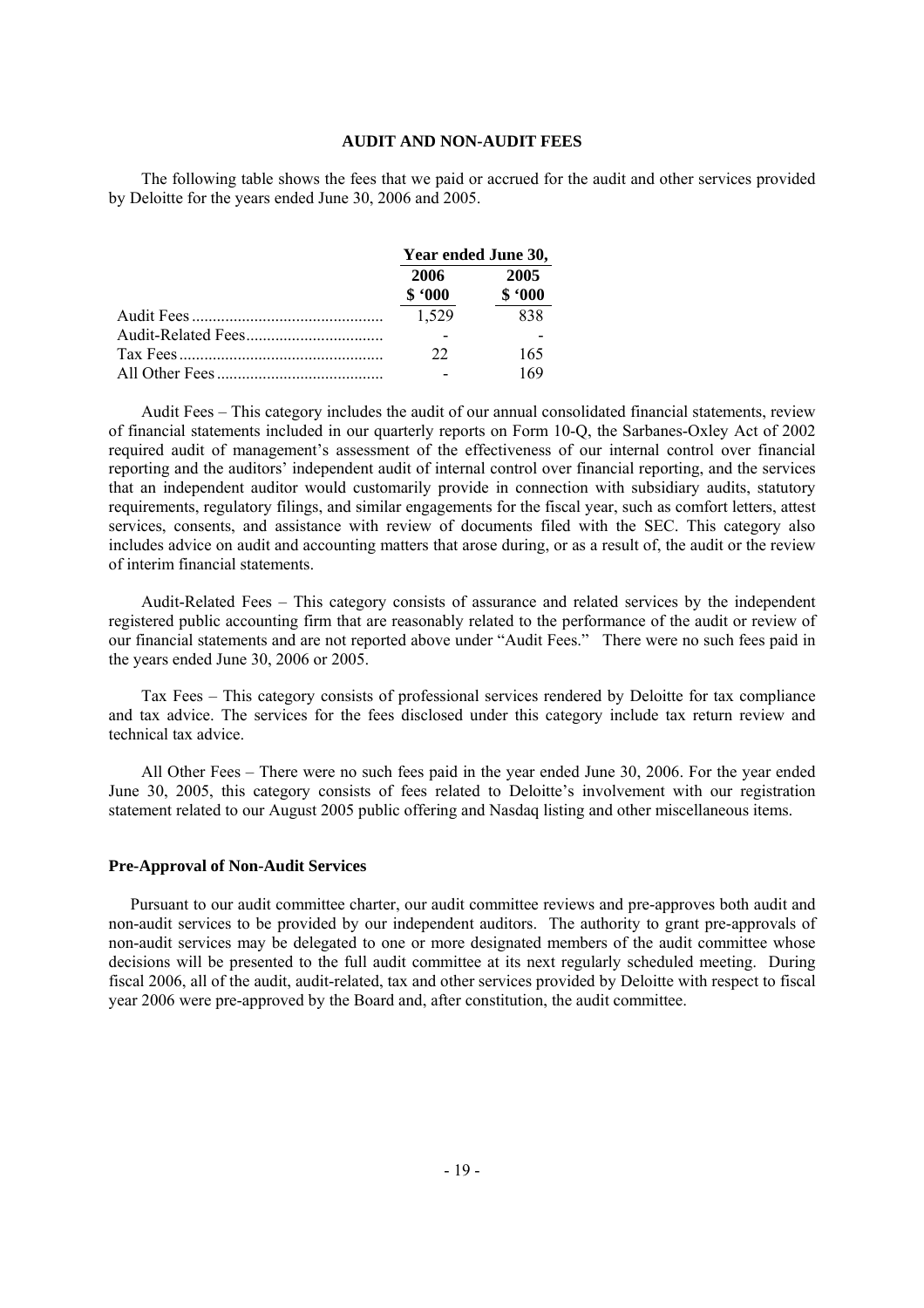#### **AUDIT COMMITTEE REPORT**

The audit committee of the Board consists of three independent directors, as required by the Nasdaq listing standards. The audit committee operates under a written charter adopted by the Board and available on the company's website at www.net1ueps.com. The audit committee is responsible for overseeing our financial reporting process on behalf of the Board. The members of the audit committee are Messrs. Seabrooke, Pein and Edwards. The committee selects, subject to shareholder ratification, our independent registered public accounting firm.

Management is responsible for our financial statements and the financial reporting process, including internal controls. The independent registered public accounting firm is responsible for performing an independent audit of our consolidated financial statements in accordance with auditing standards generally accepted in the United States and of our internal control over financial reporting and for issuing a report thereon. The committee's responsibility is to monitor and oversee these processes.

In this context, the audit committee has met and held discussions with management and Deloitte  $\&$ Touche (South Africa), or Deloitte, our independent registered public accounting firm. Management represented to the audit committee that the consolidated financial statements were prepared in accordance with accounting principles generally accepted in the United States, and the committee reviewed and discussed the consolidated financial statements with management and Deloitte. The audit committee discussed with Deloitte the matters required to be discussed by Statement on Auditing Standards No. 61 (Codification of Statements of Auditing Standards AU §380), as may be modified or supplemented). These matters included a discussion of Deloitte's judgments about the quality (not just the acceptability) of the company's accounting principles as applied to the company's financial reporting.

Deloitte also provided the audit committee with the written disclosures and letter required by Independence Standards Board Standard No. 1 (Independence Discussions with Audit Committees), and the audit committee discussed with Deloitte that firm's independence. The committee further considered whether the provision by Deloitte of the non-audit services described above is compatible with maintaining the auditors' independence.

Based upon the audit committee's discussion with management and Deloitte and the audit committee's review of the representations of management and the disclosures by Deloitte to the audit committee, the committee recommended to the Board that the company's audited consolidated financial statements be included in our Annual Report on Form 10-K for the year ended June 30, 2006, for filing with the SEC.

Audit Committee

 Christopher S. Seabrooke, Chairman Alasdair J. K. Pein Paul Edwards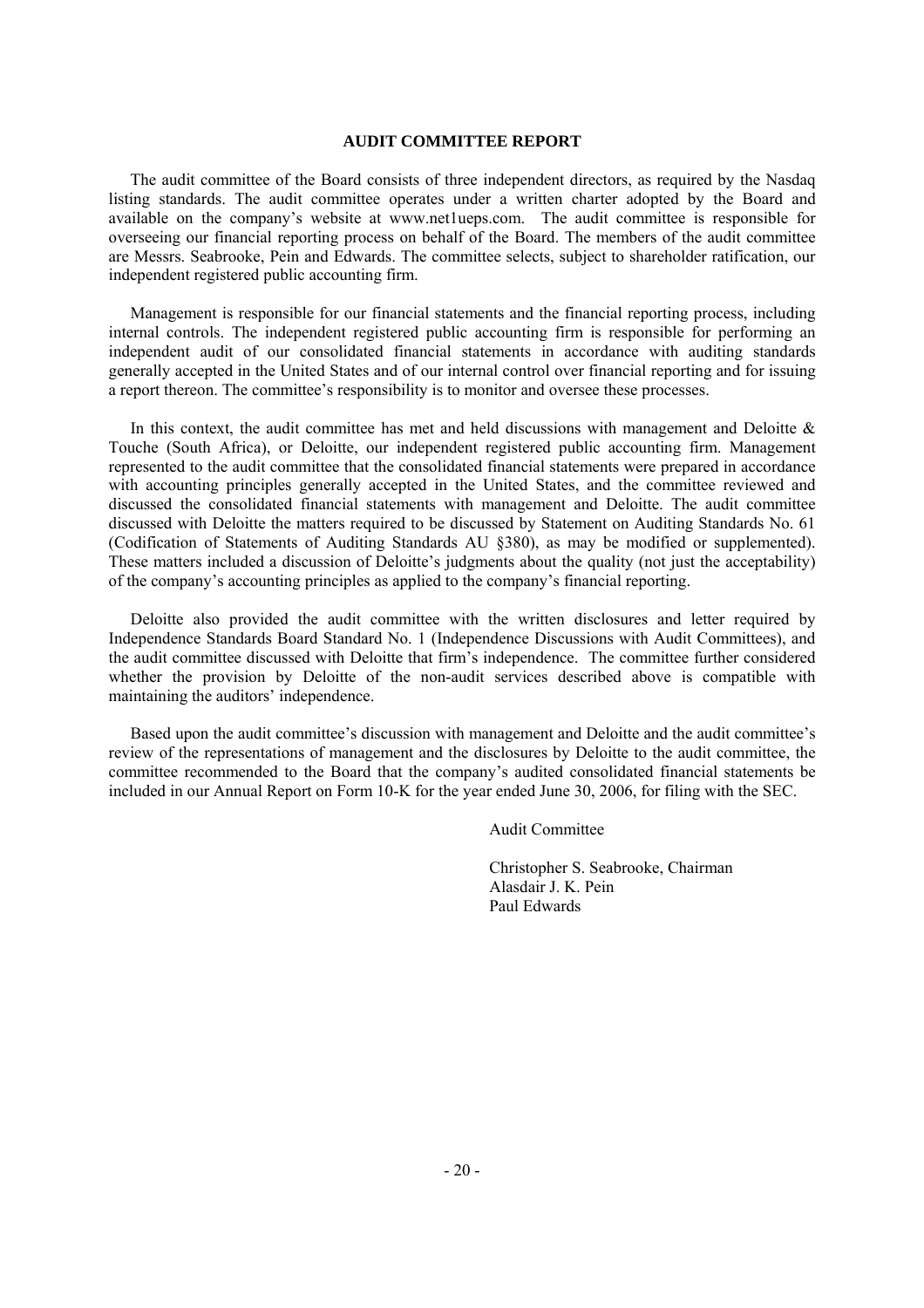#### **SECURITY OWNERSHIP OF CERTAIN BENEFICIAL OWNERS AND MANAGEMENT**

The following table presents, as of October 19, 2006, information about beneficial ownership of our common stock by:

- each person or group of affiliated persons who or which, to our knowledge, owns beneficially more than 5% of our outstanding shares of common stock;
- each of our directors and named executive officers; and
- all of our directors and executive officers as a group.

Beneficial ownership of shares is determined in accordance with SEC rules and generally includes any shares over which a person exercises sole or shared voting or investment power. The beneficial ownership percentages set forth below are based on 50,429,385 shares of common stock and 6,499,259 shares of special convertible preferred stock outstanding as of October 19, 2006. All shares of common stock into which any named person can cause to be converted their special convertible preferred stock and all shares of common stock underlying stock options that are presently exercisable or exercisable within 60 days after October 19, 2006 by each person are deemed to be outstanding and beneficially owned by that person for the purpose of computing the ownership percentage of that person, but are not considered outstanding for the purpose of computing the percentage ownership of any other person. Each share of our outstanding special convertible preferred stock votes together with our common stock on a one vote per share basis. Voting power percentage is based on an aggregate 56,928,644 shares of common stock and special convertible preferred stock outstanding as of October 19, 2006.

Unless otherwise indicated, to our knowledge, each person listed in the table below has sole voting and investment power with respect to the shares shown as beneficially owned by such person, except to the extent applicable law gives spouses shared authority. Except as otherwise noted, each shareholder's address is c/o Net 1 UEPS Technologies, Inc., President Place, 4th Floor, Cnr. Jan Smuts Avenue and Bolton Road, Rosebank, Johannesburg, South Africa.

|                                                           | <b>Shares of Common Stock</b> | <b>Voting</b> |               |  |
|-----------------------------------------------------------|-------------------------------|---------------|---------------|--|
|                                                           | <b>Beneficially Owned</b>     | <b>Power</b>  |               |  |
| <b>Name of Beneficial Owner</b>                           | <b>Number</b>                 | $\frac{6}{9}$ | $\frac{6}{9}$ |  |
| Dr. Serge C.P. Belamant(1)                                | 2,101,621                     | 4.1%          | $3.7\%$       |  |
| Herman Gideon Kotze(2)                                    | 149,999                       | *             | $\ast$        |  |
| Antony Charles Ball(3)                                    | 8,333                         | *             | $\ast$        |  |
| Christopher Stefan Seabrooke(3)                           | 8,333                         | $\ast$        | $\ast$        |  |
| Alasdair Jonathan Kemsley Pein(3)                         | 8,333                         | *             | $\ast$        |  |
| Paul Edwards(3)                                           | 8,333                         | $\ast$        | $\ast$        |  |
| Florian P. Wendelstadt(4)                                 | 6,409,091                     | 12.7%         | 11.3%         |  |
| Brenda Stewart(2)                                         | 149,999                       | *             |               |  |
| Nitin Soma(5)                                             | 116,666                       | $\ast$        | $\ast$        |  |
| David Schwarzbach(6)                                      |                               |               |               |  |
| Investment entities affiliated with Brait S.A.(7)         | 9,387,984                     | 18.6%         | 16.5%         |  |
| Investment entities affiliated with General Atlantic      |                               |               |               |  |
| LLC(4)                                                    | 6,409,091                     | 12.7%         | 11.3%         |  |
| Gilder, Gagnon, Howe & Co. $LLC(8)$                       | 2,652,106                     | 5.3%          | 4.7%          |  |
| Investment entities affiliated with Stephen F. Mandel (9) | 5,686,646                     | 11.3%         | $10.0\%$      |  |
| Directors and Executive Officers as a group               | 2,551,617                     | 4.9%          | 4.5%          |  |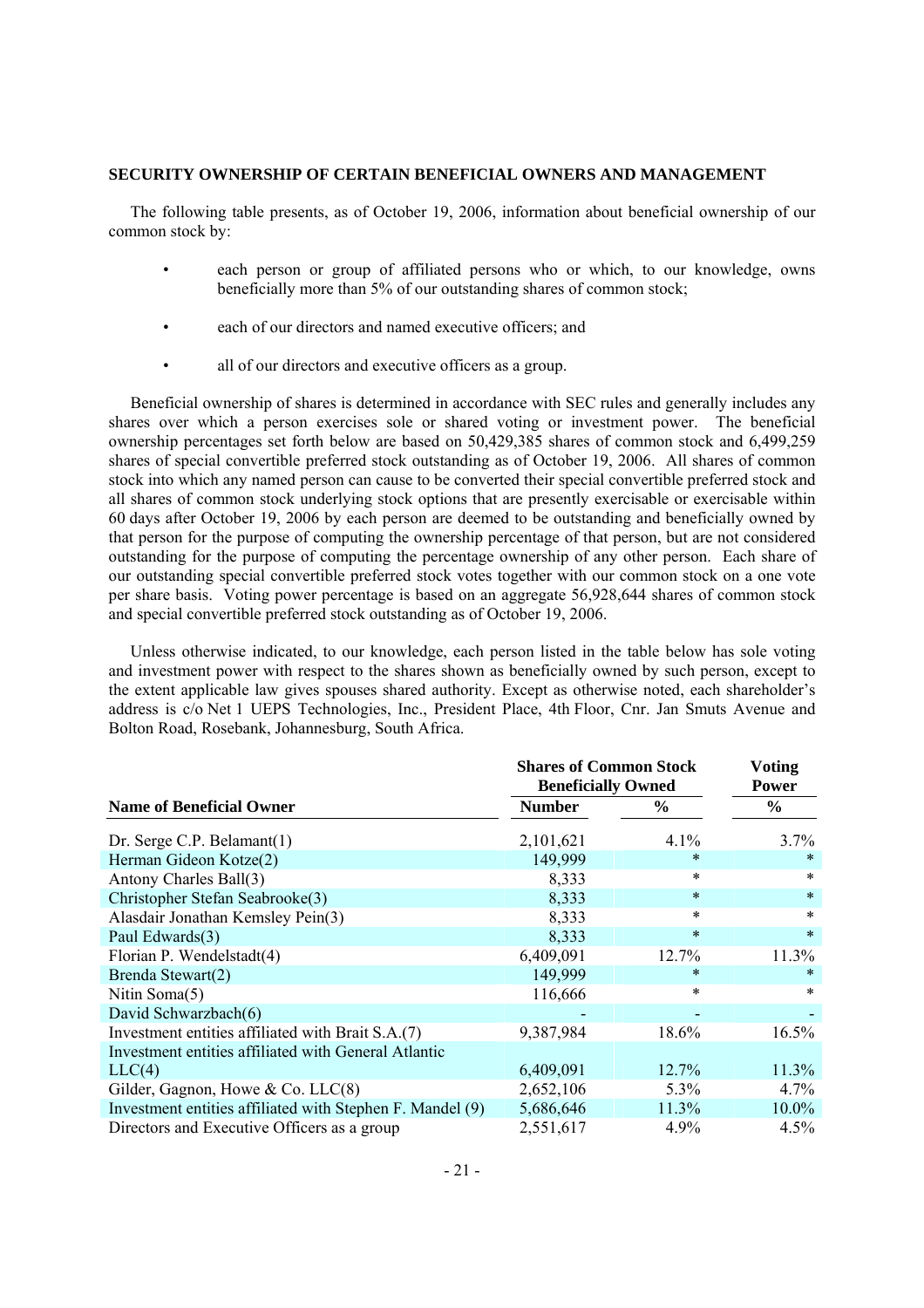# $(10 \text{ persons})(10)$ *\*Less than one percent*

- (1) CI Law Trustees Limited for the San Roque Trust dated 8/18/92 owns 800,799 shares of common stock. Dr. Serge C.P. Belamant as proxy of CI Law Trustees has the power to vote all of CI Law Trustees' shares. Includes 149,999 shares of common stock, 83,332 shares of which may be sold on or after May 8, 2007, and 66,667 shares of common stock may be sold on or after May 8, 2008. Also includes 1,150,822 shares of special convertible preferred stock beneficially owned by Dr. Belamant that are convertible into common stock upon the occurrence of a trigger event. Does not include 33,336 shares of common stock underlying stock options, which are not exercisable and will not become exercisable within 60 days after October 19, 2006.
- (2) Includes 149,999 shares of common stock. Of this amount, 83,332 shares of common stock may be sold on or after May 8, 2007, and 66,667 shares of common stock may be sold on or after May 8, 2008. Does not include 33,336 shares of common stock underlying stock options which are not exercisable and will not become exercisable within 60 days after October 19, 2006.
- (3) Each of Christopher Stefan Seabrooke and Antony Charles Ball beneficially owns options to purchase 25,001 shares of common stock, of which options to purchase 8,333 shares are currently exercisable. Each of Paul Edwards and Alasdair Jonathan Kemsley Pein beneficially owns options to purchase 16,668 shares of common stock, none of which is currently exercisable.
- (4) According to Amendment No. 1 to Schedule 13D, dated June 22, 2006, filed by General Atlantic LLC ("GA"), and its affiliates, General Atlantic Partners 80, L.P. ("GAP 80"), General Atlantic Partners 82, L.P. ("GAP 82"), GapStar, LLC ("GapStar"), GAP Coinvestments III, LLC, ("GAPCO III"), GAP Coinvestments IV, LLC, (" GAPCO IV"), GAPCO GmbH & Co. KG ("KG"), GAPCO Management GmbH, ("GmbH Management"), and GAP Coinvestments CDA, L.P. ("GAPCO CDA"), these entities beneficially own, in the aggregate, 6,409,091shares of common stock. GA is the general partner of GAP 80, GAP 82 and GAPCO CDA. GA is also the sole member of GapStar. GmbH Management is the general partner of KG. The Managing Directors of GA are Steven A. Denning (Chairman), William E. Ford (President), Peter L. Bloom, Mark F. Dzialga, Klaus Esser, Vince Feng, William O. Grabe, Abhay Havaldar, David C. Hodgson, Braden R. Kelly, Rene M. Kern, Marc F. McMorris, Matthew Nimetz, Franchon M. Smithson, Tom C. Tinsley, Philip P. Trahanas and Florian P. Wendelstadt (collectively, the "GA Managing Directors"). Mr. Wendelstadt is a director of the Company. The managing members of GAPCO III and GAPCO IV are GA Managing Directors. The business address of each of the GA Managing Directors (other than Messrs. Esser, Feng, Havaldar, Kelly, Tinsley and Wendelstadt) is 3 Pickwick Plaza, Greenwich, Connecticut 06830. The business address of Mr. Esser is Koenigsallee 62, 40212, Duesseldorf, Germany. The business address of Mr. Feng is Suite 2007-10, One International Finance Centre, 1 Harbour View Street, Central, Hong Kong. The business address of Mr. Havaldar is Room 151, 152 Maker Chambers VI, Naisman Point, Mumbai 400 021, India. The business address of Mr. Kelly is 228 Hamilton Avenue, Palo Alto, California 94301. The business address of Mr. Tinsley is 2401 Pennsylvania Avenue NW, Washington DC 20037.
- (5) Includes 116,666 shares of common stock. Of this amount, 66,666 shares of common stock may be sold on or after May 8, 2007, and 50,000 shares of common stock may be sold on or after May 8, 2008. The amount does not include 33,336 shares of common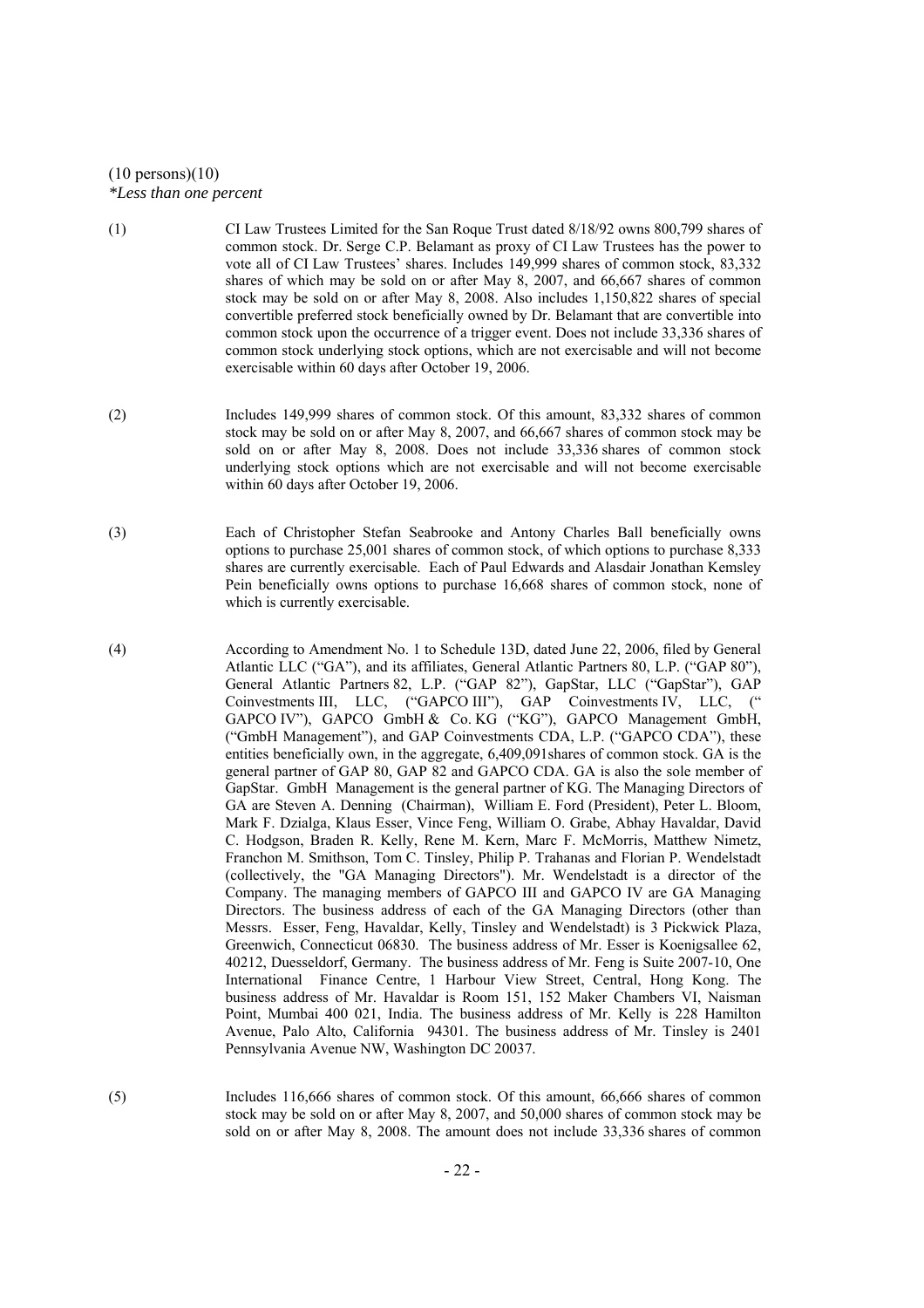stock underlying stock options, which are not exercisable and will not become exercisable within 60 days after October 19, 2006.

- (6) On January 9, 2006, the Board granted to Mr. Schwarzbach options to purchase 200,000 shares of common stock at an exercise price of \$30.71. These options were not granted under our 2004 Stock Incentive Plan because at the time of grant, there were no shares available for issuance under the plan. These options have expired because Mr. Schwarzbach resigned before any portion of the options vested.
- (7) According to Amendment No. 2 to Schedule 13D, dated June 22, 2006, filed by South African Private Equity Fund III, L.P., SAPEF III International G.P. Limited, Capital Partners Group Holdings Limited and Brait, S.A., these entities beneficially own in the aggregate 9,387,984 shares of common stock, which includes 166,458 shares of special convertible preferred stock. The address and principal place of business of each of SAPEF III Fund and SAPEF G.P. is Walker House, P.O. Box 908, George Town, Grand Cayman, Cayman Islands. The address and principal place of business of Capital Partners is Abbott Building, P.O. Box 3186, Road Town, Tortola, British Virgin Islands. The address and principal place of business of Brait S.A. is 180 rue des Aubepines, L-1145, Luxembourg.
- (8) According to a Schedule 13G, dated August 31, 2005, filed by Gilder, Gagnon, Howe & Co. LLC, Gilder beneficially owns 2,652,106 shares of common stock. The shares reported include 2,372,704 shares held in customer accounts over which partners and/or employees of Gilder have discretionary authority to dispose of or direct the disposition of the shares, 245,380 shares held in accounts owned by the partners of Gilder and their families, and 34,022 shares held in the account of the profit-sharing plan of Gilder. Gilder's principal business address is 1775 Broadway, 26th Floor, New York, NY 10019.
- (9) According to a Schedule 13G, dated March 29, 2006, filed by Lone Spruce, L.P., Lone Balsam, L.P., Lone Sequoia, L.P., Lone Pine Associates LLC, Lone Pine Capital LLC and Stephen F. Mandel, Jr., these entities and Stephen Mandel beneficially own in the aggregate 5,686,646 shares of common stock. The address of the entity group and Stephen Mandel is Two Greenwich Plaza, Greenwich, Connecticut 06830.
- (10) Includes 1,150,822 shares of special convertible preferred stock. Does not include 200,016 shares of common stock underlying stock options, which are not exercisable and will not become exercisable within 60 days after October 19, 2006.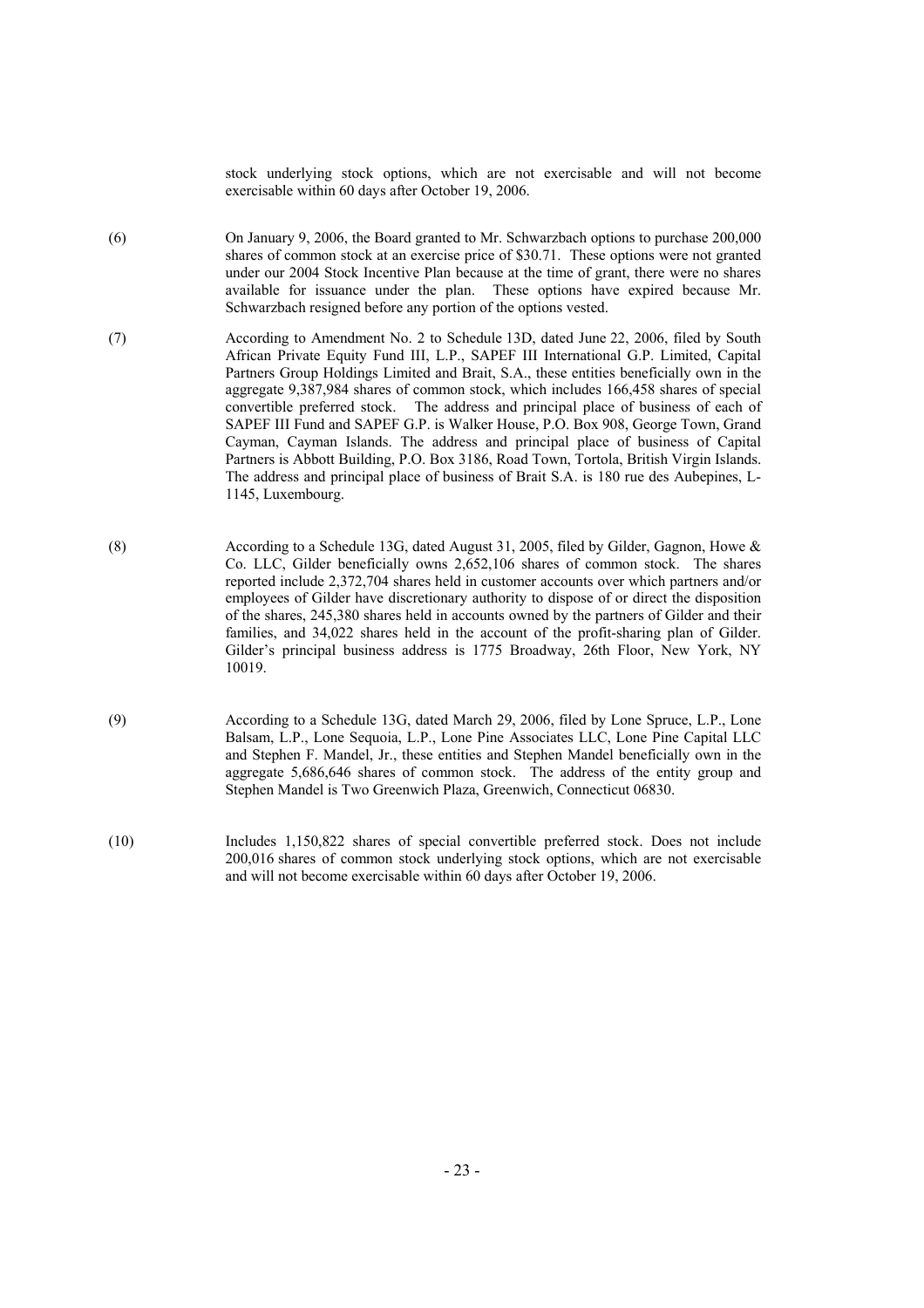#### **CERTAIN RELATIONSHIPS AND RELATED TRANSACTIONS**

Pursuant to the common stock purchase agreement, dated January 30, 2004, between us and SAPEF, SAPEF is entitled to designate three nominees to our Board. SAPEF has informally agreed to reduce the number of its designated nominees from three to two due to the recent reduction in the number of our shares that SAPEF holds. Messrs. Ball and Pein currently serve on our Board as SAPEF's designees. Prior to his resignation on October 6, 2006, Mr. Chad L. Smart served on our Board as a SAPEF designee.

For services provided related to the Aplitec transaction, Brait received fees totaling approximately \$3.7 million. Brait exercised its option to purchase an equivalent of 833,333 shares of our common stock for an exercise price of \$3.00 per share as partial payment for services rendered. The remaining amount was paid in cash in July 2004. Antony Ball is a director and an officer of Brait S.A. and certain affiliates, including without limitation, Brait International and those affiliates that manage SAPEF and SAPET.

Pursuant to the stock purchase agreement, dated July 18, 2005, among the investment entities affiliated with General Atlantic, us and certain other parties, General Atlantic is entitled to designate one nominee to our Board. This designee is currently Mr. Wendelstadt. In addition, pursuant to the stock purchase agreement, we agreed to grant registration rights to provide, under certain circumstances and subject to certain limitations, rights with respect to the registration under the Securities Act of our shares held by investment entities affiliated with General Atlantic.

We are currently negotiating a registration rights agreement with SAPEF and General Atlantic.

From June 2004 until August 2005, Nedbank Limited, or Nedbank, beneficially-owned more than 5% of our capital stock.

We have a credit facility with Nedbank, pursuant to which Nedbank has agreed to provide us with a revolving credit facility of up to ZAR 550,000,000, or approximately \$75.7 million, at the year ended June 30, 2006 exchange rate of \$1:ZAR 7.2701. Borrowings under the facility bear interest at Nedbank's prime lending rate minus 200 base points. The facility is cross-guaranteed by all of our subsidiaries and is secured by our accounts receivable and intercompany loans receivable. The facility has no termination date but is reviewed annually by Nedbank. During July 2005, we borrowed approximately \$4.8 million against this facility in order to fund operations. These amounts were repaid in August 2005. Other than these borrowings, as a group we have not made any other borrowings under the credit facility.

We provide Nedbank with POS devices and other pay processing hardware. In addition, we have a software development and maintenance contract with Nedbank and provide other sundry services. During our years ended June 30, 2005 and 2004, we earned \$2.0 and \$1.6 million, respectively under the software development and maintenance contract and \$11.1 million and \$0.9 million, respectively in hardware sales from Nedbank. In addition, during the year ended June 30, 2004, we earned \$0.1 million from other sundry services. Included in our accounts receivable as of June 30, 2005 and 2004 was \$0.8 and \$1.0 million, respectively due from Nedbank.

In July 2005, we entered into an agreement with Nedbank pursuant to which Nedbank agreed to waive certain licensing restrictions under our agreements with Nedbank.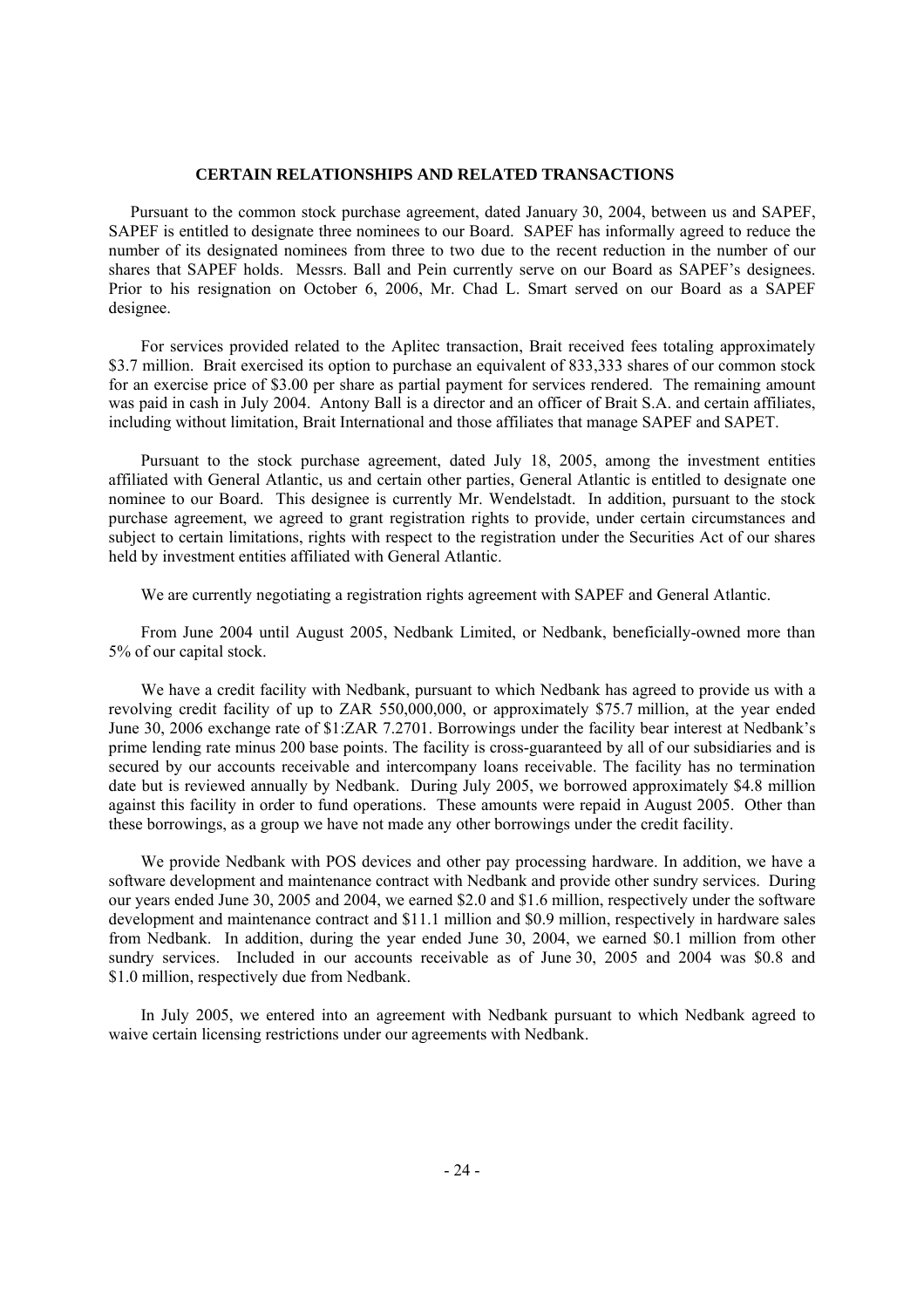#### **EXECUTIVE COMPENSATION AND OTHER MATTERS**

# **SUMMARY COMPENSATION TABLE**

The following table sets forth information relating to all compensation awarded to, earned by or paid by us during the last three fiscal years, to: (a) our Chief Executive Officer; and (b) each of our other executive officers:  **Annual Compensation** 

|                                                                              |                    |                     |        |                |            |          | лшпан сошрензацон |                                 |                               |
|------------------------------------------------------------------------------|--------------------|---------------------|--------|----------------|------------|----------|-------------------|---------------------------------|-------------------------------|
|                                                                              |                    |                     | Salary |                |            | Bonus(1) |                   |                                 |                               |
| <b>Name and Principal</b><br><b>Position</b>                                 | <b>Fiscal Year</b> | \$<br>$000^{\circ}$ |        | ZAR'0<br>00    | \$<br>000  |          | ZAR<br>000        | Other<br>Annual<br>Compensation | Options/<br><b>Securities</b> |
| Dr. Serge Belamant, Chief<br>Executive Officer,<br>Chairman of the Board and | 2006<br>2005       | 500<br>363          | (2)    | 3,171<br>2,261 | 500<br>500 | (2)      | 3,342             |                                 |                               |
| Director                                                                     | 2004               | 249                 |        | 1,725          | 101        |          | 630               |                                 | (3)                           |
| Herman Kotze, Chief<br>Financial Officer and                                 | 2006               | 300                 | (2)    | 1,903          | 225        | (2)      |                   |                                 |                               |
| Director                                                                     | 2005               | 260                 |        | 1,621          | 225        |          | 1,504             |                                 |                               |
|                                                                              | 2004               | 151                 |        | 1,050          | 53         |          | 330               |                                 | (3)                           |
| Brenda Stewart, Vice-<br>President - Sales and                               | 2006               | 253                 | (2)    | 1,624          | 65         | (2)      |                   |                                 |                               |
| Marketing                                                                    | 2005               | 221                 |        | 1,376          | 61         |          | 406               |                                 |                               |
|                                                                              | 2004               | 130                 |        | 900            | 38         |          | 238               |                                 | (3)                           |
| Nitin Soma, Vice-<br>President - Information                                 | 2006               | 227                 | (2)    | 1,456          | 58         | (2)      | 291               |                                 |                               |
| Technology                                                                   | 2005               | 201                 |        | 1,247          | 44         |          | 291               |                                 |                               |
|                                                                              | 2004               | 117                 |        | 812            | 27         |          | 170               |                                 | (4)                           |
| David A. Schwarzbach(5)                                                      | 2006               | 113                 |        |                |            |          |                   |                                 | (6)                           |
| <b>Vice-President Business</b>                                               | 2005               |                     |        |                |            |          |                   |                                 |                               |
| Development - Americas                                                       | 2004               |                     |        |                |            |          |                   |                                 |                               |

 (1) Bonus represents amounts earned in respect of the year indicated and paid in October of the following fiscal year.

- (2) Salary amounts are payable in the ZAR equivalent of the corresponding U.S. dollar amount at the date of the payment. Half the bonus amounts are payable in the ZAR equivalent of the corresponding U.S. dollar amount at the bonus finalization date (October 5, 2006 - \$1=ZAR 7.9133). The other half of the bonus amounts are paid in U.S. dollars. The salary payable for the year ended June 30, 2006 has been translated on a monthly basis using the average exchange rate between the \$ and ZAR for each of the 12 months ended June 30, 2006. For purposes of translation of salary from \$ to ZAR for the year ended June 30, 2006 the exchange rates used ranged between the high of \$1=ZAR 6.9599 (in June 2006) and the low of \$1:\$6.1084 (in April).
- (3) 333,334 other stock-based awards at \$0.00 (ZAR 0.00) and 83,334 options at \$3.00 (ZAR 18.84).
- (4) 250,000 other stock-based awards at \$0.00 (ZAR 0.00) and 83,334 options at \$3.00 (ZAR 18.84).
- (5) Mr. Schwarzbach joined the Company in January 2006 and resigned in September 2006.
- (6) 200,000 options at \$31.73.

 $\overline{\phantom{a}}$  , where  $\overline{\phantom{a}}$ 

# **OPTION GRANTS IN LAST FISCAL YEAR**

On January 9, 2006, the Board granted to Mr. Schwarzbach options to purchase 200,000 shares of common stock at an exercise price of \$30.71, the closing price of the common stock on January 9, 2006. These options were not granted under the 2004 Stock Incentive Plan because, at that time, there were no shares available for issuance under the plan. We did not seek or obtain shareholder approval for this grant in reliance on the inducement grant exception from the Nasdaq shareholder approval requirement. These options have expired because Mr. Schwarzbach resigned before any portion of the options vested.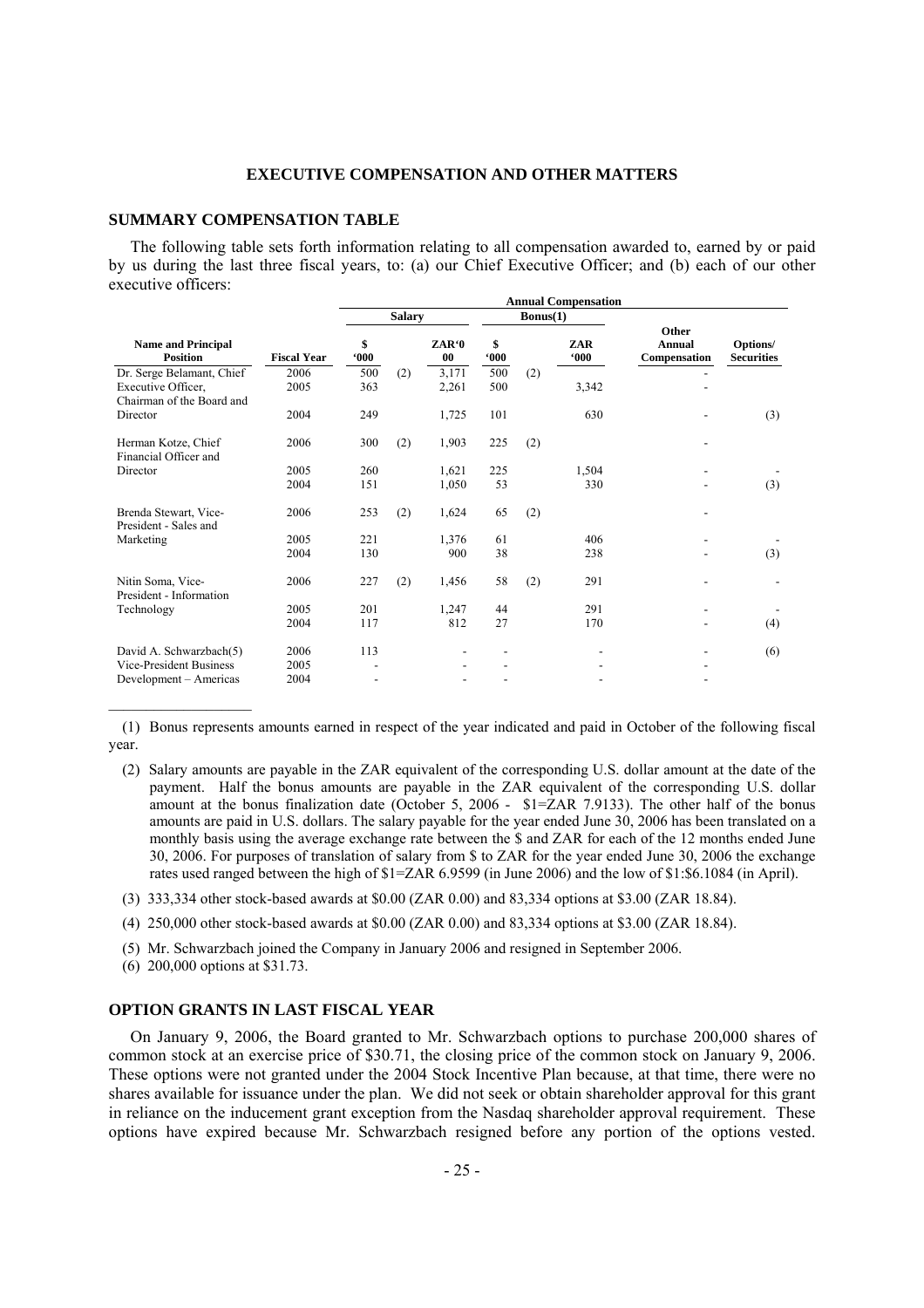## **AGGREGATED OPTION EXERCISES IN LAST FISCAL YEAR AND FISCAL YEAR-END OPTION VALUES**

The dollar values in the table below are calculated based upon the last sale price of our common stock on June 30, 2006, as quoted on the Nasdaq Global Select Market, which was \$27.35 per share, less the exercise price of the options.

|                               | <b>Shares</b><br><b>Acquired</b><br>on<br><b>Exercise</b> | Value<br><b>Realized</b> | <b>Number of Securities</b><br><b>Underlying Unexercised</b><br><b>Options at Fiscal Year-End</b> |               | Value Unexercised In-the-<br><b>Money Options at Fiscal Year</b><br>End<br>$(\$'000)$ |                      |  |
|-------------------------------|-----------------------------------------------------------|--------------------------|---------------------------------------------------------------------------------------------------|---------------|---------------------------------------------------------------------------------------|----------------------|--|
| <b>Name</b>                   | (#)                                                       | $(\$'000)$               | <b>Exercisable</b>                                                                                | Unexercisable | <b>Exercisable</b>                                                                    | <b>Unexercisable</b> |  |
| Dr. Serge C.P. Belamant $(1)$ | 49.999                                                    | 780,968                  |                                                                                                   | 33,336        |                                                                                       | 811,683              |  |
|                               | 49.999                                                    | 780,968                  |                                                                                                   | 33,336        | -                                                                                     | 811,683              |  |
|                               | 49.999                                                    | 780,968                  |                                                                                                   | 33,336        | -                                                                                     | 811,683              |  |
|                               | 33,332                                                    | 780,968                  | 16,666                                                                                            | 33,336        | 405.841                                                                               | 811,683              |  |
| David Schwarzbach             |                                                           |                          |                                                                                                   | 200,000       |                                                                                       |                      |  |

(1) Amount does not include 333,334 shares underlying other stock-based awards granted on June 7, 2004 at a cash exercise price of zero, 20% of which shares may be sold on the grant date and each of the next four anniversaries thereof. As of June 30, 2006, 60% of the other stock-based awards have been sold.

(2) Amount does not include 250,000 shares underlying other stock-based awards granted on June 7, 2004 at a cash exercise price of zero, 20% of which shares may be sold on the grant date and each of the next four anniversaries thereof. As of June 30, 2006, 60% of the other stock-based awards have been sold.

# **EQUITY COMPENSATION PLAN INFORMATION**

 $\mathcal{L}_\text{max}$ 

 $\mathcal{L}_\text{max}$ 

The following table reflects certain information about our common stock that may be issued under our equity compensation plans as of June 30, 2006.

|                               | (a)                                                                                                                               | (b)                                                                                                            |                                                                                                                                                        |
|-------------------------------|-----------------------------------------------------------------------------------------------------------------------------------|----------------------------------------------------------------------------------------------------------------|--------------------------------------------------------------------------------------------------------------------------------------------------------|
| <b>Plan category</b>          | Number of securities to be<br>issued upon exercise of<br>outstanding options, warrants,<br>rights and other stock-based<br>awards | Weighted average exercise<br>price of outstanding options,<br>warrants, rights and other<br>stock-based awards | Number of securities remaining<br>available for future issuance<br>under equity compensation plan<br>(excluding securities reflected in<br>column (a)) |
| Equity compensation           |                                                                                                                                   |                                                                                                                |                                                                                                                                                        |
| plans approved by             |                                                                                                                                   |                                                                                                                |                                                                                                                                                        |
| security holders <sup>1</sup> | 632.727                                                                                                                           | \$3.00                                                                                                         |                                                                                                                                                        |
| Equity compensation           |                                                                                                                                   |                                                                                                                |                                                                                                                                                        |
| plans not approved by         |                                                                                                                                   |                                                                                                                |                                                                                                                                                        |
| security holders <sup>2</sup> | 1,104,674                                                                                                                         | \$24.00                                                                                                        |                                                                                                                                                        |
| Total                         | .737,401                                                                                                                          | \$16.35                                                                                                        |                                                                                                                                                        |

<sup>1</sup> Represents options to purchase common stock granted pursuant to the 2004 Stock Incentive Plan, which was approved by shareholders in 2004.

<sup>2</sup> Includes options to purchase common stock granted under arrangements not approved by the shareholders. The material features of these arrangements are set forth below:

 <sup>(</sup>a) On January 9, 2006, the company granted to David Schwarzbach options to purchase 200,000 shares of common stock at an exercise price of \$30.71, which was the closing price of the common stock on the date of the grant. The options were granted in connection with the hiring of Mr. Schwarzbach. These options were not granted under the 2004 Stock Incentive Plan because, at that time, there were no shares available for issuance under the 2004 Stock Incentive Plan. These options have expired because Mr. Schwarzbach resigned before any portion of the options vested.

 <sup>(</sup>b) In connection with the acquisition of Prism Holding Limited ("Prism"), the company granted Prism employees options to purchase an aggregate of 904,674 shares of common stock at an exercise price of \$22.51 per share, which was the average of the high and low sale prices of the common stock on the date of grant. These options became exercisable in five equal installments and expire on August 24, 2016.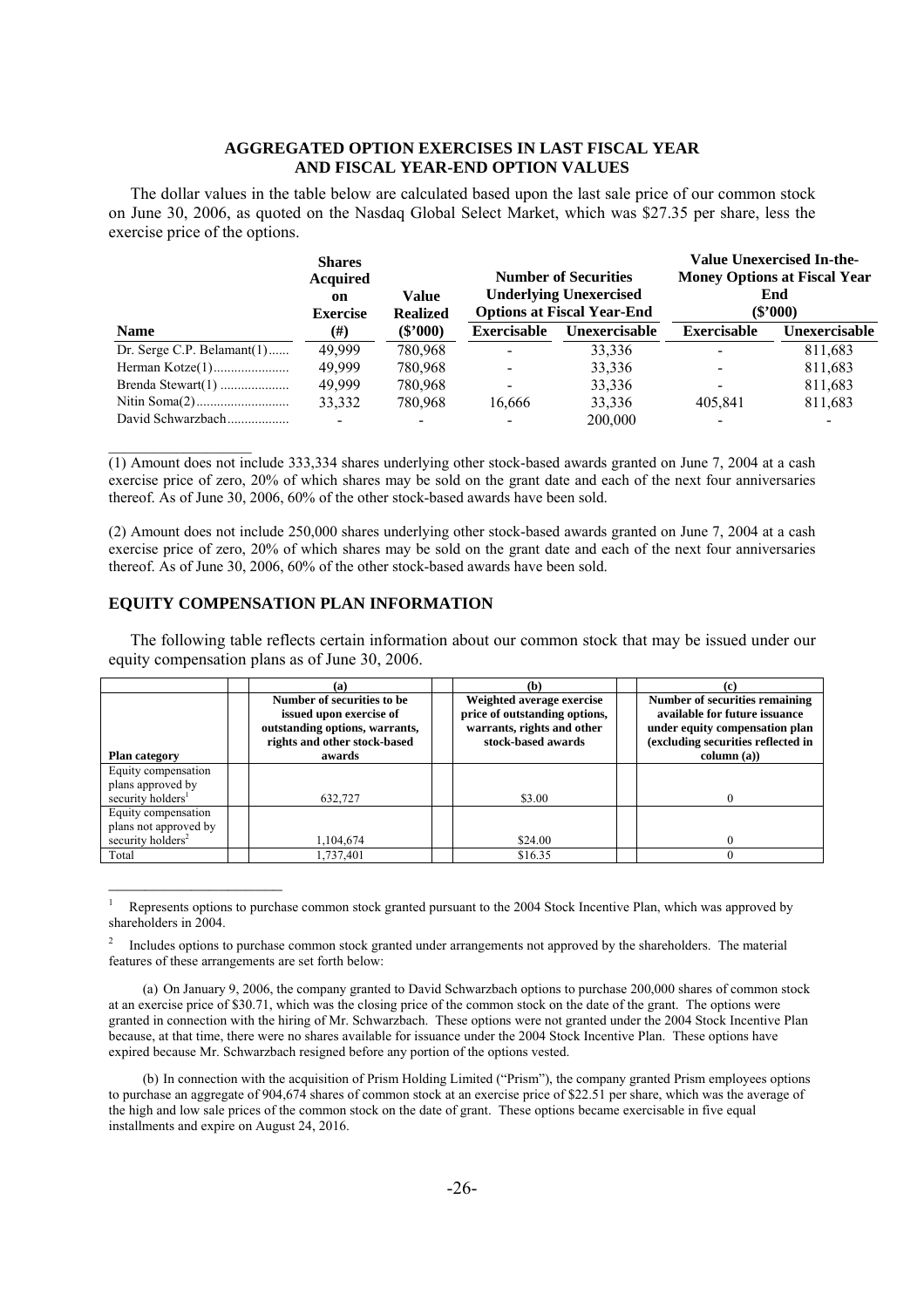#### **Employment Agreements, Termination of Employment and Change in Control Arrangements**

## **Restraint of Trade Agreements**

We have restraint of trade agreements with each of our executive officers, Dr. Serge C.P. Belamant, Messrs. Herman Kotze and Nitin Soma and Ms. Brenda Stewart. The terms of these agreements provide that upon the termination of the executive's employment, the executive is restricted, for a period of 24 months, from soliciting business from certain customers, working or holding interests in our competitors or participating in a competitive activity within the territories where we do business.

# **REMUNERATION COMMITTEE REPORT ON EXECUTIVE COMPENSATION**

The remuneration committee of the Board consists entirely of independent directors. The remuneration committee is responsible for setting and administering the policies that govern the compensation of our executive officers and directors. The committee annually evaluates the performance, and determines the compensation, of our chief executive officer and the other executive officers based upon achievement of the corporate goals that are determined after consultation with these executives. The performance of the chief executive officer and other senior officers will be based on a combination of quantitative and qualitative factors. Quantitative performance measures will include revenue growth, EBITDA growth and EPS growth, while qualitative performance factors will encompass strategic initiatives and the successful build out of our management team.

In order to assess the competitiveness of compensation rates, the committee has conducted a review of similarly sized companies within the transaction processing sector as well as data from mid cap and small cap companies across a range of related industries. Cash compensation levels have been set at the median level of the range of the data reviewed.

The remuneration committee's goals with respect to executive officers, including the chief executive officer, are to provide compensation sufficient to attract, motivate and retain executives of outstanding ability and potential, and to establish and maintain an appropriate relationship between executive compensation and the creation of shareholder value. When determining adjustments to an individual's compensation package, the committee evaluates the importance to shareholders of that person's continued service.

The executive officers' compensation structure consists of  $(1)$  base salary,  $(2)$  cash bonus and  $(3)$  stock options.

*Base Salary.* Salaries for fiscal 2006 were set based on the above factors and after review of industry comparables. The 2006 base salaries were set in accordance with the criteria listed above and similarly sized companies across a range of industries as well as other Nasdaq listed transaction processing companies.

Our philosophy is to maintain executive base salary at a competitive level sufficient to recruit individuals possessing the skills and values necessary to achieve our vision and mission over the long term. Each individual's base salary is determined by the remuneration committee after considering a variety of factors that make up market value and prospective value to the company, including the knowledge, experience and accomplishments of the individual, the individual's level of responsibility, and the typical compensation levels for individuals with similar credentials. The remuneration committee may, considering the advice of management, change the salary of an individual on the basis of its judgment for any reason, including the performance of the individual or the company, changes in responsibility and changes in the market for executives with similar credentials. Determinations of appropriate base salary levels and other compensation elements are generally made through consideration of a variety of industry surveys and studies, as well as by monitoring developments in relevant industries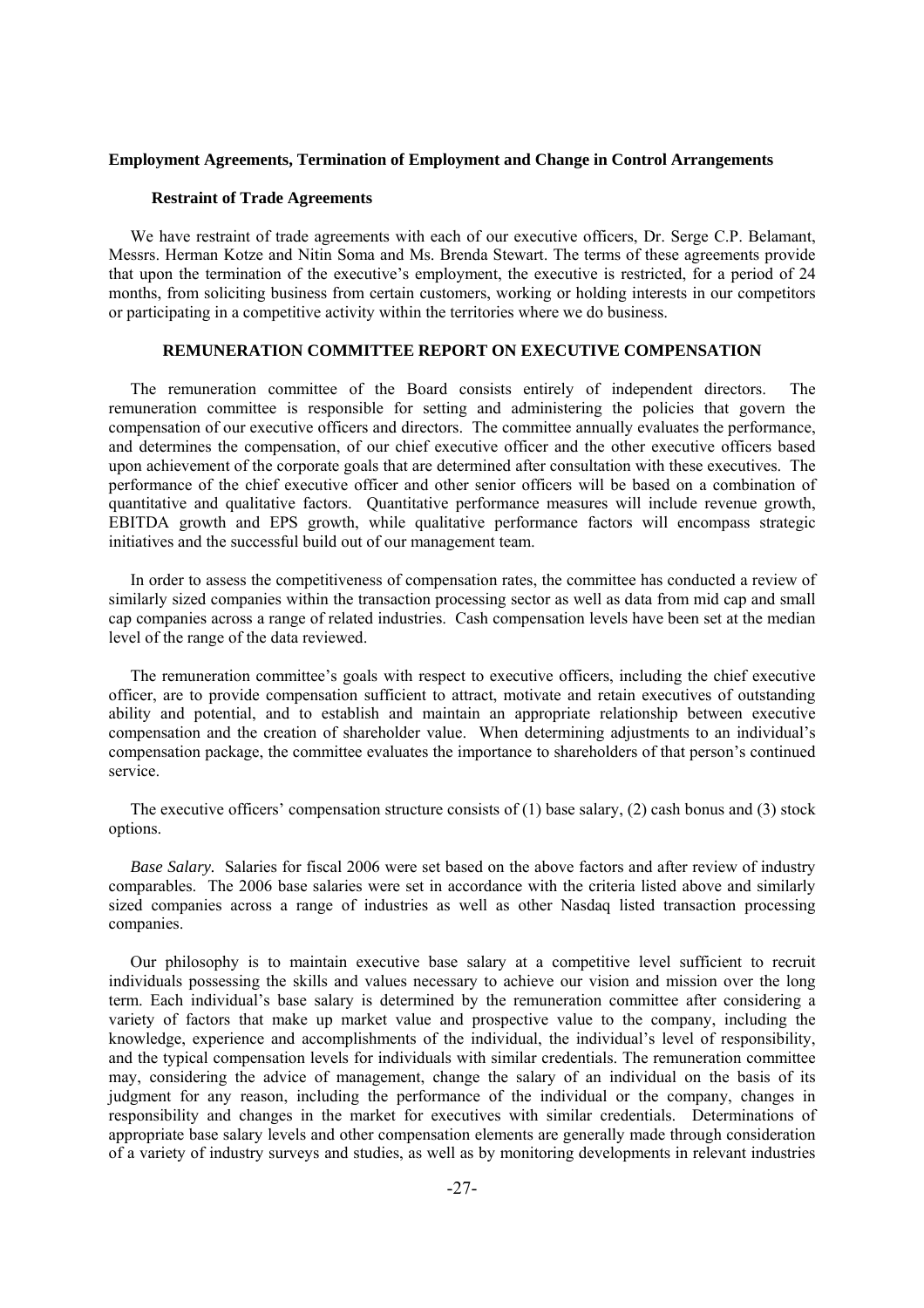such as the electronic business and technology industries.

*Cash Bonus.* Bonuses are awarded for accomplishments during the past year. Bonuses are determined by the remuneration committee with advice from management, based upon the committee's assessment of the individual's contributions during the year, compared to, but not limited to, a list of individualized goals previously approved by management and the committee. In determining bonuses for fiscal 2006, the remuneration committee considered, in addition to the individualized goals, the significant progress that was being made in projects outside of South Africa, as well as the positioning of the Company with the acquisition of Prism which became effective July 3, 2006.

*Stock Options.* Stock options are a fundamental element in our executive compensation program because they emphasize long-term company performance, as measured by creation of shareholder value, and foster a commonality of interest between shareholders and employees. Options may be granted to regular full-time and part-time employees, and particularly to key employees likely to contribute significantly to the company. The objective is to emphasize a long-term focus by key employees in the acquisition and holdings of common stock in the Company. In determining the size of an option grant to an executive officer, the remuneration committee considers competitive factors, changes in responsibility and the executive officer's achievement of individual pre-established goals. We generally award options to officers upon the commencement of employment and at regular intervals, but other awards may be made as well. Our stock option plan also provides for option grants to members of our Board. Options granted to employees generally vest over periods ranging from four to five years after grant and have 10 year terms from the date of grant.

Because we had no shares available for issuance under our 2004 Stock Incentive Plan, the named executive officers did not receive any options in fiscal 2006. Because of the fundamental importance of stock option grants in our executive compensation program, on August 24, 2006 we authorized 2,845,600 additional shares under our 2004 Stock Incentive Plan. The company is seeking shareholder approval to authorize these additional shares at the annual meeting.

*Chief Executive Officer's Compensation.* The remuneration committee awarded Dr. Belamant a bonus of \$500,000 for fiscal 2006. Dr. Belamant's base salary was set at \$500,000 per year for fiscal 2006. The remuneration committee played a role in the 2006 salary assessment, and will continue to do so on a go forward basis. Dr. Belamant's cash bonus for the 2006 fiscal year was determined by the remuneration committee after taking into account the high level of achievement in financial performance which included earnings per share growth (+29%), EBITDA growth (+22%) and cash earnings from operations growth (+100%) for that period. In addition, the committee took into consideration the significant progress that was being made in projects outside of South Africa, as well as the strategic positioning of the Company with the acquisition of Prism.

*Compensation Deduction Limit.* The remuneration committee has considered the \$1 million limit for federal income tax purposes on deductible executive compensation that is not performance-based, and believes all executive compensation expenses will be deductible by the company for the foreseeable future.

Remuneration Committee

 Alasdair J. K. Pein, Chairman Christopher S. Seabrooke Antony C. Ball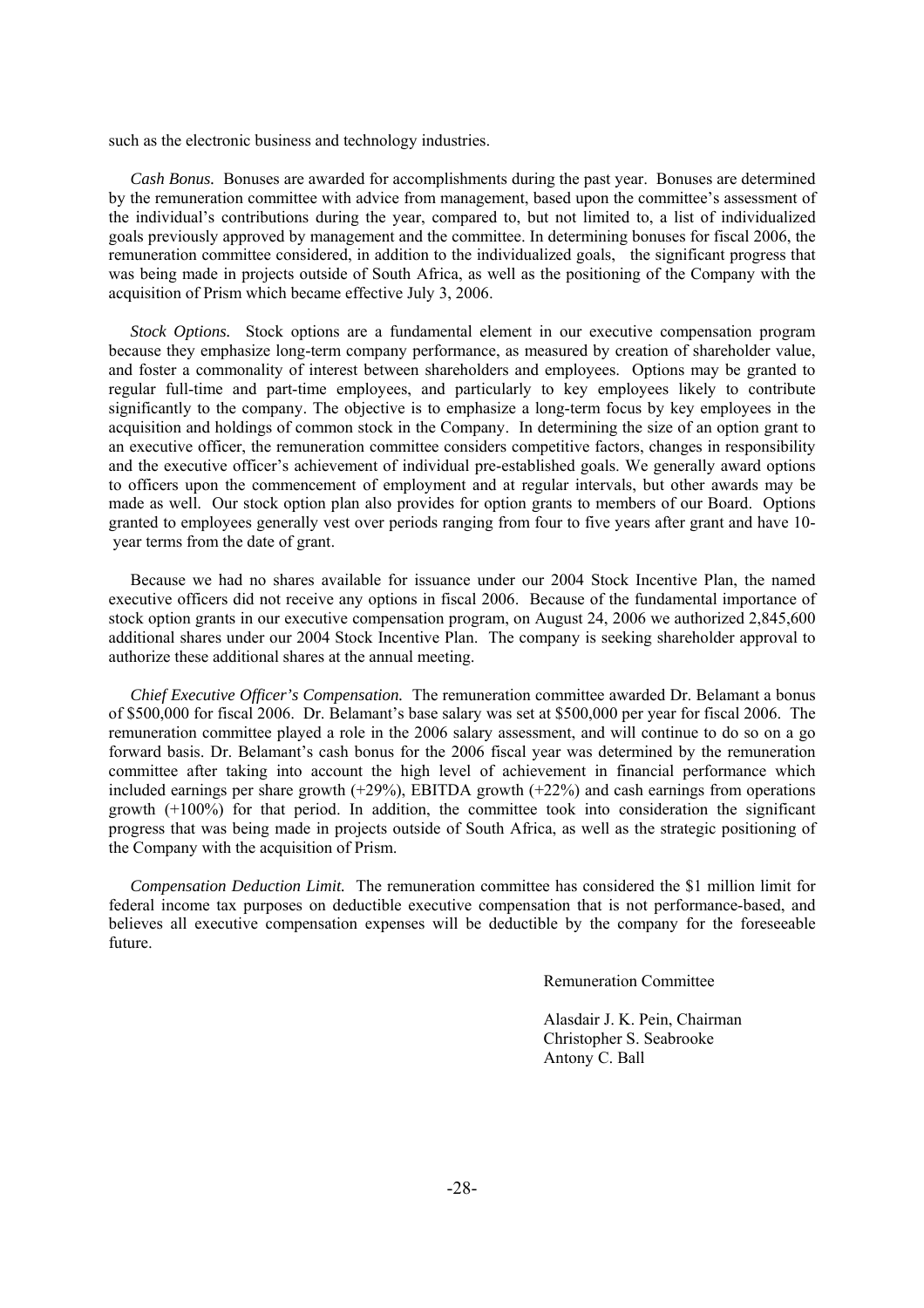#### **Remuneration Committee Interlocks and Insider Participation**

Our remuneration committee consists of Alasdair J. K. Pein, the committee's chairman, Christopher S. Seabrooke and Antony C. Ball. None of the members of our remuneration committee has at any time been one of our officers or employees. None of our executive officers serves or in the past has served as a member of the Board or remuneration committee of any entity that has one or more of its executive officers serving on our Board or our remuneration committee.

Pursuant to the common stock purchase agreement, dated January 30, 2004, between us and SAPEF, SAPEF is entitled to designate three nominees to our Board. SAPEF has informally agreed to reduce the number of its designated nominees from three to two due to the recent reduction in the number of our shares that SAPEF holds. Messrs. Ball and Pein currently serve on our Board as SAPEF's designees. Until his resignation on October 6, 2006, Mr. Chad L. Smart served on our Board as a SAPEF designee. We are currently negotiating with SAPEF III certain registration rights with respect to the shares of common stock owned by SAPEF.

For services provided related to the Aplitec transaction, Brait received fees totaling approximately \$3.7 million. Brait exercised its option to purchase an equivalent of 833,333 shares of our commons stock for an exercise price of \$3.00 per share as partial payment for services rendered. The remaining amount was paid in cash in July 2004. Antony Ball is a director and an officer of Brait S.A. and certain affiliates, including without limitation, Brait International and those affiliates that manage SAPEF and SAPET. Chad Smart is an officer of Brait S.A. and certain affiliates, including without limitation, Brait International and those affiliates that manage SAPEF and SAPET.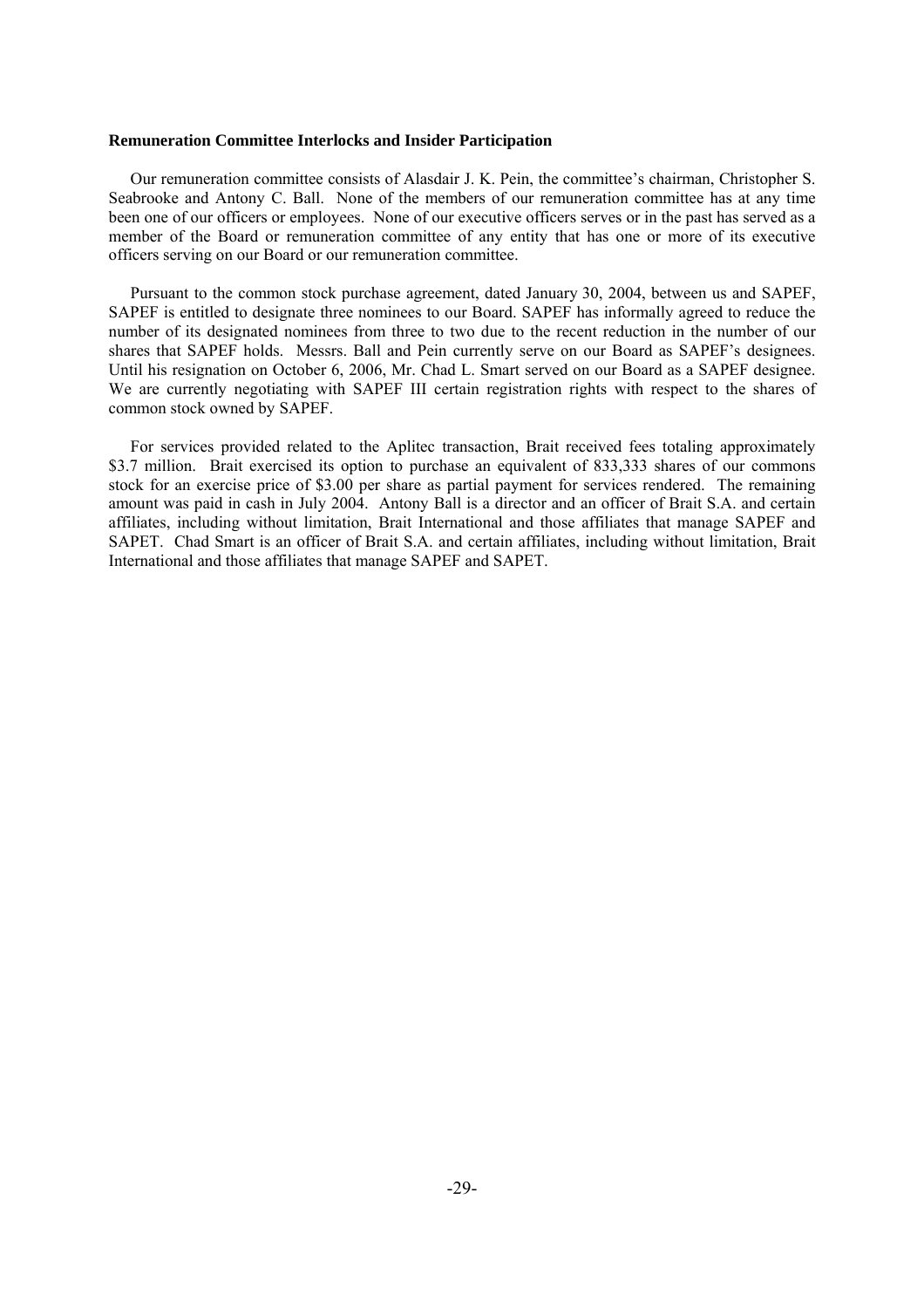## **STOCK PERFORMANCE GRAPH**

The chart below compares the five-year cumulative return, assuming the reinvestment of dividends, on our common stock with that of the S&P 500 Index and the NASDAQ Industrial Index. This graph assumes \$100 was invested on June 30, 2001, in each of our common stock, the S&P 500 companies, and the companies in the NASDAQ Industrial Index.



|                         | <b>Cumulative Total Return</b> |    |     |                                         |      |                    |
|-------------------------|--------------------------------|----|-----|-----------------------------------------|------|--------------------|
|                         | <b>June 2001</b>               |    |     | June 2002 June 2003 June 2004 June 2005 |      | June 2006 <b>J</b> |
| Our common stock        | 00                             |    | 130 | 132                                     | 193. | 314                |
| $S\&P 500$ Index        | 00                             | 80 | 81  | 94                                      | 99   | 105                |
| NASDAO Industrial Index | 100                            | 80 | 87  | 118                                     | 122  | 136.               |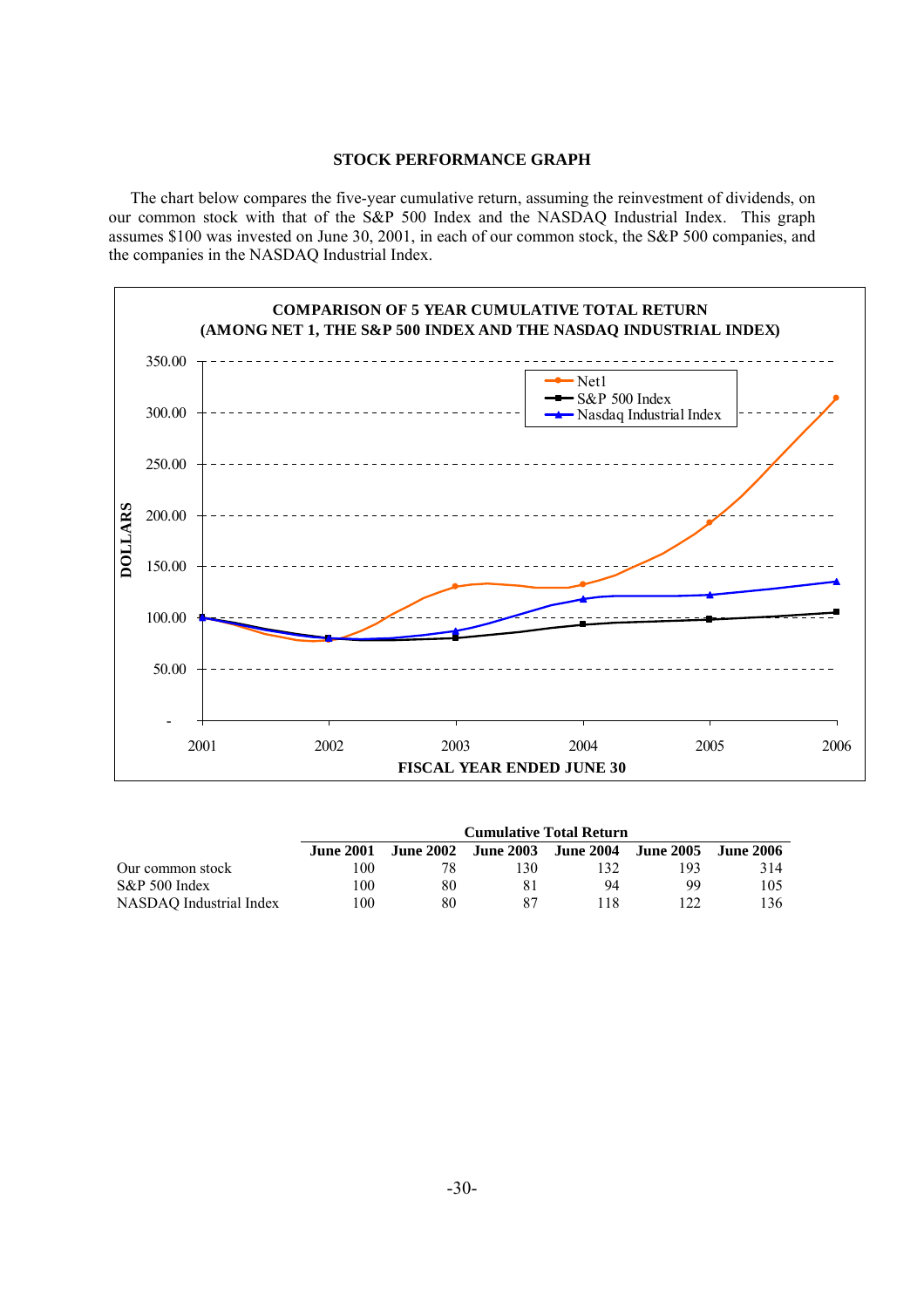#### **ADDITIONAL INFORMATION**

#### **Section 16(a) Beneficial Ownership Reporting Compliance**

Section 16(a) of the Exchange Act requires that our executive officers and directors, and persons who own more than ten percent of a registered class of the company's equity securities, file reports of ownership and changes in ownership with the SEC and provide the company with copies of such reports. We have reviewed such reports received by us and written representations from our directors and executive officers. Based solely on such review, we identified three filings that were not made on a timely basis. Paul Edwards was late in filing his Form 3 to report his initial ownership. Maitland Trustees Limited, was late in filing one Form 4 to report the sale of shares of common stock. Brait, S.A., was late in filing one Form 4 to report the sale of shares of common stock.

#### **Other Matters**

Our Board knows of no other business that will be presented for consideration at the annual meeting. Return of a valid proxy, however, confers on the designated proxy holders discretionary authority to vote the shares in accordance with their best judgment on such other business, if any, that may properly come before the annual meeting or any adjournment or postponement thereof. It is important that the proxies be returned promptly and that your shares be represented. You are urged to sign, date and promptly return the enclosed proxy card in the enclosed envelope.

#### **Annual Report on Form 10-K**

A copy of our annual report on Form 10-K (without exhibits) for the fiscal year ended June 30, 2006 is being distributed along with this proxy statement. We refer you to such report for financial and other information about us, but such report is not incorporated in this proxy statement and is not deemed to be a part of the proxy solicitation material. It is also available on our website (www.net1ueps.com). In addition, the report (with exhibits) is available at the SEC's website (www.sec.gov).

# **Shareholder Proposals for the 2007 Annual Meeting**

Qualified shareholders who wish to have proposals presented at the 2007 annual meeting of shareholders must deliver them to the company by July 3, 2007, in order to be considered for inclusion in next year's proxy statement and proxy pursuant to Rule 14a-8 under the Exchange Act.

Any shareholder proposal or director nomination for our 2007 annual meeting that is submitted outside the processes of Rule 14a-8 will be considered "untimely" if we receive it after July 3, 2007. Such proposals and nominations must be made in accordance with Section 2.08 of our Amended and Restated By-Laws. An untimely proposal may be excluded from consideration at our 2007 annual meeting. All proposals and nominations must be delivered to us at our principal executive offices at President Place, 4th Floor, Cnr. Jan Smuts Avenue and Bolton Road, Rosebank, Johannesburg, South Africa.

By Order of the Board of Directors,

 /s/ Serge Belamant Dr. Serge C. P. Belamant *Chairman, President and Chief Executive Officer* 

November 1, 2006

**THE BOARD HOPES THAT YOU WILL ATTEND THE MEETING. WHETHER OR NOT YOU PLAN TO ATTEND, PLEASE PROMPTLY COMPLETE, DATE, SIGN AND RETURN THE ENCLOSED PROXY.**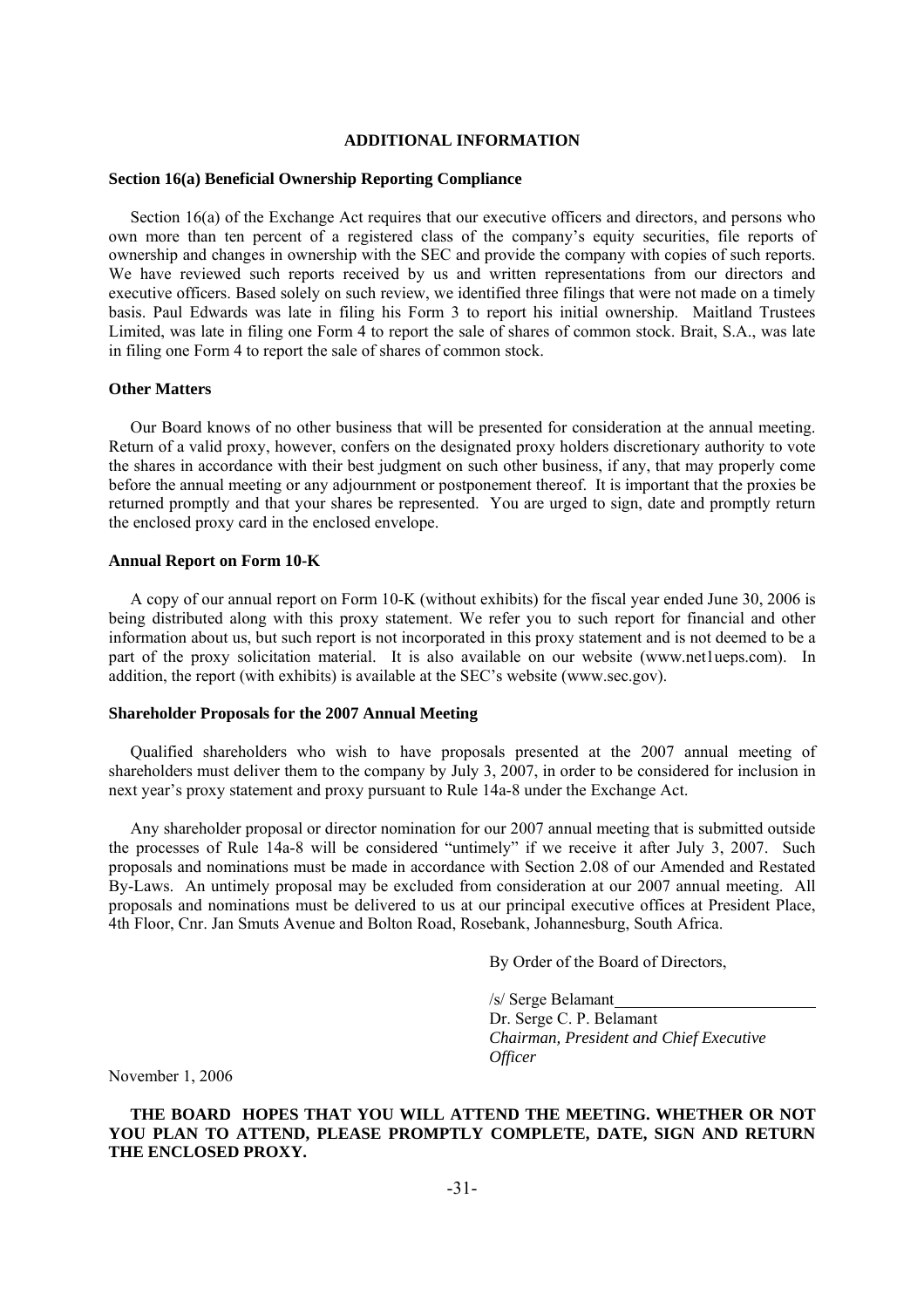# EXHIBIT A

# AMENDED AND RESTATED 2004 STOCK INCENTIVE PLAN OF NET 1 UEPS TECHNOLOGIES, INC.

#### **1. Purpose of the Plan**

 The Company hereby establishes the Amended and Restated 2004 Stock Incentive Plan of Net 1 UEPS Technologies, Inc. (the "Plan"), which is a continuation, and amendment and restatement of the 2004 Stock Incentive Plan of Net 1 UEPS Technologies, Inc. and Its Subsidiaries, as amended by Amendment No. 1 thereto. The purpose of the Plan is to aid the Company and its Affiliates in recruiting and retaining key employees, directors or consultants of outstanding ability and to motivate such employees, directors or consultants to exert their best efforts on behalf of the Company and its Affiliates by providing incentives through the granting of Awards. The Company expects that it will benefit from the added interest which such key employees, directors or consultants will have in the welfare of the Company as a result of their proprietary interest in the Company's success.

#### **2. Definitions**

The following capitalized terms used in the Plan have the respective meanings set forth in this

Section:

- (a) Act: The Securities Exchange Act of 1934, as amended, or any successor thereto.
- (b) Affiliate: With respect to the Company, any entity directly or indirectly controlling, controlled by, or under common control with, the Company or any other entity designated by the Board in which the Company or an Affiliate has an interest.
- (c) Award: An Option, Stock Appreciation Right or Other Stock-Based Award granted pursuant to the Plan.
- (d) Beneficial Owner: A "beneficial owner", as such term is defined in Rule 13d-3 under the Act (or any successor rule thereto).
- (e) Board: The Board of Directors of the Company.
- (f) Code: The Internal Revenue Code of 1986, as amended, or any successor thereto.
- (g) Committee: The Board, or such committee of the Board as it shall designate from time to time, in accordance with Section 4.
- (h) Company: Net 1 UEPS Technologies, Inc., a Florida corporation.
- (i) Disability: Inability of a Participant to perform in all material respects the Participant's duties and responsibilities to the Company, or any Subsidiary of the Company, by reason of a physical or mental disability or infirmity which inability is reasonably expected to be permanent and has continued (i) for a period of six consecutive months or (ii) such shorter period as the Committee may reasonably determine in good faith. The Disability determination shall be in the sole discretion of the Committee and a Participant (or the Participant's representative) shall furnish the Committee with medical evidence documenting the Participant's disability or infirmity which is satisfactory to the Committee.
- (j) Effective Date: June 7, 2004.
- (k) Employment: The term "Employment" as used herein shall be deemed to refer to (i) a Participant's employment if the Participant is an employee of the Company or any of its Affiliates, (ii) a Participant's services as a consultant, if the Participant is consultant to the Company or its Affiliates and (iii) a Participant's services as an non-employee director, if the Participant is a non-employee member of the Board.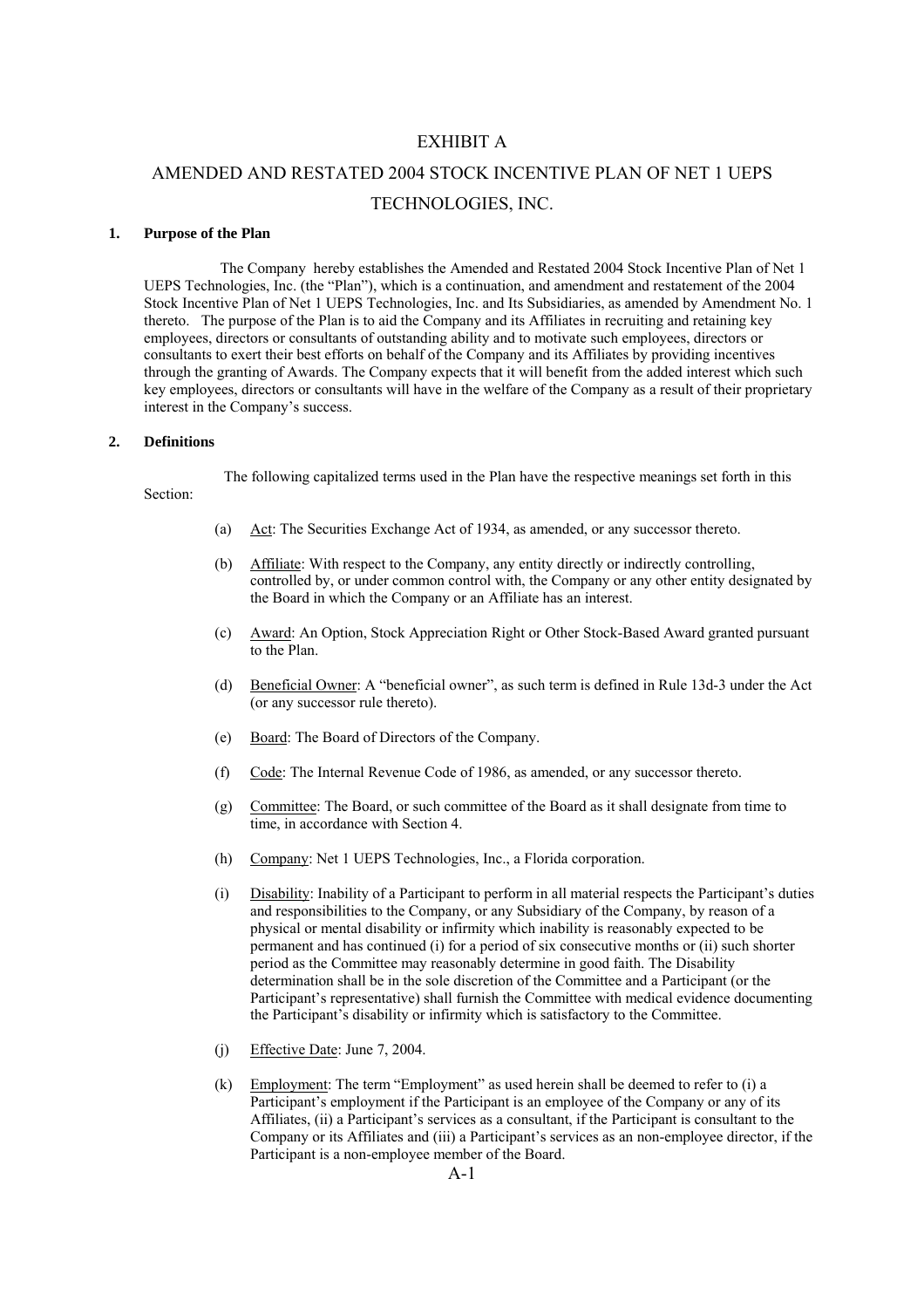- (l) Fair Market Value: On a given date, (i) if the Shares are registered under Section 12(b) or  $12(g)$  of the Act, and listed for trading on a national exchange or market, the term "Fair" Market Value" shall mean, as applicable, (a) the closing price on the relevant date, the average of the high and low sale price on the relevant date, or the average of the closing price over a period of up to thirty consecutive days immediately prior to or including the relevant date, as determined in the Committee's discretion, as quoted on the New York Stock Exchange, the American Stock Exchange, the Nasdaq Global Select Market or the Nasdaq Global Market; (b) the last sale price on the relevant date or the average of the last sale price over a period of up to thirty consecutive days immediately prior to or including the relevant date, as determined in the Committee's discretion, as quoted on the Nasdaq Capital Market; (c) the average of the high bid and low asked prices on the relevant date quoted on the Nasdaq OTC Bulletin Board Service or by the National Quotation Bureau, Inc. or a comparable service as determined in the Committee's discretion; or (d) if the Shares are not quoted by any of the above, the average of the closing bid and asked prices on the relevant date furnished by a professional market maker for the Shares, or by such other source, selected by the Committee; provided, however, that if an average of prices over a period of days is not applicable and no public trading of the Shares occurs on the relevant date but the Shares are so listed, then Fair Market Value shall be determined as of the earliest preceding date on which trading of the Shares does occur; and (ii) if the Shares on the relevant date are not listed for trading on a national exchange or market, then Fair Market Value shall be the value established by the Committee in good faith.
- (m) ISO: An Option that is also an incentive stock option granted pursuant to Section 6(d) of the Plan.
- (n) LSAR: A limited stock appreciation right granted pursuant to Section 7(d) of the Plan.
- (o) Other Stock-Based Awards: Awards granted pursuant to Section 8 of the Plan.
- (p) Option: A stock option granted pursuant to Section 6 of the Plan.
- (q) Option Price: The purchase price per Share of an Option, as determined pursuant to Section 6(a) of the Plan.
- (r) Participant: An employee, director or consultant of the Company or a Subsidiary who is selected by the Committee to participate in the Plan.
- (s) Performance-Based Awards: Certain Other Stock-Based Awards granted pursuant to Section 8(b) of the Plan.
- (t) Person: A "person", as such term is used for purposes of Section 13(d) or 14(d) of the Act (or any successor section thereto).
- (u) Plan: The Amended and Restated 2004 Stock Incentive Plan of Net 1 UEPS Technologies, Inc.
- (v) Shares: Shares of common stock, par value \$0.001 per share, of the Company.
- (w) Stock Appreciation Right: A stock appreciation right granted pursuant to Section 7 of the Plan.
- (x) Subsidiary: With reference to the Company, a subsidiary corporation, as defined in Section 424(f) of the Code (or any successor section thereto).

#### **3. Shares Subject to the Plan**

 (a) The total number of Shares which may be issued under the Plan is 5,752,580. The maximum number of Shares for which Options and Stock Appreciation Rights (or Awards other than in Section 8(b)) may be granted during a calendar year to any Participant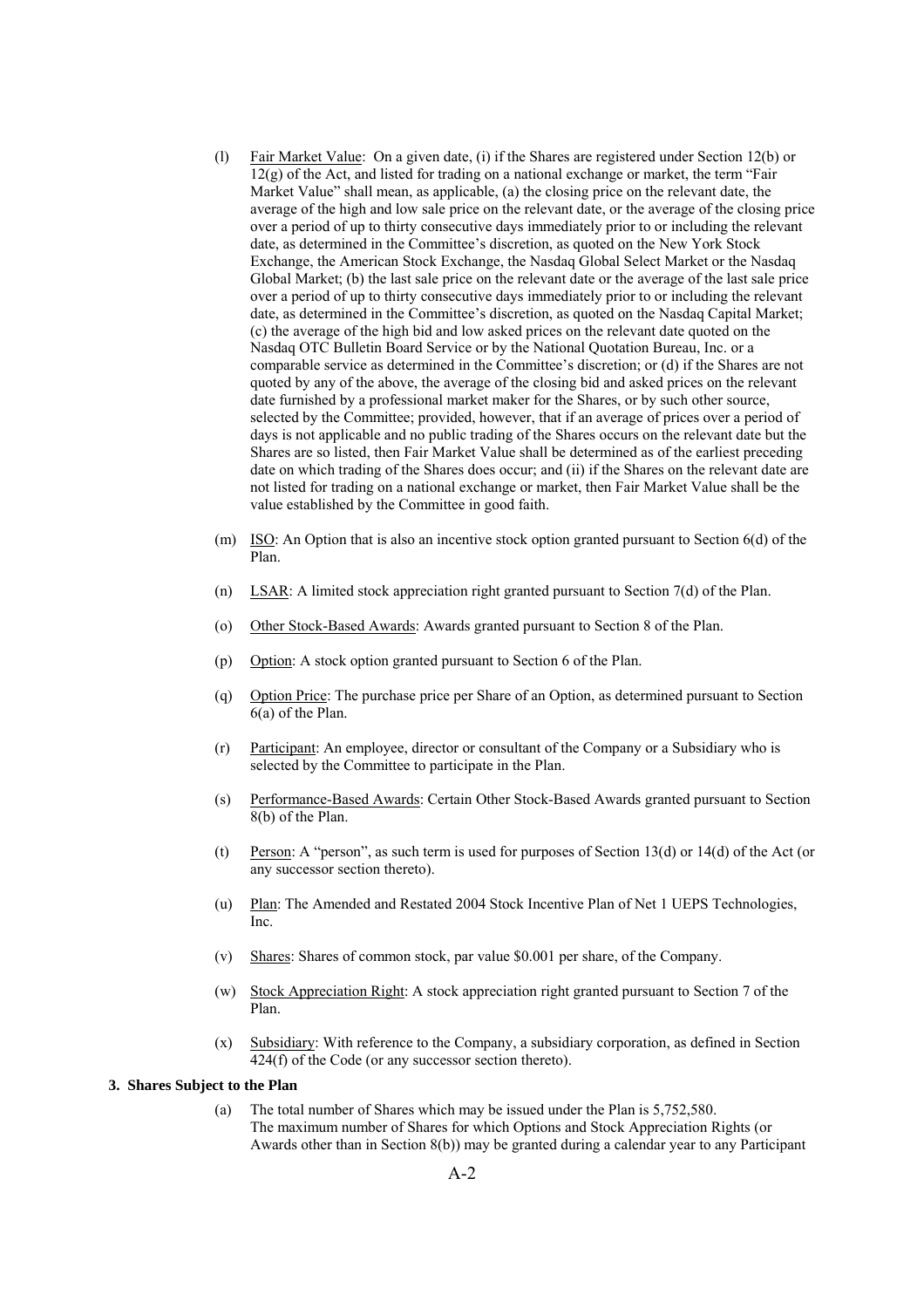shall be 569,120. The Shares may consist, in whole or in part, of unissued Shares or treasury Shares. The issuance of Shares or the payment of cash upon the exercise of an Award or in consideration of the cancellation or termination of an Award shall reduce the total number of Shares available under the Plan, as applicable. Shares which are subject to Awards which terminate or lapse without the payment of consideration may be granted again under the Plan. Shares delivered to the Company as part or full payment for the exercise of an Option or to satisfy withholding obligations upon the exercise of an Option, in each case if permitted by the Committee, may be granted again under the Plan.

#### **4. Administration**

 The Plan shall be administered by the Committee, which may delegate its duties and powers in whole or in part to any subcommittee thereof, which Committee shall consist, unless otherwise determined by the Board, (i) during any period that the Company is subject to Section 16 of the Act, solely of at least two individuals who are intended to qualify as "Non-Employee Directors" within the meaning of Rule 16b-3 under the Act (or any successor rule thereto) and (ii) during any period that the Company is subject to Section 162(m) of the Code, solely of "outside directors" within the meaning of Section 162(m) of the Code (or any successor section thereto). Awards may, in the discretion of the Committee, be made under the Plan in assumption of, or in substitution for, outstanding awards previously granted by the Company or its affiliates or a company acquired by the Company or with which the Company combines. The number of Shares underlying such substitute awards shall be counted against the aggregate number of Shares available for Awards under the Plan. The Committee is authorized to interpret the Plan, to establish, amend and rescind any rules and regulations relating to the Plan, to grant awards consistent with the terms of the Plan, and to make any other determinations that it deems necessary or desirable for the administration of the Plan. The Committee may correct any defect or supply any omission or reconcile any inconsistency in the Plan in the manner and to the extent the Committee deems necessary or desirable. Any decision of the Committee in the interpretation and administration of the Plan, as described herein, shall lie within its sole and absolute discretion and shall be final, conclusive and binding on all parties concerned (including, but not limited to, Participants and their beneficiaries or successors). The Committee shall have the full power and authority to establish the terms and conditions of any Award consistent with the provisions of the Plan and to waive any such terms and conditions at any time (including, without limitation, accelerating or waiving any vesting conditions). The Committee shall require payment of any amount it may determine to be necessary to withhold for federal, state, local or other taxes as a result of the exercise, grant or vesting of an Award. Unless the Committee specifies otherwise, the Participant may elect to pay a portion or all of such withholding taxes by (a) delivery in Shares or (b) having Shares withheld by the Company from any Shares that would have otherwise been received by the Participant.

#### **5. Limitations**

 No Award may be granted under the Plan after the tenth anniversary of the Effective Date, but Awards theretofore granted may extend beyond that date.

#### **6. Terms and Conditions of Options**

 Options granted under the Plan shall be, as determined by the Committee, non-qualified or incentive stock options for federal income tax purposes, as evidenced by the related Award agreements, and shall be subject to the foregoing and the following terms and conditions and to such other terms and conditions, not inconsistent therewith, as the Committee shall determine:

- (a) Option Price. The Option Price per Share shall be determined by the Committee, but shall not be less than 100% of the Fair Market Value of the Shares on the date an Option is granted.
- (b) Exercisability. Options granted under the Plan shall vest and become exercisable at such time and upon such terms and conditions as may be determined by the Committee, but in no event shall an Option be exercisable more than ten years after the date it is granted. Unless otherwise provided in an Award agreement, an Option shall vest with respect to twenty percent (20%) of the Shares initially covered by the Option on each of the first, second, third, fourth and fifth anniversaries of the date the Option was granted, subject to the Participant's continued Employment with the Company and the other terms and conditions of the Plan and the Award agreement.
- (c) Exercise of Options. Except as otherwise provided in the Plan or in an Award agreement, an Option may be exercised for all, or from time to time any part, of the Shares for which it is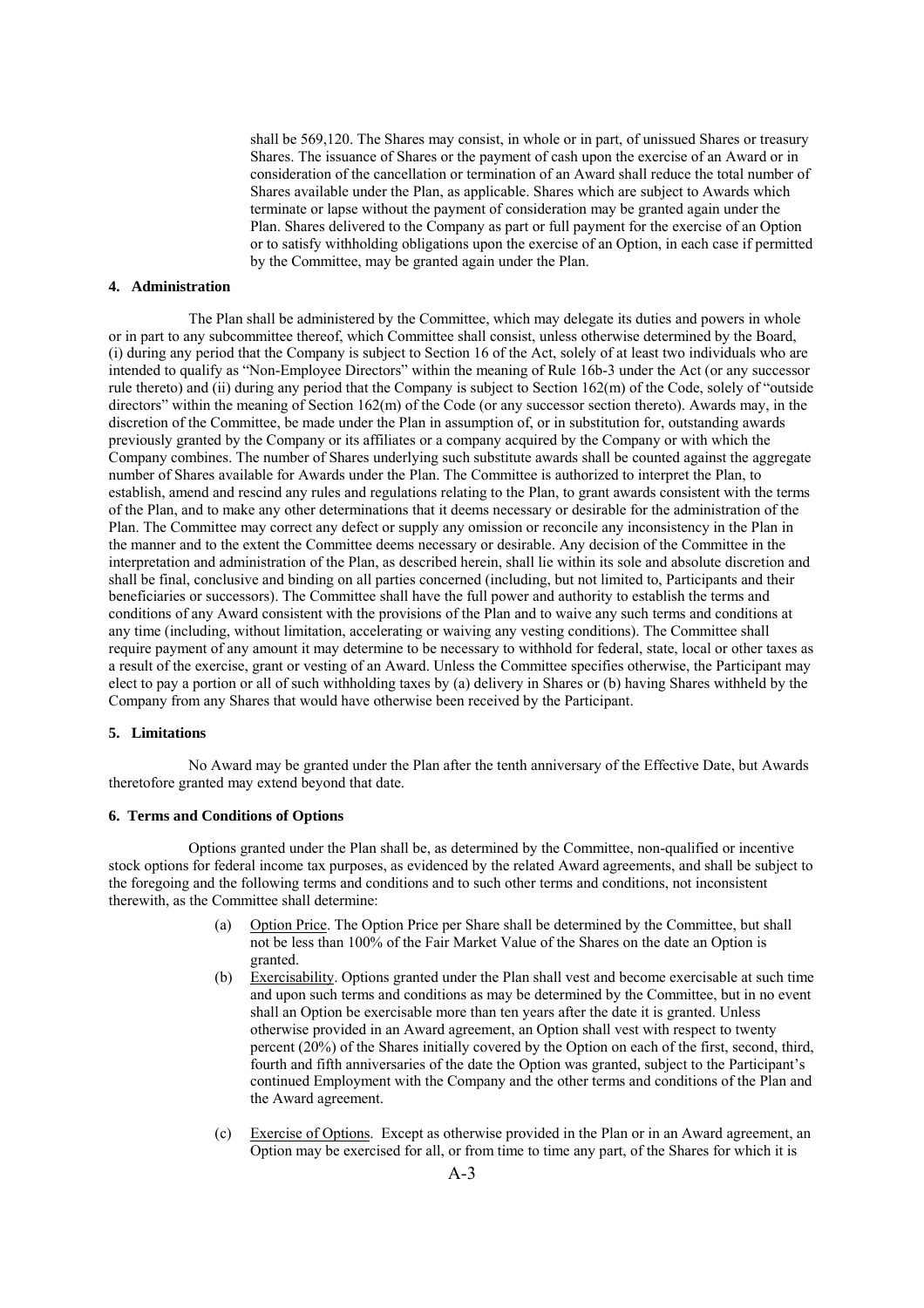then exercisable. For purposes of Section 6 of the Plan, except as otherwise provided in an Award agreement, the exercise date of an Option shall be the later of the date a notice of exercise is received by the Company and, if applicable, the date payment is received by the Company pursuant to the following sentence. The purchase price for the Shares as to which an Option is exercised shall be paid to the Company in full, in accordance with Committee procedures, at the election of the Participant (i) in cash (US dollars) or cash equivalent acceptable to the Committee (including offset against US dollars, if any, owed by the Company to the Participant as of the date of exercise, subject to any required regulatory approval), (ii) if permitted by the Committee, by tender to the Company, or attestation to the ownership, of whole Shares owned by the Participant, including Shares deliverable upon exercise of the Option, (iii) to the extent permitted by the Committee, if there is a public market for the Shares at such time, through the delivery of irrevocable instructions to a broker in a form acceptable to the Committee providing for the assignment to the Company of the proceeds of a sale or loan with respect to some or all of the Shares obtained upon the exercise of the Option, (iv) if permitted by the Committee, with a promissory note in such form as the Committee may specify that bears a market rate of interest and is fully recourse, (v) by any other means acceptable to the Committee, or (vi) by any combination of the foregoing as may be permitted by the Committee, in its sole discretion. Shares tendered in payment of the Exercise Price will be valued at their Fair Market Value as of the date that the exercise occurs. No Participant shall have any rights to dividends or other rights of a stockholder with respect to Shares subject to an Option until the Participant has given written notice of exercise of the Option, paid in full for such Shares and, if applicable, has satisfied any other conditions imposed by the Committee pursuant to the Plan.

- (d) ISOs. The Committee may grant Options under the Plan that are intended to be ISOs. Such ISOs shall comply with the requirements of Section 422 of the Code (or any successor section thereto). No ISO may be granted to any Participant who at the time of such grant owns ten percent or more of the total combined voting power of all classes of stock of the Company or of any Subsidiary, unless (i) the Option Price for such ISO is at least 110% of the Fair Market Value of a Share on the date the ISO is granted and (ii) the date on which such ISO terminates is a date not later than the day preceding the fifth anniversary of the date on which the ISO is granted. Any Participant who disposes of Shares acquired upon the exercise of an ISO either (i) within two years after the date of grant of such ISO or (ii) within one year after the transfer of such Shares to the Participant, shall notify the Company of such disposition and of the amount realized upon such disposition. All Options granted under the Plan are intended to be nonqualified stock options, unless the applicable Award agreement expressly states that the Option is intended to be an ISO. If an Option is intended to be an ISO, and if for any reason such Option (or portion thereof) shall not qualify as an ISO, then, to the extent of such nonqualification, such Option (or portion thereof) shall be regarded as a nonqualified stock option granted under the Plan; provided that such Option (or potion thereof) otherwise complies with the Plan's requirements relating to nonqualified stock options. In no event shall any member of the Committee, the Company or any of its Affiliates (or their respective employees, officers or directors) have any liability to any Participant (or any other Person) due to the failure of an Option to qualify for any reason as an ISO.
- (e) Attestation. Wherever in this Plan or any agreement evidencing an Award a Participant is permitted to pay the exercise price of an Option or taxes relating to the exercise of an Option by delivering Shares, the Participant may, subject to procedures satisfactory to the Committee, satisfy such delivery requirement by presenting proof of beneficial ownership of such Shares, in which case the Company shall treat the Option as exercised without further payment and shall withhold such number of Shares from the Shares acquired by the exercise of the Option.

#### **7. Terms and Conditions of Stock Appreciation Rights**

 (a) Grants. The Committee also may grant (i) a Stock Appreciation Right independent of an Option or (ii) a Stock Appreciation Right in connection with an Option, or a portion thereof. A Stock Appreciation Right granted pursuant to clause (ii) of the preceding sentence (A) may be granted at the time the related Option is granted or at any time prior to the exercise or cancellation of the related Option, (B) shall cover the same number of Shares covered by an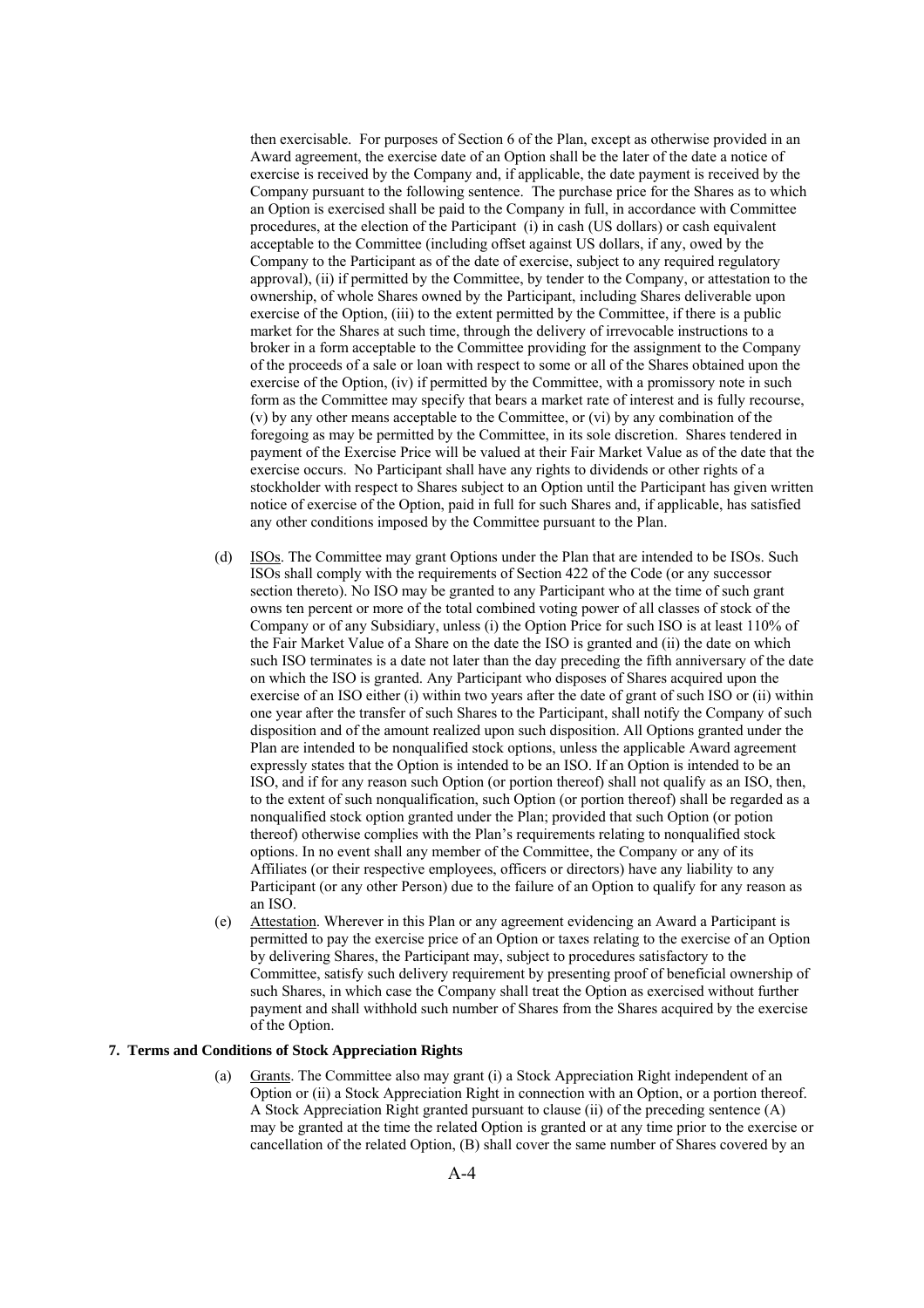Option (or such lesser number of Shares as the Committee may determine) and (C) shall be subject to the same terms and conditions as such Option except for such additional limitations as are contemplated by this Section 7 (or such additional limitations as may be included in an Award agreement).

- (b) Terms. The exercise price per Share of a Stock Appreciation Right shall be an amount determined by the Committee but in no event shall such amount be less than the greater of (i) the Fair Market Value of a Share on the date the Stock Appreciation Right is granted or, in the case of a Stock Appreciation Right granted in conjunction with an Option, or a portion thereof, the Option Price of the related Option and (ii) the minimum amount permitted by applicable laws, rules, by-laws or policies of regulatory authorities or stock exchanges. Each Stock Appreciation Right granted independent of an Option shall entitle a Participant upon exercise to an amount equal to (i) the excess of (A) the Fair Market Value on the exercise date of one Share over (B) the exercise price per Share, times (ii) the number of Shares covered by the Stock Appreciation Right. Each Stock Appreciation Right granted in conjunction with an Option, or a portion thereof, shall entitle a Participant to surrender to the Company the unexercised Option, or any portion thereof, and to receive from the Company in exchange therefore an amount equal to (i) the excess of  $(A)$  the Fair Market Value on the exercise date of one Share over (B) the Option Price per Share, times (ii) the number of Shares covered by the Option, or portion thereof, which is surrendered. The date a notice of exercise is received by the Company shall be the exercise date. Payment shall be made in Shares or in cash, or partly in Shares and partly in cash (any such Shares valued at such Fair Market Value), all as shall be determined by the Committee. Stock Appreciation Rights may be exercised from time to time upon actual receipt by the Company of written notice of exercise stating the number of Shares with respect to which the Stock Appreciation Right is being exercised. No fractional Shares will be issued in payment for Stock Appreciation Rights, but instead cash will be paid for a fraction or, if the Committee should so determine, the number of Shares will be rounded downward to the next whole Share.
- (c) Limitations. The Committee may impose, in its discretion, such conditions upon the exercisability or transferability of Stock Appreciation Rights as it may deem fit.
- (d) Limited Stock Appreciation Rights. The Committee may grant LSARs that are exercisable upon the occurrence of specified contingent events. Such LSARs may provide for a different method of determining appreciation, may specify that payment will be made only in cash and may provide that any related Awards are not exercisable while such LSARs are exercisable. Unless the context otherwise requires, whenever the term "Stock Appreciation Right" is used in the Plan, such term shall include LSARs.

#### **8. Other Stock-Based Awards**

 (a) Generally. The Committee, in its sole discretion, may grant or sell Awards of Shares, Awards of restricted Shares and Awards that are valued in whole or in part by reference to, or are otherwise based on the Fair Market Value of, Shares ("Other Stock-Based Awards"). Such Other Stock-Based Awards shall be in such form, and dependent on such conditions, as the Committee shall determine, including, without limitation, the right to receive, or vest with respect to, one or more Shares (or the equivalent cash value of such Shares) upon the completion of a specified period of service, the occurrence of an event and/or the attainment of performance objectives. Other Stock-Based Awards may be granted alone or in addition to any other Awards granted under the Plan. Subject to the provisions of the Plan, the Committee shall determine to whom and when Other Stock-Based Awards will be made, the number of Shares to be awarded under (or otherwise related to) such Other Stock-Based Awards; whether such Other Stock-Based Awards shall be settled in cash, Shares or a combination of cash and Shares; and all other terms and conditions of such Awards (including, without limitation, the vesting provisions thereof and provisions ensuring that all Shares so awarded and issued shall be fully paid and non-assessable). Unless otherwise provided in an Award agreement, Other Stock-Based Awards shall vest with respect to twenty percent (20%) of the Shares initially covered by such Other Stock-Based Award on each of the grant date and the first, second, third and fourth anniversaries of the date such Award was granted, subject to the Participant's continued Employment with the Company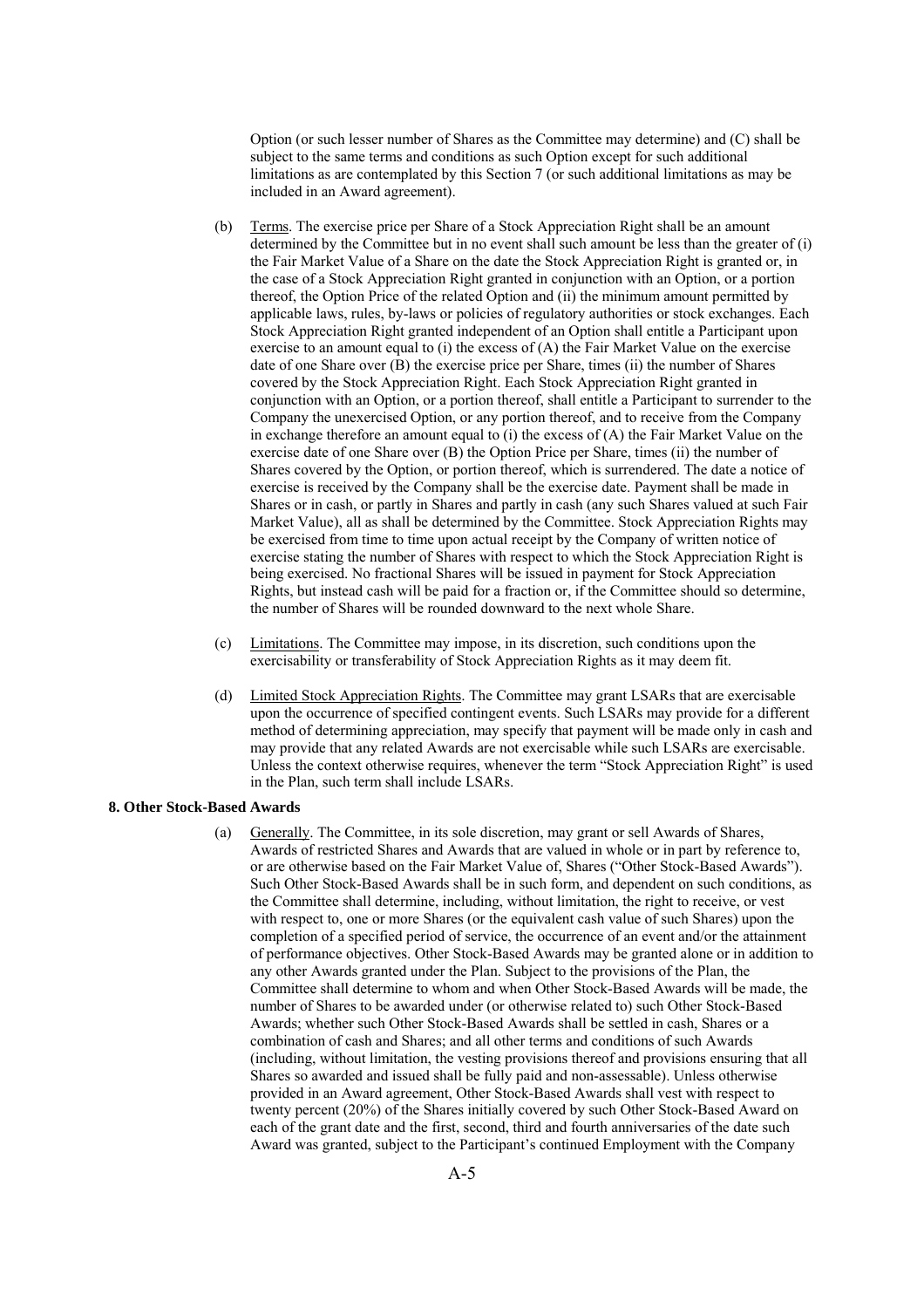and the other terms and conditions of the Plan and the Award agreement.

 (b) Performance-Based Awards. Notwithstanding anything to the contrary herein, certain Other Stock-Based Awards granted under this Section 8 may be granted in a manner which is deductible by the Company under Section 162(m) of the Code (or any successor section thereto) ("Performance-Based Awards"). A Participant's Performance-Based Award shall be determined based on the attainment of written performance goals approved by the Committee for a performance period established by the Committee (i) while the outcome for that performance period is substantially uncertain and (ii) no more than 90 days after the commencement of the performance period to which the performance goal relates or, if less, the number of days which is equal to 25% of the relevant performance period. The performance goals, which must be objective, shall be based upon one or more of the following criteria: (i) consolidated earnings before or after taxes (including earnings before interest, taxes, depreciation and amortization); (ii) net income; (iii) operating income; (iv) earnings per Share; (v) book value per Share; (vi) return on shareholders' equity; (vii) expense management; (viii) return on investment; (ix) improvements in capital structure; (x) profitability of an identifiable business unit or product; (xi) maintenance or improvement of profit margins; (xii) stock price; (xiii) market share; (xiv) revenues or sales; (xv) costs; (xvi) cash flow; (xvii) working capital and (xviii) return on assets. The foregoing criteria may relate to the Company, one or more of its Subsidiaries or one or more of its divisions or units, or any combination of the foregoing, and may be applied on an absolute basis and/or be relative to one or more peer group companies or indices, or any combination thereof, all as the Committee shall determine. In addition, to the degree consistent with Section 162(m) of the Code (or any successor section thereto), the performance goals may be calculated without regard to extraordinary items. The maximum amount of a Performance-Based Award during a calendar year to any Participant shall be: (x) with respect to Performance-Based Awards that are Options, 569,120. Shares and (y) with respect to Performance-Based Awards that are not Options, \$20,000,000. The Committee shall determine whether, with respect to a performance period, the applicable performance goals have been met with respect to a given Participant and, if they have, to so certify and ascertain the amount of the applicable Performance-Based Award. No Performance-Based Awards will be paid for such performance period until such certification is made by the Committee. The amount of the Performance-Based Award actually paid to a given Participant may be less than the amount determined by the applicable performance goal formula, at the discretion of the Committee. The amount of the Performance-Based Award determined by the Committee for a performance period shall be paid to the Participant at such time as determined by the Committee in its sole discretion after the end of such performance period; provided, however, that a Participant may, if and to the extent permitted by the Committee and consistent with the provisions of Section 162(m) of the Code, elect to defer payment of a Performance-Based Award**.**

## **9. Adjustments Upon Certain Events**

 Notwithstanding any other provisions in the Plan to the contrary, the following provisions shall apply to all Awards granted under the Plan:

- (a) In the event of any change in the outstanding Shares after the Effective Date by reason of any Share dividend or split, reorganization, recapitalization, merger, consolidation, spinoff, combination or transaction or exchange of Shares or other corporate exchange, or any distribution to shareholders of Shares other than regular cash dividends or any transaction similar to the foregoing, the Committee, in its sole discretion and without liability to any person, may make such substitution or adjustment, if any, as it deems to be equitable, as to (i) the number or kind of Shares or other securities issued or reserved for issuance pursuant to the Plan or pursuant to outstanding Awards, (ii) the maximum number of Shares for which Options or Stock Appreciation Rights may be granted during a calendar year to any Participant, (iii) the maximum amount of a Performance-Based Award that may be granted during a calendar year to any Participant, (iv) the Option Price or exercise price of any stock appreciation right and/or (v) any other affected terms of such Awards.
- (b) In the event a significant corporate transaction such a sale of voting stock, merger, sale of substantial assets, or other similar corporate event involving the Company, occurs after the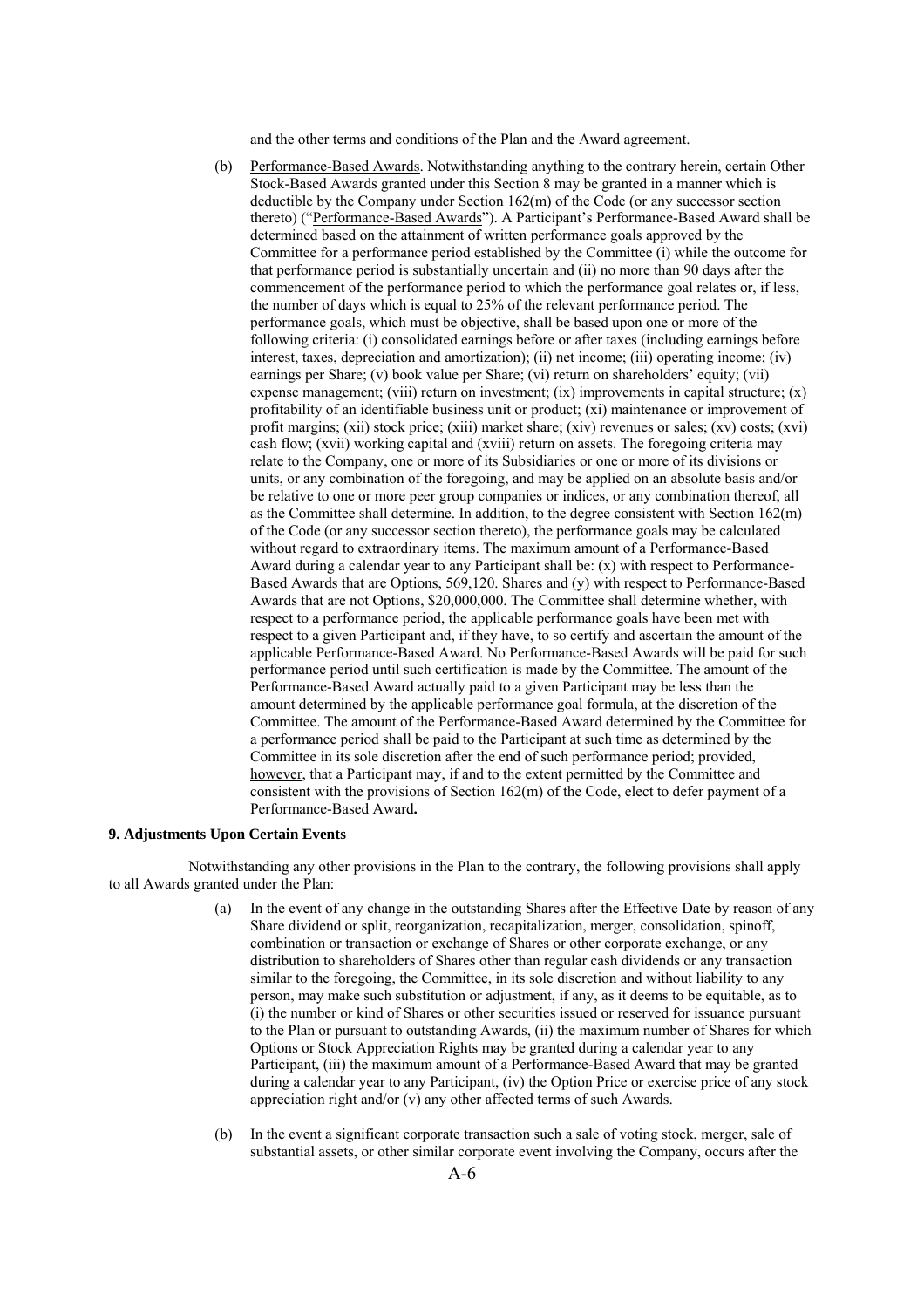Effective Date, (i) if determined by the Committee in the applicable Award agreement or otherwise, any outstanding Awards then held by Participants which are unexercisable or otherwise unvested or subject to lapse restrictions may automatically be deemed exercisable or otherwise vested or no longer subject to lapse restrictions, as the case may be, as of immediately prior to such Corporate transaction, and (ii) the Committee may, but shall not be obligated to, (A) cancel such Awards for fair value (as determined in the sole discretion of the Committee) which, in the case of Options and Stock Appreciation Rights, may equal the excess, if any, of value of the consideration to be paid in such corporate transaction to holders of the same number of Shares subject to such Options or Stock Appreciation Rights (or, if no consideration is paid in any such transaction, the Fair Market Value of the Shares subject to such Options or Stock Appreciation Rights) over the aggregate exercise price of such Options or Stock Appreciation Rights or (B) provide for the issuance of substitute Awards that will substantially preserve the otherwise applicable terms of any affected Awards previously granted hereunder as determined by the Committee in its sole discretion or (C) provide that for a period of at least 15 days prior to the consummation of such corporate transaction, such Options shall be exercisable as to all shares subject thereto and that upon the consummation of such corporate transaction, such Options shall terminate and be of no further force and effect.

#### **10. No Right to Employment or Awards**

 The granting of an Award under the Plan shall impose no obligation on the Company or any Subsidiary to continue the Employment of a Participant and shall not lessen or affect the Company's or Subsidiary's right to terminate the Employment of such Participant. No Participant or other Person shall have any claim to be granted any Award, and there is no obligation for uniformity of treatment of Participants, or holders or beneficiaries of Awards. The terms and conditions of Awards and the Committee's determinations and interpretations with respect thereto need not be the same with respect to each Participant (whether or not such Participants are similarly situated).

#### **11. Successors and Assigns**

 The Plan shall be binding on all successors and assigns of the Company and a Participant, including without limitation, the estate of such Participant and the executor, administrator or trustee of such estate, or any receiver or trustee in bankruptcy or representative of the Participant's creditors.

#### **12. Nontransferability of Awards**

 Unless otherwise determined by the Committee, an Award shall not be transferable or assignable by the Participant otherwise than by will or by the laws of descent and distribution. An Award exercisable after the death of a Participant may be exercised by the legatees, personal representatives or distributees of the Participant.

#### **13. Amendments or Termination**

 The Board may amend, alter or discontinue the Plan, but no amendment, alteration or discontinuation shall be made, (a) without the approval of the shareholders of the Company, if such action would (except as is provided in Section 9 of the Plan), increase the total number of Shares reserved for the purposes of the Plan or change the maximum number of Shares for which Awards may be granted to any Participant or (b) without the consent of a Participant, if such action would diminish any of the rights of the Participant under any Award theretofore granted to such Participant under the Plan; provided, however, that the Committee may amend the Plan in such manner as it deems necessary to permit the granting of Awards meeting the requirements of the Code or other applicable laws.

## **14. International Participants**

 With respect to Participants who reside or work outside the United States of America and who are not (and who are not expected to be) "covered employees" within the meaning of Section 162(m) of the Code, the Committee may, in its sole discretion, amend the terms of the Plan or Awards with respect to such Participants in order to conform such terms with the requirements of local law.

## **15. Choice of Law**

 The Plan shall be governed by and construed in accordance with the laws of the State of Florida without regard to conflicts of laws.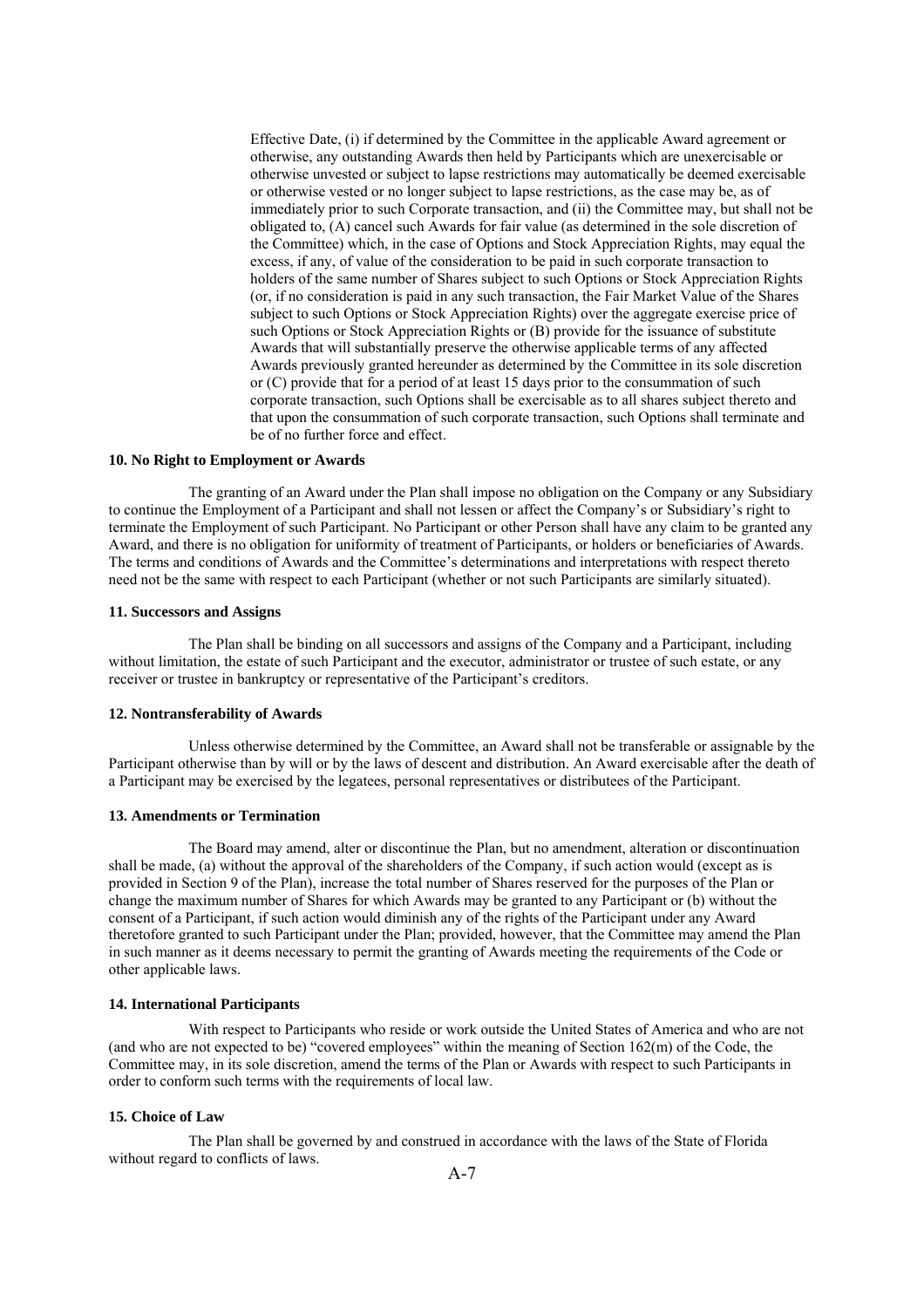#### **16. Effectiveness of the Plan**

 The 2004 Stock Incentive Plan of Net 1 UEPS Technologies, Inc. and Its Subsidiaries initially became effective June 7, 2004, and was amended by Amendment No. 1 thereto on June 21, 2006. The Board, on August 24, 2006, approved the Plan's further amendment, as set forth herein, subject to approval of the shareholders of the Company at the 2006 Annual Meeting of the Shareholders or a special meeting of the shareholders at which the Plan, as amended and restated, is presented for approval, provided that any such special meeting is held within twelve months of the date this amended and restated Plan is adopted by the Board.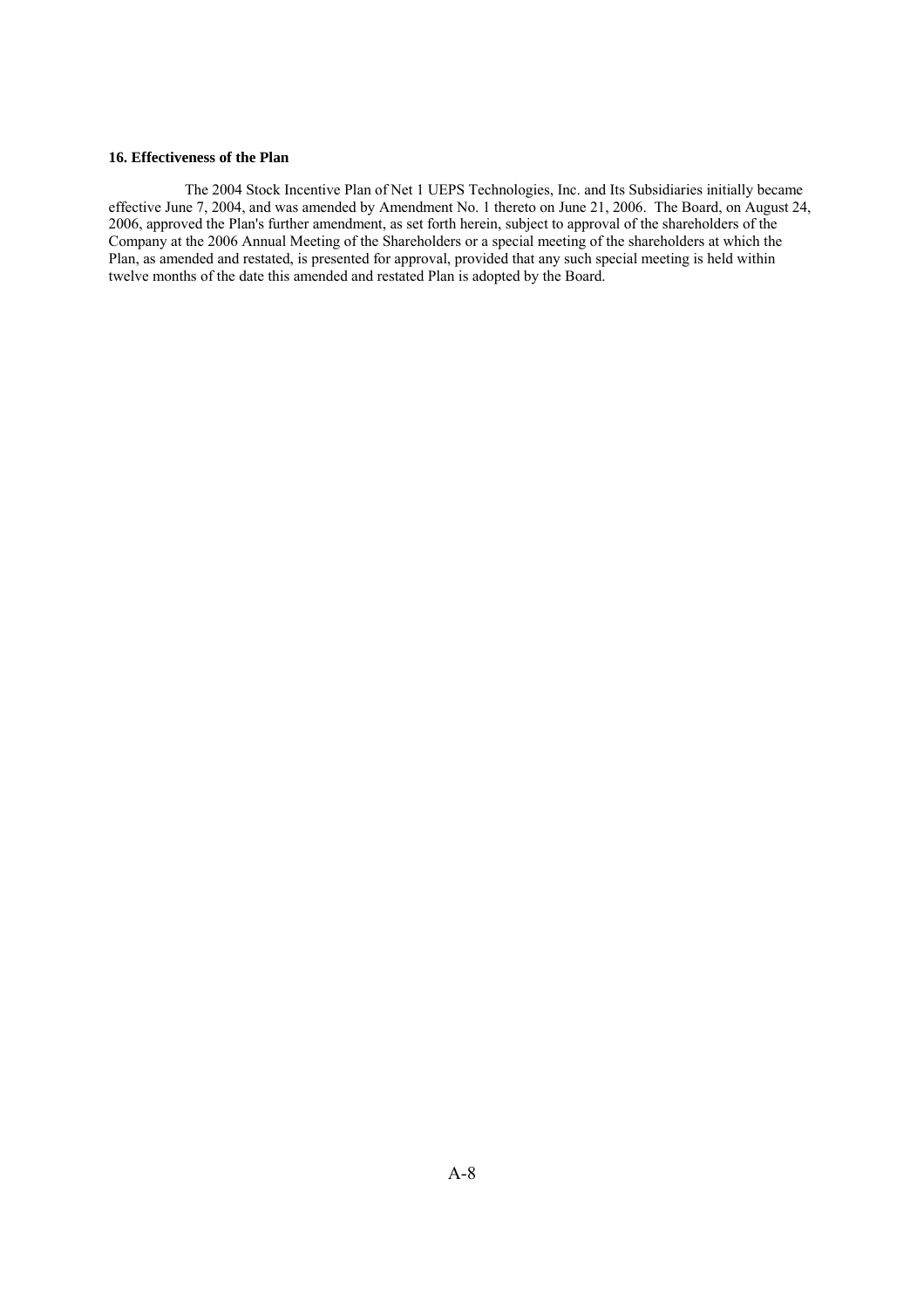# **NET 1 UEPS TECHNOLOGIES, INC.**

# **PROXY**

# **THIS PROXY IS SOLICITED ON BEHALF OF THE BOARD OF DIRECTORS**

This proxy is solicited on behalf of the Board of Directors of Net 1 UEPS Technologies, Inc. for the Annual Meeting of Shareholders to be held on December 1, 2006. The undersigned appoints Dr. Serge C.P. Belamant and Herman G. Kotze, and each of them, with full power of substitution in each, the proxies of the undersigned, to represent the undersigned and vote all shares of the common stock of Net 1 UEPS Technologies, Inc. which the undersigned may be entitled to vote at the Annual Meeting of Shareholders to be held on December 1, 2006, and at any adjournment or postponement thereof, as indicated on the reverse side of this proxy.

This proxy, when properly executed, will be voted in the manner directed herein by the undersigned shareholder. If no direction is given, then this proxy will be voted FOR ALL nominees for director and FOR proposals 2 and 3.

Address Change

P.O. BOX 11057 \_\_\_\_\_\_\_\_\_\_\_\_\_\_\_\_\_\_\_\_\_\_\_\_\_\_\_\_\_\_\_\_\_\_\_\_

Net 1 UEPS Technologies, Inc. NEW YORK, N.Y. 10203-0057

▼ DETACH PROXY CARD HERE ▼  $\_$  , and the contribution of the contribution of the contribution of the contribution of  $\mathcal{L}_\text{max}$